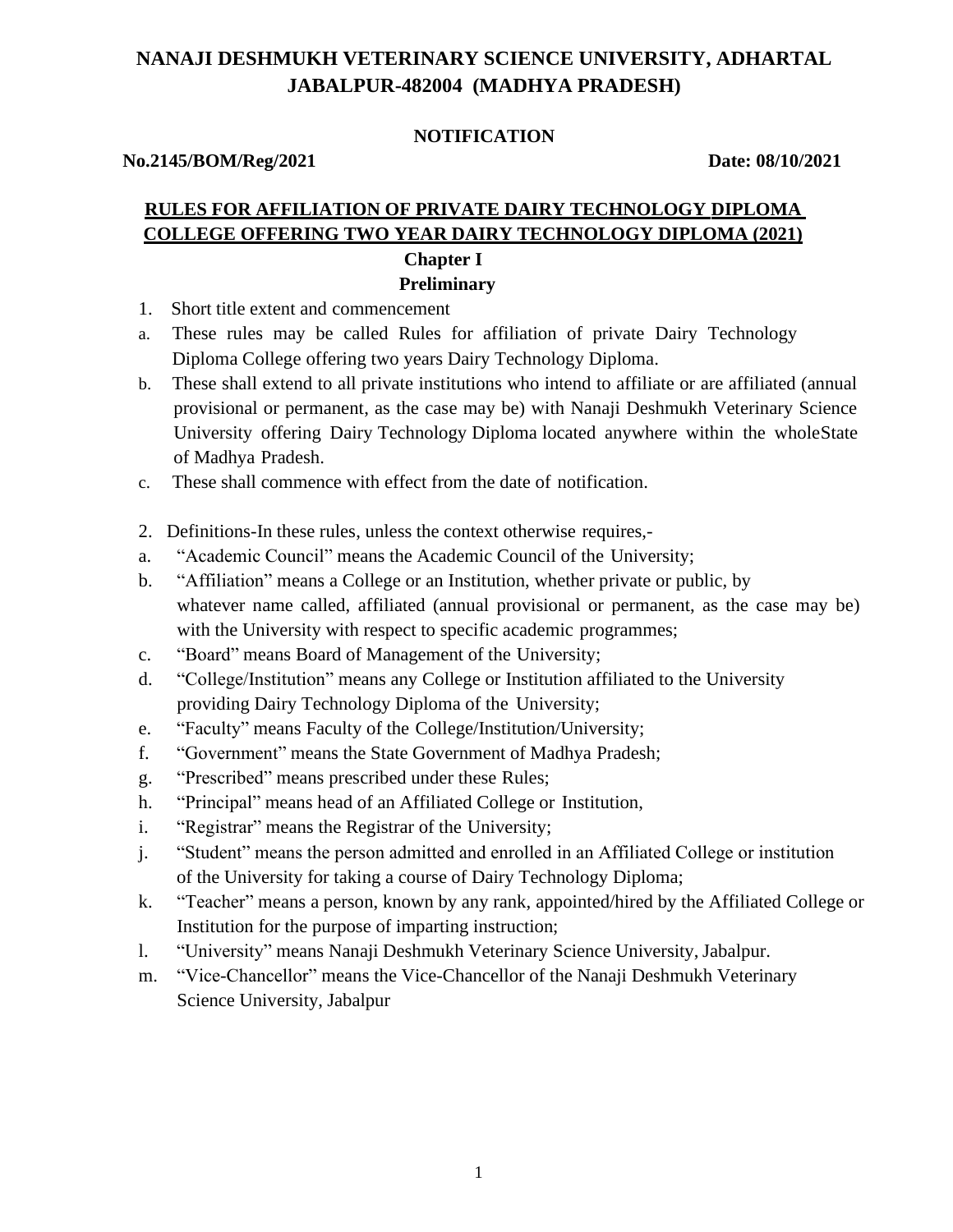# **Chapter II Introduction**

1. As provided under the Madhya Pradesh Act No. 16 of 2009, Act No. 32 of 2012 and Amendment Act of No. 15 of 2019 the Nanaji Deshmukh Veterinary Science University (NDVSU) under its functions has been prescribed to affiliate Colleges /Institutions.

Therefore, in order to streamline the process of affiliation as well as to provide strict and appropriate guidelines so as to maintain standards of education, these rules are being promulgated.

- 2. Before approaching the University for Affiliation, the Society/Trust should carefully read the prospectus of the University provided for Dairy Technology Diploma, as fulfilling the norms, as required in regulations, before the affiliation and thereafter, shall be the sole responsibility of the Applicant Body.
- 3. It is advised that before approaching the University for Annual Provisional Affiliation, the Applicant Body should have duly appointed a professional as a Principal of the proposed College/Institution so that interactions on technical matters can be done with the Principal for better understanding of technical matters.
- 4. University shall not be responsible for any kind of delay in affiliation.
- 5. The University shall be providing Annual Provisional Affiliation to a College/Institution till it does not fulfill the requirements of Permanent Affiliation as mentioned in subsequent sections.
- 6. Any College/ Institution on Annual Provisional Affiliation shall be authorized to mention the status in the form of *"With Annual Provisional Affiliation of NDVSU"* on their signboards, letterheads, properties and other such documents.
- 7. Till a College/Institute is permanently affiliated to the university as provided in these rules, the College/Institute shall not be authorized to declare its status anywhere as *"Affiliated to NDVSU"*. This is being prescribed in public interest and correct status depiction to the students.
- 8. These rules are complimentary to the provisions *in vogue* or made in future by regulatory bodies like Controlling Body etc. By no means, these rules shall be overriding the provisions laid down by such bodies.

### **Chapter III General rules**

- 1. It shall be mandatory for the existing as well as future institutes to abide by these Rules. Existing Annual Provisionally Affiliated Colleges/Institute(s) shall fit in these rules automatically, depending upon the stage in which they are currently running. They will have to switchover to these provisions immediately.
- 2. Once, any institute is given Annual Provisional Affiliation, it shall be mandatory for that Institute/College to implement the directions/advice of the University, failing which, such Institute/College shall be inviting penalty, which may be financial, disallowing future admissions and/or stoppage of affiliation.
- **3.** Only those Bodies/Trusts/Societies, which have been provided permission/NOC for opening a College/Institute by the Government of Madhya Pradesh for providing 2 years post 10+2 Dairy Technology Diploma shall be eligible to apply first for Annual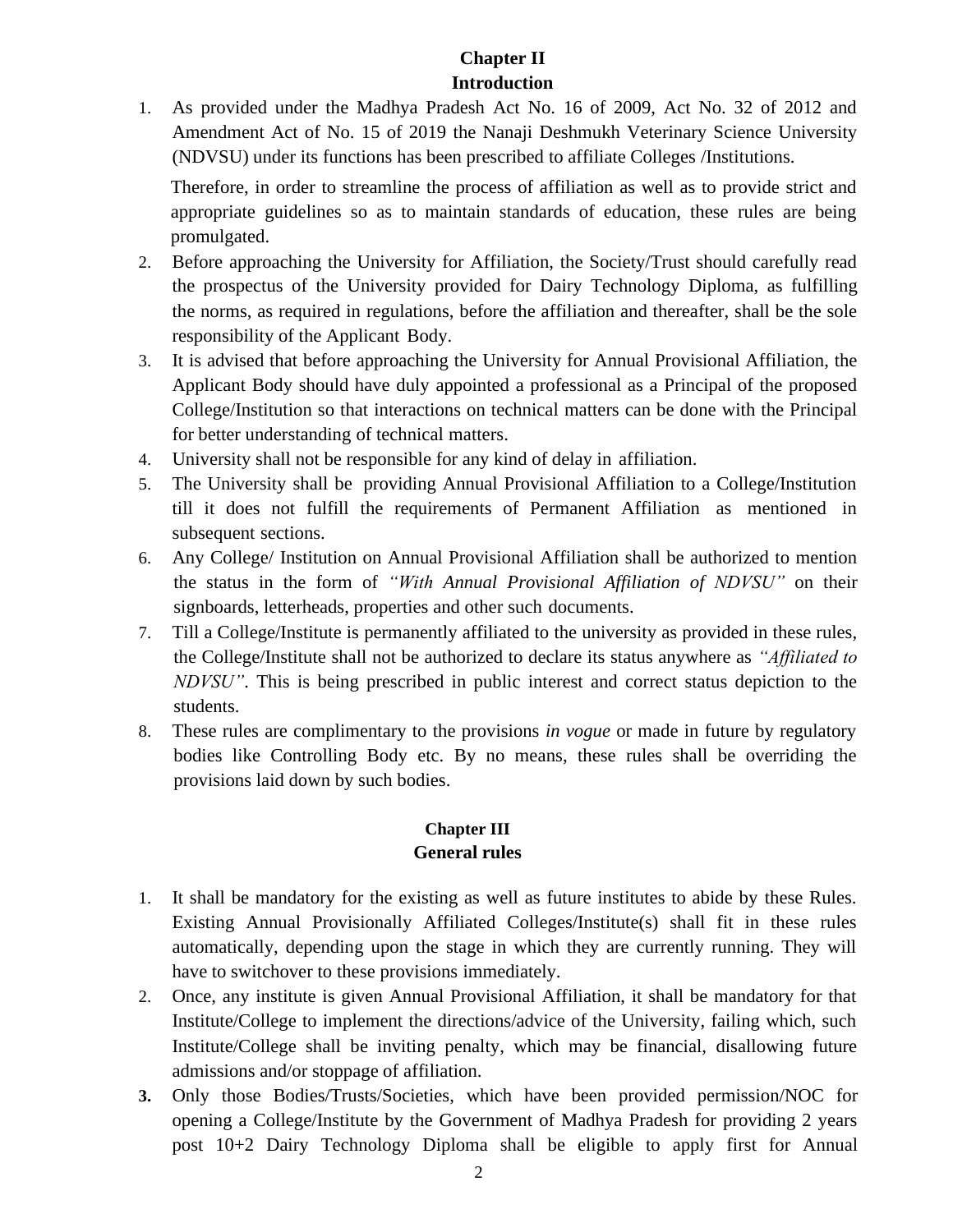Provisional Affiliation to the university for Dairy Technology Diploma. **The NOC is only an in-principle permission of the state government to approach NDVSU for affiliation and does not confer any legal right on any institution to be affiliated to the University unless it is found to be fulfilling all the eligibility conditions prescribed for such affiliation.**

- 4. It shall be the sole responsibility of the Applicant Body/Affiliated College to satisfy the requirements of the programme. The University shall not be responsible for any legal and financial liabilities arising out of the matters connected with the Applicant Body/Affiliated College/Institutions. The University shall also be not liable for any sort of (full or part) compensation regarding any matter pertaining to any party including students and or staff etc.
- 5. Annual Provisional Affiliation shall be for the academic purposes only. The applicant body/College shall be bound to follow all directives of the Government/Department of Animal Husbandry/University etc.
- 6. The applicant body shall apply on the *'Prescribed application form*' having an enclosed self declaration on a Non-Judicial Stamp paper of **Rs. 1,000/- (Rupees One thousand only)** regarding facilities developed by the Applicant Body as per prescribed norms and growth plan.
- 7. If at any time during the continuation of Annual Provisional Affiliation, the Government/University raises any objection regarding adequacy of facilities, it shall be mandatory on the part of the College/Institute to fulfill the same in the prescribed time bound manner.
- 8. Any punitive/suggestive/advisory action by the Government of Madhya Pradesh/Department of Animal Husbandry/ University shall be binding to the Institute/College.
- 9. The University may appoint such number of Visitors or Inspectors, as it may deem requisite, to inspect any Annual Provisional Affiliated College/Institute or to attend any examination or any other affair as the University deems fit. The visitors shall not interfere with the conduct of any training or examination, but shall report to the Vice-Chancellor on the adequacy of the standards including staff, equipment, accommodation, training and other facilities as prescribed. The report of the Visitor(s) shall be treated as confidential unless in any particular case the Vice-Chancellor otherwise directs.
- 10. The University shall be empowered to institute an enquiry into the affairs related to academics/admissions/any other matter, of the College/Institute, for which it shall be mandatory to provide required information and cooperation.
- 11. In one district only one Private Dairy Technology Diploma College will be granted affiliation.

### **Chapter IV**

### **Annual Provisional Affiliation for new colleges for admission**

1. The prescribed application form shall be made available at a charge of **Rs.5,000/- (Rupees Five Thousand only)** non refundable as Application Form Charges, to those applicants who have been provided NOC by the Government of Madhya Pradesh. The person/body requiring application shall have to apply on the letter head and official seal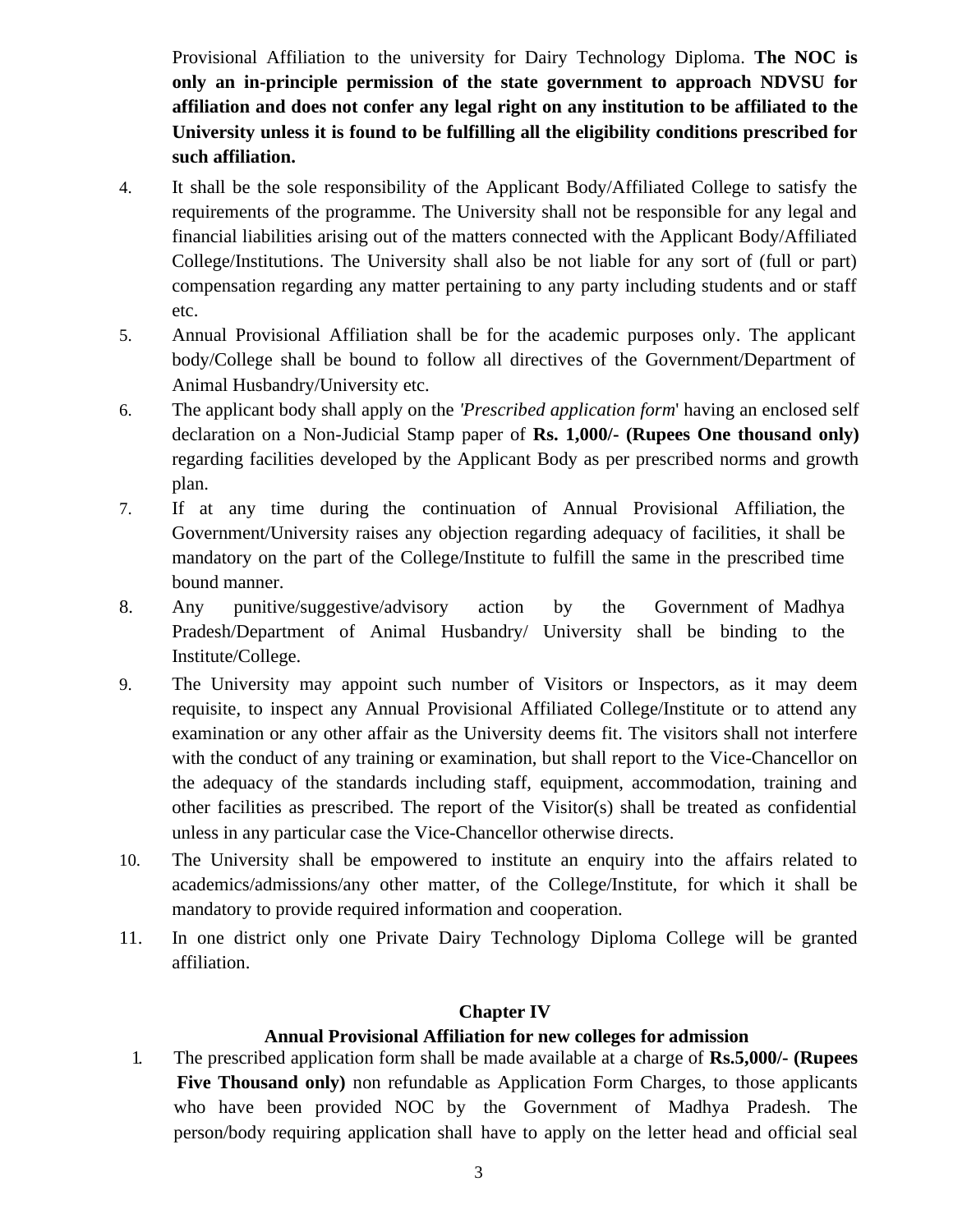of the body to which NOC has been provided by the Government of Madhya Pradesh along with an attested copy of the NOC.

- 2. Application for Affiliation shall be in the prescribed format along with Non-Refundable Processing Fee of **Rs.50,000/- (Rupees Fifty thousand only).** This application shall be valid for, only forthcoming academic session. If the applicant fails to obtain affiliation of the University, it shall have to apply afresh for the next session, by obtaining fresh prescribed application form and depositing application fee along with filled application form. The duly filled application submitted from 1st August to 31st December every year will only be accepted for admission in next academic session. Nevertheless, the University does not guarantee any time limit of process to the applicant.
- 3. Applicants should have submitted all the required documents to the Government of Madhya Pradesh as per the terms and conditions of the NOC, before applying for affiliation. They shall have to enclose a proof of it along with an attested copy of each document at the time of the application; otherwise, the application shall be rejected.
- 4. Incomplete application shall be rejected and fee forfeited, however, applicant shall be free to file fresh application.
- 5. The application fee shall be non refundable, even in cases of withdrawal of application, rejection of application and university deciding to not to grant affiliation.
- 6. When all the requirements are completely met, the management for the proposed College/Institute will file the application, make a presentation of the facilities to the University authorities, submit a video CD of the available facilities. If the facilities are seemingly inadequate, the Applicant Body shall be communicated so during the presentation and in writing also. In such a case, the Applicant Body shall develop adequate facilities and again make a presentation, with fresh video CD to the University authorities.
- 7. The University may decide such authorities, who shall be present at the time of presentation for recommending adequacy/otherwise to the university. The presentation shall be open to all faculty members of the university.
- 8. Consequent to presentation and viewing the video CD, if the University authorities are satisfied that the facilities developed by the applicant body are *prima facie* worth inspecting, the University shall send a team for inspection.
- 9. The Applicant Body shall have to deposit Non-Refundable Inspection fee of **Rs. 2.50 lakh (Rupees Two lakh fifty thousand only)** to the University.
- 10. The Inspection Team (as constituted by the university) shall visit the College/Institute after satisfactory presentation. The College /Institute shall extend all facilities and cooperation to the Inspection Team. The team shall submit the report to the Registrar for placing before the next Academic Council meeting
- 11. If the Academic Council approves, the report along with Academic Council's recommendation shall be put to the next Board meeting. Otherwise, it will be returned back to the Applicant Body of the proposed College/Institute for improving the facilities for re-inspection on a future date.
- 12. If approved also by the Board, the University shall issue orders of Provisional Affiliation, which shall be communicated to the Applicant Body within 4 weeks time from the approval by the Board.
- 13. After depositing of the prescribed Non-Refundable Initial Annual Affiliation Fee of **Rs. 6.00 lakh (Rupees Six lakh only)** in the shape of Bank Draft in favour of Comptroller,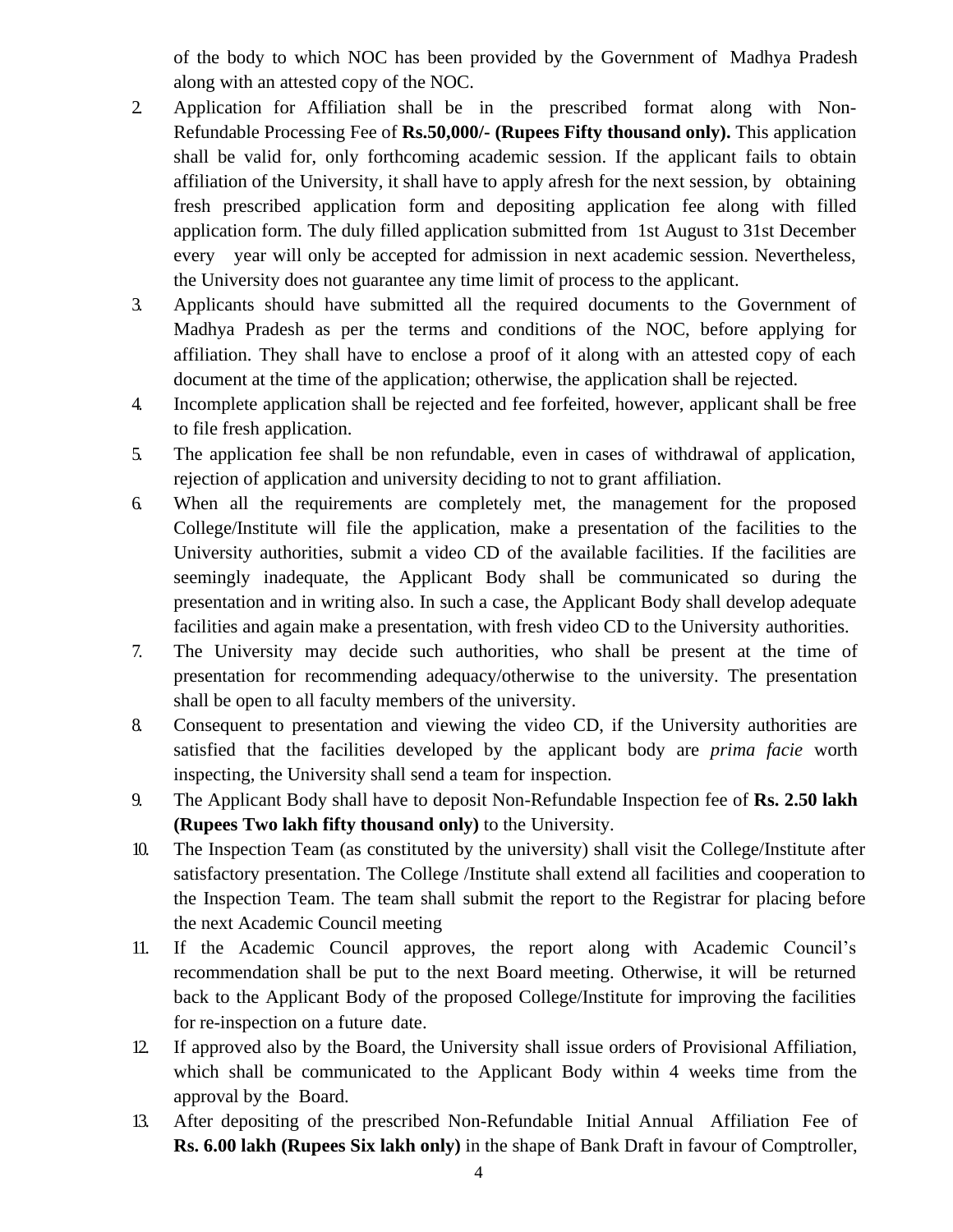NDVSU, Jabalpur, the University will issue orders for Annual Provisional Affiliation.

- 14. The Applicant Body shall then submit a detailed status report along with request to the University.
- 15. The Applicant Body will be required to complete staff recruitments as per norms and inform the University before providing admissions to new batch.
- 16. The College/Institute shall tender a bank guarantee of **Rs. 30.0 lakh ( Rupees Thirty lakh only)** as a surety and assurance of its financial capabilities before admitting students to the first year. The guarantee money shall be forfeited if the College/Institute fails to comply with the prescribed rules and regulations of the regulating body(ies).
- 17. At the time of final inspection, the applicant body should ensure that all the required staff (teaching as well as non-teaching) has been recruited and present during the time of inspection, failing which, annual affiliation may be withdrawn, admission denied and the entire process of affiliation shall have to be started afresh.
- 18. If the staff and other facilities are adequate as per norms, the University will give a letter for admitting the students for that particular session, provided that all foregoing conditions have been fulfilled.

### **Chapter V**

# **Admission of students and subsequent Annual Provisional / Permanent Affiliation**

- 1. The College/Institute shall not be able to admit students for a session without clear cut permission by the University. The admission of the students in the private affiliated College/Institute will be as per the norms set by the University for constituent College/Institute. The admission will be through University Counseling as per merit list of entrance test conducted by University or agency decided by University. There will be no Management quota.
- 2. There will be inspection every year by the University for Annual Provisional affiliation.
- 3. For getting permanent affiliation, consequent to fulfilling the conditions mentioned aboveto the satisfaction of the University but not before **05 years** of initial affiliation, subject to the Rules and Guide Lines of Controlling Body and/or NDVSU issued from time to time, the College/Institute shall be required to deposit one time permanent affiliation feeof **Rs. 30.0 Lakh (Rupees Thirty Lakh only)** in the shape of Bank Draft in favour of Comptroller, NDVSU, Jabalpur. This amount shall be Non-refundable. The amount shallbe forfeited, in case the College/Institute fails to fulfill the minimum norms and requirements as per Nanaji Deshmukh Veterinary Science University, Jabalpur at an subsequent date. In such cases no students shall be allowed to be admitted to such College/Institute.
- 4. The university shall be free to take decision in consultation with the Government of M.P. regarding shifting of existing students of first year, when they come in second year (or during any subsequent year, as the case may be) to another college, as deemed fit, if the concerned College fails to develop adequate facilities for the second year as per the norms required by the University.
- 5. The affiliated College/Institute will have to pay Annual administration expenses 5.0 % of the total fee collected from all the enrolled students of each professional year to the university every year before the commencement of academic session.
- 6. Fee structure will be as decided by the University or prevailing fee structure in the university.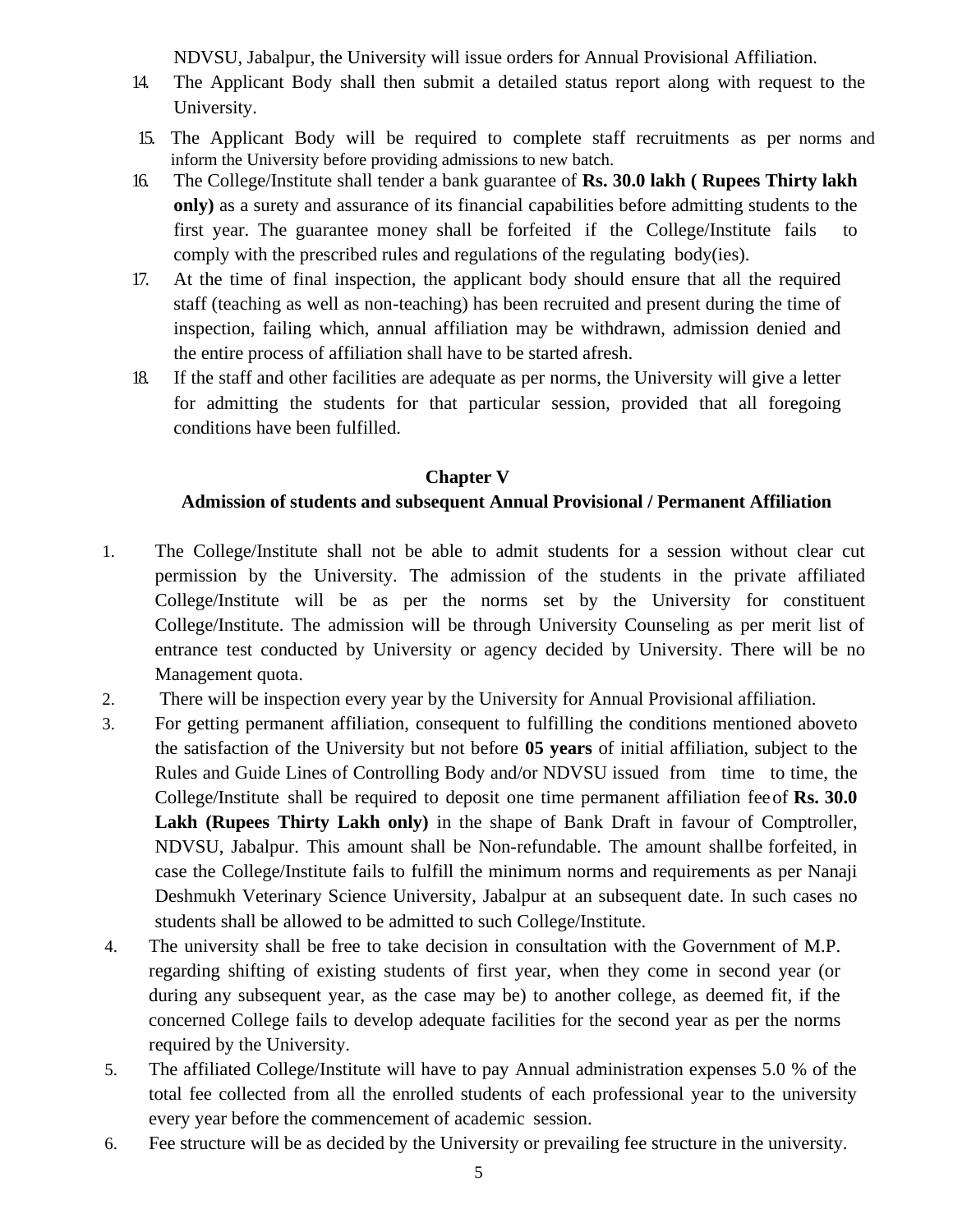# **Chapter VI Withdrawal of Affiliation**

- 1. The Affiliation/Annual Provisional Affiliation granted to a College/Institute may be withdrawn or modified if the College/Institute fails to comply with any of the provisions/direction of affiliation specified by the University or Govt. of Madhya Pradesh at any stage of affiliation.
- 2. In case of finding deficiency, the University may also resort to reduction of intake capacity, to the level deemed fit, for one or more academic session.
- 3. The Inspectors/Visitors/any other person authorized by the University, while submitting their reports/communication to the University, points out any deficiency(ies)/violation of affiliation provision/non-compliance of directives of regulatory body/affiliating University, the University may impose financial penalty on the Institute/College. In such cases the University would advise the concerned Institute/College to rectify the deficiency/violation of provisions/compliance of directives in a stipulated time along with the payment of penalty. If Institute/College fulfill the above requirements in the stipulated time, University may depute the inspector/visitor/ any other person again, to verify the remedial measures, taken by the College/Institute.
- 4. The privileges conferred on a College/Institute by affiliation may be withdrawn in part or in full, suspended or modified, if the College/Institute on due enquiry, is found to have failed to comply with any of the provisions of the Act / Statutes, the Ordinances, the Rules and Regulations or any other direction or instruction of the University, or failed to observe any of the conditions of affiliation, or has conducted itself in a manner prejudicial to the academic and administrative standards and interests of the University.
- 5. When an affiliated College/Institute ceases to function or is shifted to a different location or is transferred to a different Society, Trust, individual or a group of individuals without the prior approval of the University, the affiliation granted to the College/Institute shall lapse automatically. Thus under such condition shifting or transfer, as the case may be, it shall be treated as a new College/Institute for the purposes of future affiliation.
- 6. The University on its own, on the basis of any complaint or any other information or report from any other source, can institute an enquiry in respect to a College/Institute, and after giving the College/Institute a reasonable opportunity of being heard, may pass an order prohibiting such College/Institute from presenting any student then undergoing such specified course / programme of study therein to the University for the award of the concerned Diploma in this case.
- 7. In cases where the Institute/College does not fulfill the requirements or remedial measures taken are not adequate, the University may submit the report of such Institute/College tothe Academic Council, recommending withdrawal of affiliation of the Institute/College.
- 8. The decision of Academic Council would be put up before the Board of Management for further approval.
- 9. The Board of Management, before providing approval for withdrawing, may, if deemed necessary, provide a hearing to the College/Institute concerned.
- 10. If the Board of Management intends to withdraw affiliation of Institute/College, the university shall inform the Government that the Institute/College has failed to honour the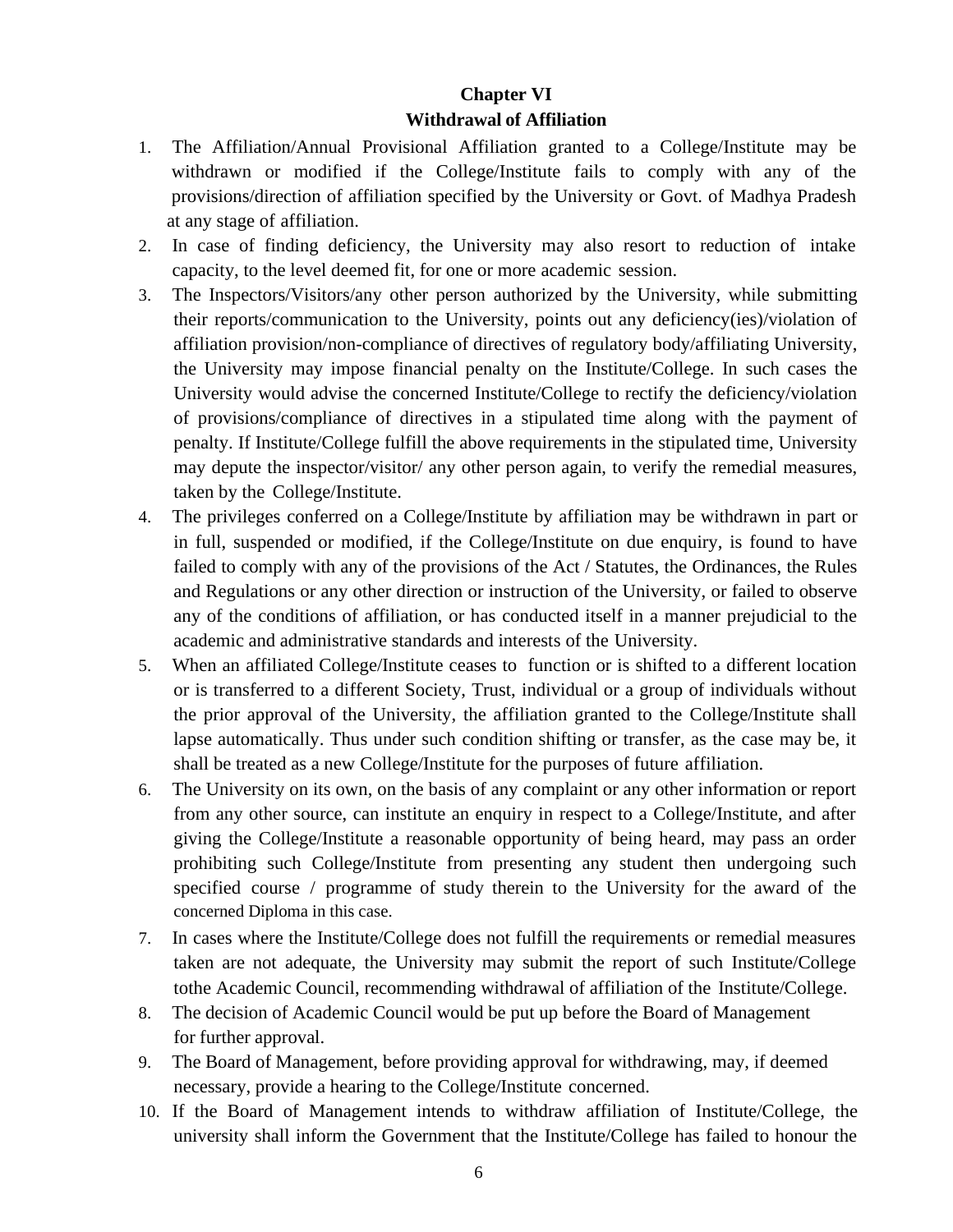terms and conditions laid down by the Government in its NOC and therefore, shall further request to the Government to withdraw the NOC issued to the College/ Institute.

- 11. The College/Institute shall be deemed to be de-affiliated consequent to withdrawal of NOC by the State Government.
- 12. The University reserves the right to amend the rules/procedures/fee(s), related to affiliation of College(s)/Institute(s), in future without prior information to the College(s)/Institution(s).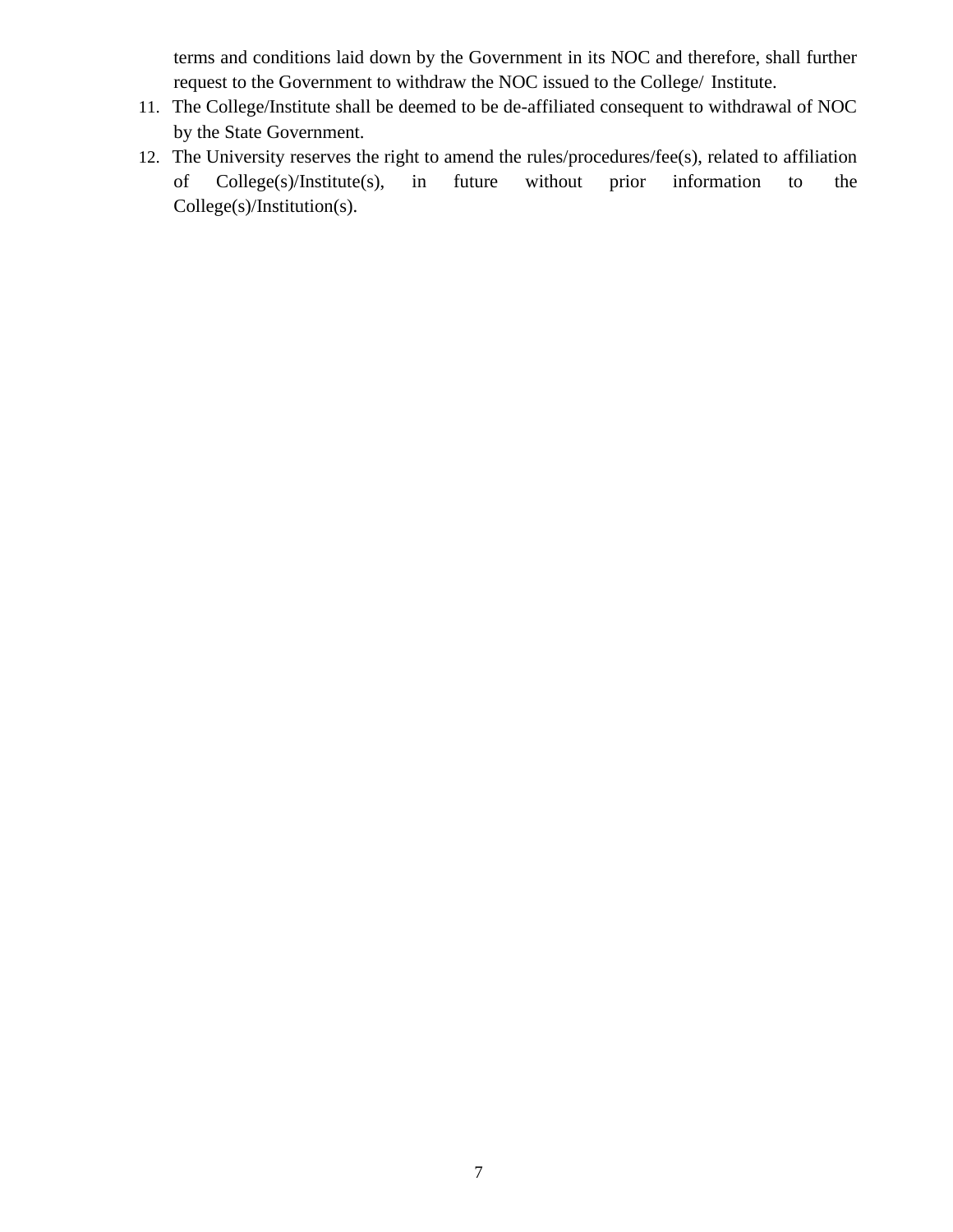# **Submission of form for fresh affiliation (To be submitted in person or by Speed Post only)**

From

To

The Registrar,

Nanaji Deshmukh Veterinary Science University,Jabalpur -482004

Dear Sir,

I have the honour to apply for Annual Provisional Affiliation to Nanaji Deshmukh Veterinary Science University for the College/Institution, viz., (Mention here the name of the proposed College/Institution) ...………………….………………………………………..……… ..……………………………………………..proposed to be started at the place ……………………………..…………… in the year. ........................................................... for Dairy Technology Diploma. The duly filled proforma is enclosed herewith for your perusal and consideration. I hereby enclose the requisite application fees in the form of Bank Draft of ` ……….. (Rupees ……….……… ………….….….. only) vide DD No............................ dated ………… drawn on the ..................................... (Name of the Bank) in favour of the "Comptroller,Nanaji Deshmukh Veterinary Science University, Jabalpur" payable at Jabalpur.

> Signature Place……………… Date……………….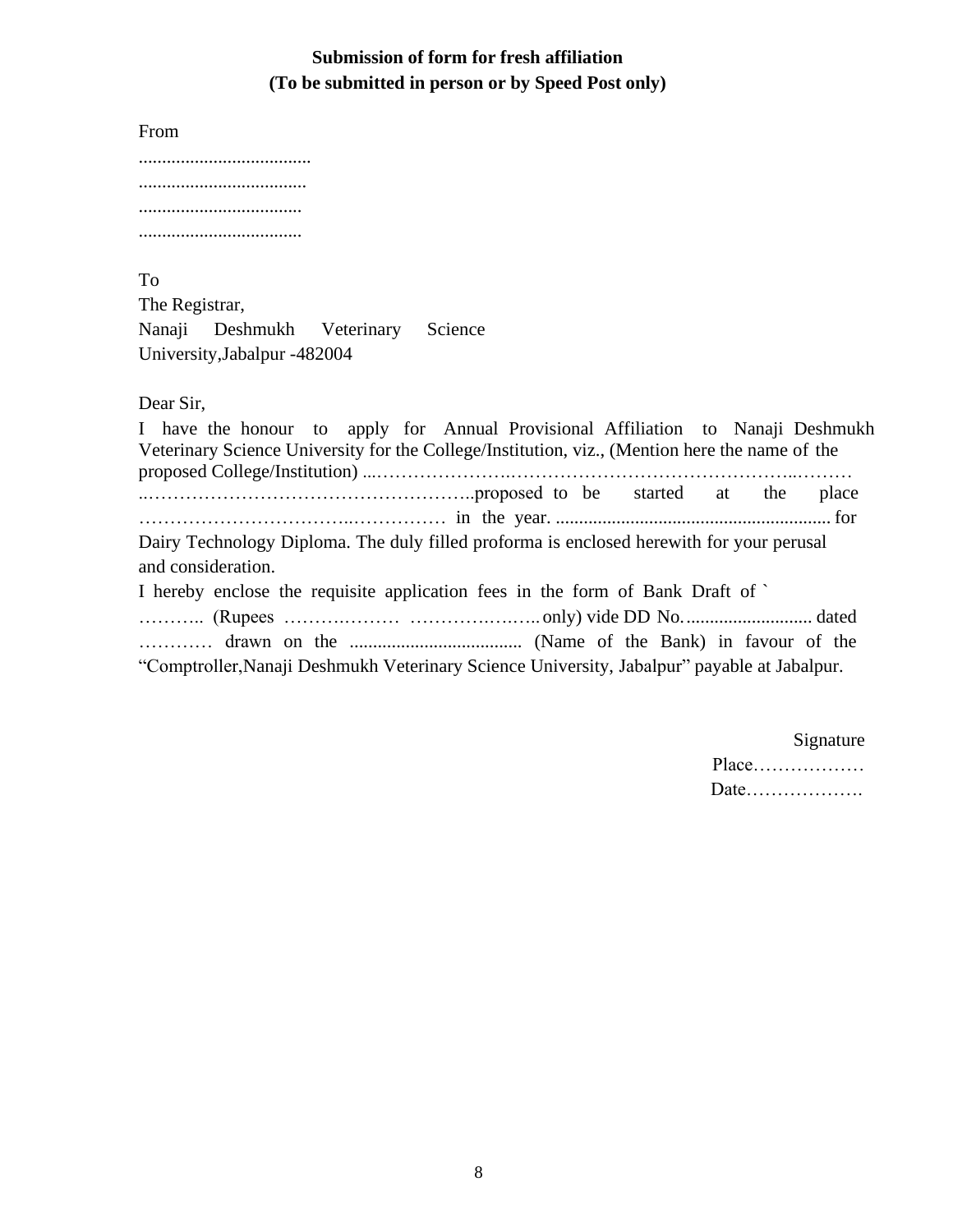# **NANAJI DESHMUKH VETERINARY SCIENCE UNIVERSITY,JABALPUR** APPLICATION FORM FOR GRANT OF AFFILIATION TO PRIVATE DAIRY TECHNOLOGY DIPLOMA COLLEGE FOR ADMISSION TO DAIRY TECHNOLOGY DIPLOMA

| 1.             |                           | <b>Institution Detail</b>                                 |                                   |
|----------------|---------------------------|-----------------------------------------------------------|-----------------------------------|
|                | a)                        | Name of<br>Institution/<br>the                            |                                   |
|                |                           | Collegeseeking affiliation                                |                                   |
|                |                           | Place                                                     |                                   |
|                | b)                        | Address                                                   |                                   |
|                | $\mathbf{c})$             |                                                           |                                   |
|                |                           |                                                           |                                   |
|                |                           |                                                           |                                   |
|                | $d$ ) i)<br>$\mathbf{ii}$ | Telephone<br>Fax                                          |                                   |
|                | iii)                      | E-mail                                                    |                                   |
| $\overline{2}$ |                           |                                                           |                                   |
|                | <b>Management</b>         |                                                           |                                   |
|                | a)                        | Management of Trust or Society                            |                                   |
|                | b)                        | Whether<br>registered<br>under<br>Act.<br>If<br>Societies |                                   |
|                |                           | the<br>SO,                                                |                                   |
|                |                           | Registration No. (Attach true                             |                                   |
|                |                           | copy of the certificate of                                |                                   |
|                | $\mathbf{c})$             | registration)<br>Resolution of the Managing               |                                   |
|                |                           | Committee for opening of New                              |                                   |
|                |                           | College (Attach copy)                                     |                                   |
|                |                           |                                                           |                                   |
|                | $\rm d$                   | Constitution and Composition                              |                                   |
|                |                           | Managing Committee (supply                                |                                   |
|                |                           | copy of Constitution).                                    |                                   |
|                | e)                        | Names and addresses along with                            |                                   |
|                |                           | the<br>office<br>photographs<br>of                        |                                   |
|                |                           | of the<br>bearers<br>management                           |                                   |
|                |                           | committee { duly verified by the                          |                                   |
|                |                           | Tehsildar/Revenue<br>Officer                              |                                   |
|                |                           | (President and Secretary) }                               |                                   |
| 3              |                           | Area/Accommodation of Institute/ College                  |                                   |
|                | with details              |                                                           |                                   |
| 4              |                           | <b>Particulars of the College/Institution</b>             |                                   |
|                | $\mathbf{i}$              | Whether it is Diploma/Degree or                           |                                   |
|                |                           | Post Graduate Institute/College                           |                                   |
|                | $\overline{11}$           | Co-education<br>Boys/Girls<br><b>or</b>                   |                                   |
|                |                           | Institute / College                                       |                                   |
| 5              | Course(s) for             | which affiliation is being                                | Dairy Technology Diploma          |
|                | initially sought          |                                                           |                                   |
|                | i)                        | <b>Faculty Course</b>                                     | All the courses essential for the |
|                |                           |                                                           | award of Diploma                  |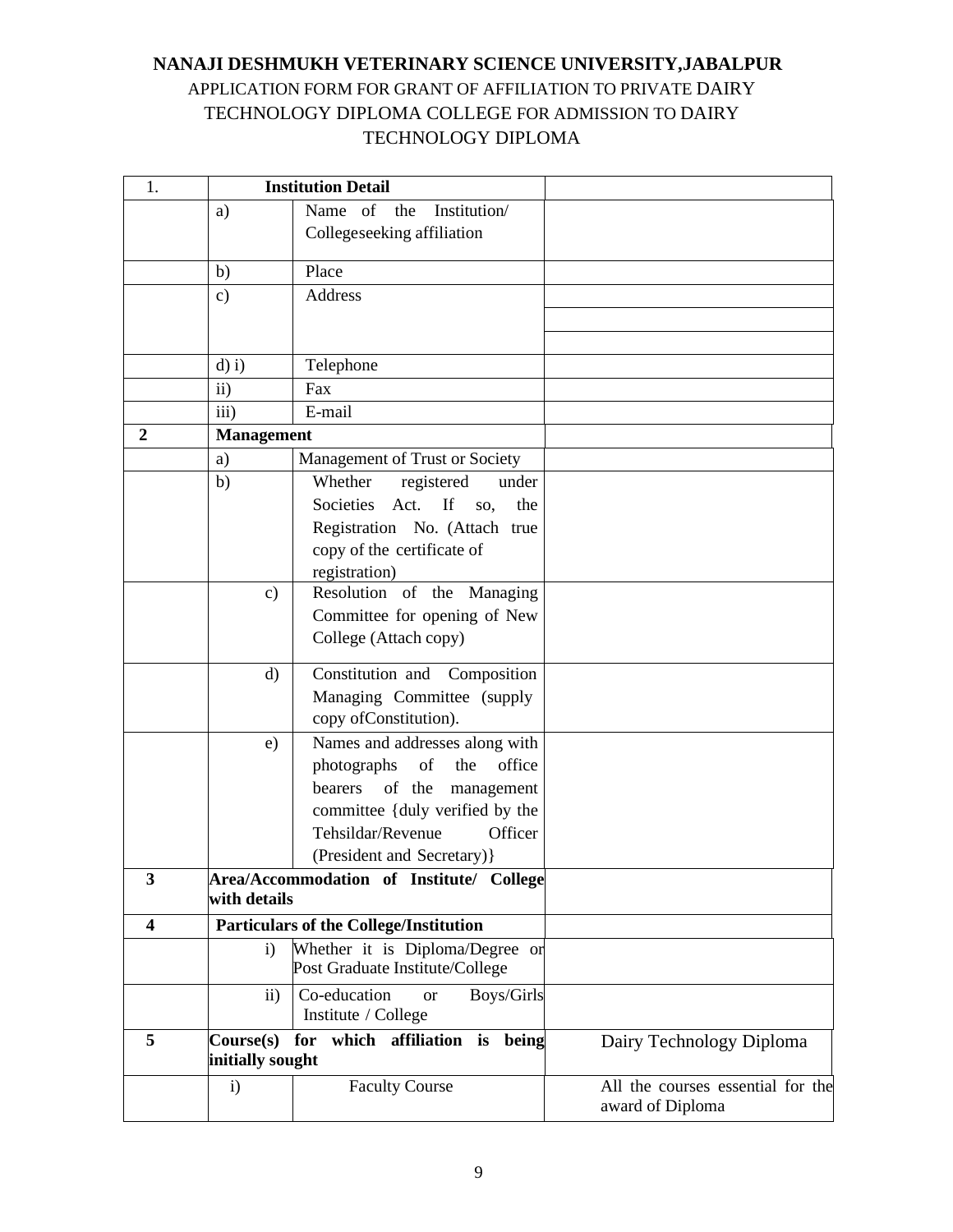|                | $\mathbf{ii}$   | Classes                                              | 1 <sup>st</sup> and 2 <sup>nd</sup> year |
|----------------|-----------------|------------------------------------------------------|------------------------------------------|
|                | iii)            | Subject                                              | As per university syllabus               |
| 6              | sought.         | Academic year from which affiliation is              |                                          |
| $\overline{7}$ | Finance         |                                                      |                                          |
|                | a)              | deposit<br>with<br>Total<br>the<br>Institute/College |                                          |
|                | b)              | Source of Income                                     |                                          |
|                | $\mathbf{i}$    | Immovable/Movable property                           |                                          |
|                | $\overline{ii}$ | Any other source, specify                            |                                          |
| 8              | <b>Building</b> |                                                      |                                          |
|                | a)              | Total Area (with exact area and<br>building plan)    |                                          |
|                | b)              | Accommodation available with                         |                                          |
|                |                 | Dimensions (ownership rights                         |                                          |
|                |                 | of land/ buildings and blue                          |                                          |
|                |                 | prints to be attached)                               |                                          |
| 9.             |                 | Minimum Standards requirement (Refer Annexure-IX)    |                                          |
|                | a)              | <b>Common facilities</b>                             |                                          |
|                | b)              | Section wise facilities                              |                                          |
|                | $\mathbf{c})$   | Other facilities                                     |                                          |
|                | $\rm d)$        | <b>Staff Strength</b>                                |                                          |
|                | $\mathbf{e})$   | Equipment                                            |                                          |
|                | f)              | Furniture,<br>Fixtures<br>and<br>miscellaneous       |                                          |
| 10             |                 | Any other information which is not covered in        |                                          |
|                |                 | the proforma, yet considered important               |                                          |

Signature of the Applicant

Dated:

Place: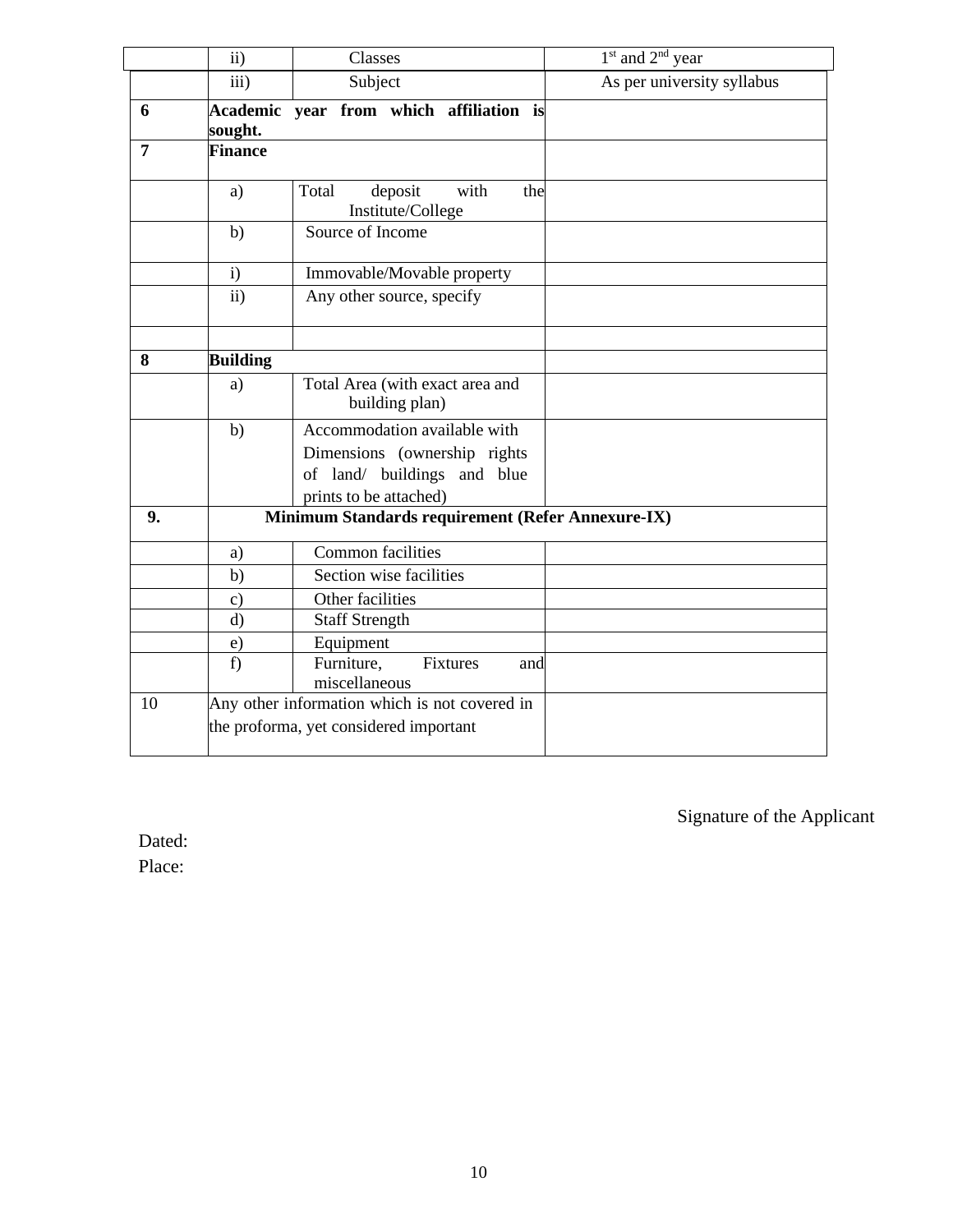### **UNDERTAKING**

On behalf of the educational trust/society managing \_\_\_\_\_\_\_\_\_\_\_\_\_\_\_\_\_\_\_\_\_\_\_\_\_\_\_\_

I Son/Daughter of

do hereby undertake that the particulars furnished above are correct to the best of my knowledge and belief. I further undertake that I shall abide by the conditions, rules and regulative measures imposed by the University/Government of Madhya Pradesh from time to time for granting permission/affiliation to establish and run this Institution/College.

Signature of the Applicant

Dated:

Place:

Note:

- 1. The terms & conditions mentioned at annexure I to IX are to be fulfilled for getting affiliation from the NDVSU.
- 2. The applicants shall be required to submit a prescribed declaration on a Non-judicial stamp paper of Rs.1000/- along with the application form as per format given at Annexure- VII.
- 3. All correspondence regarding affiliation shall be addressed to the Registrar, Nanaji Deshmukh Veterinary Science University, Jabalpur.
- 4. Cost of Application Form will be Rs. 5,000/- (Non-refundable).
- 5. Application Processing Fee Rs.50,000/- (Non-refundable) to be deposited with the application form.
- 6. The University shall have the right to revise the fee structure and other terms and conditions mentioned in Annexure I to IX.
- 7. All charges covered under these rules are Non-refundable and can be made by Online transfer/Draft/Cheque subject to its clearance.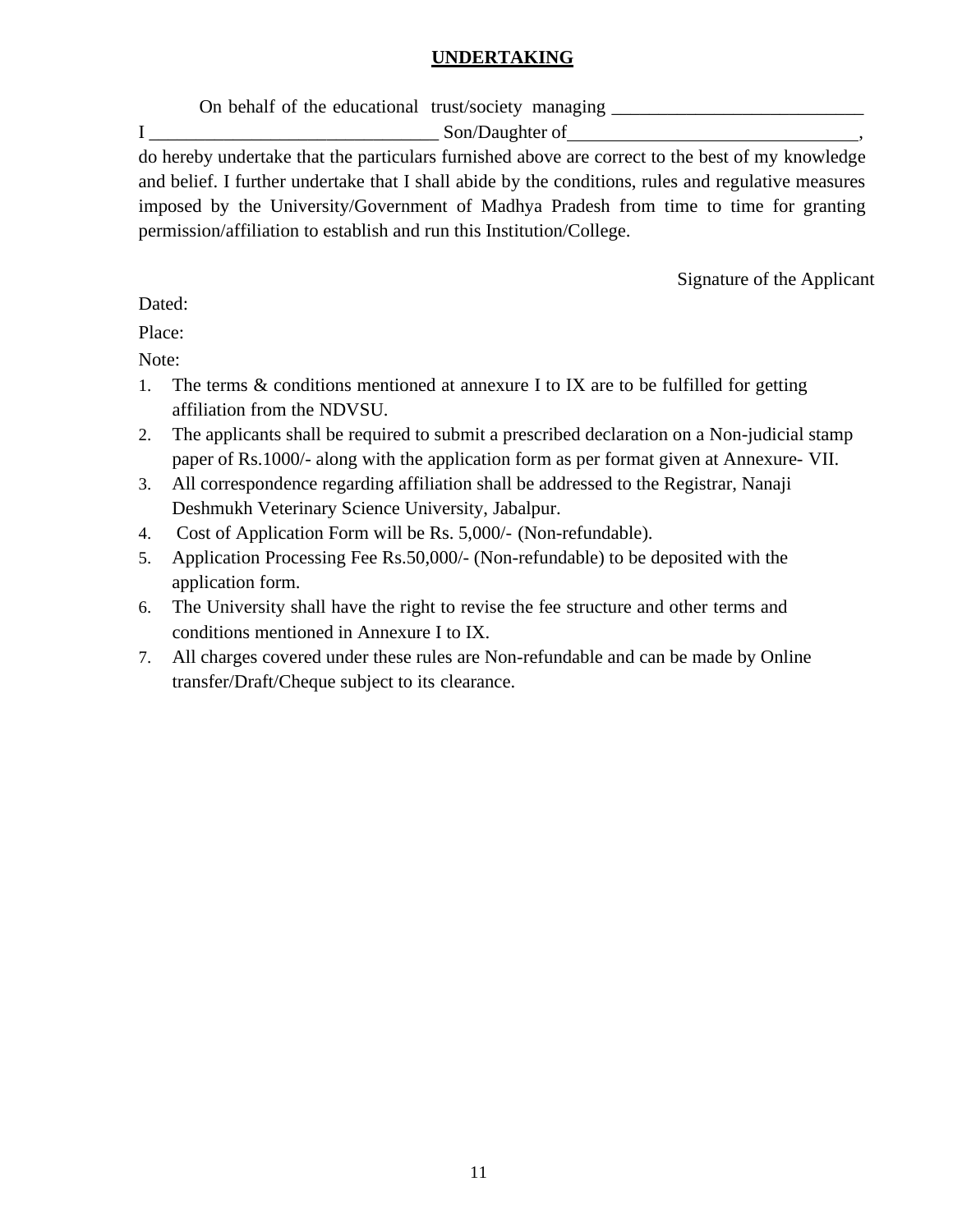# **PROVISIONS/NORMS/PROCESS OF AFFILIATION OF PRIVATE DAIRY TECHNOLOGY DIPLOMA COLLEGE IN MADHYA PRADESH FOR IMPARTING TWO YEAR DAIRY TECHNOLOGY DIPLOMA COURSE**

The applicants after necessary approval from the Government will approach the State Veterinary University (NDVSU) for affiliation and have to give an undertaking on the following lines duly attested by the First Class Magistrate to abide by the guidelines of the Madhya Pradesh Government laid down for opening of a New Institute/College in the State of Madhya Pradesh in Private Sector:-

- a) The applicant (name) will abide by the guidelines of the Controlling Body / NDVSU regarding the establishment of new Institute/College for imparting Two Year Dairy Technology Diploma course.
- b) The applicant will abide by the Madhya Pradesh Government/NDVSU directions from time to time regarding the admission procedure, fee structure of the students to be admitted.
- c) The applicant will abide by the Madhya Pradesh Government Rules regarding necessary approval for buildings and follow the Madhya Pradesh Pollution Control Board guidelines.
- d) The applicant/organization of the Institute/College establishing in the State will abide by directions of the Madhya Pradesh Government/NDVSU to provide necessary record of the College to Inspection Team at the time of Inspection.
- e) I hereby declare that the said College/Institute (which has applied for affiliation) shall abide all the rules and regulations, orders, instruction etc. issued by the University and also framed by in the future, failing which the University reserves the right to withdraw the affiliation.

Signature of the applicant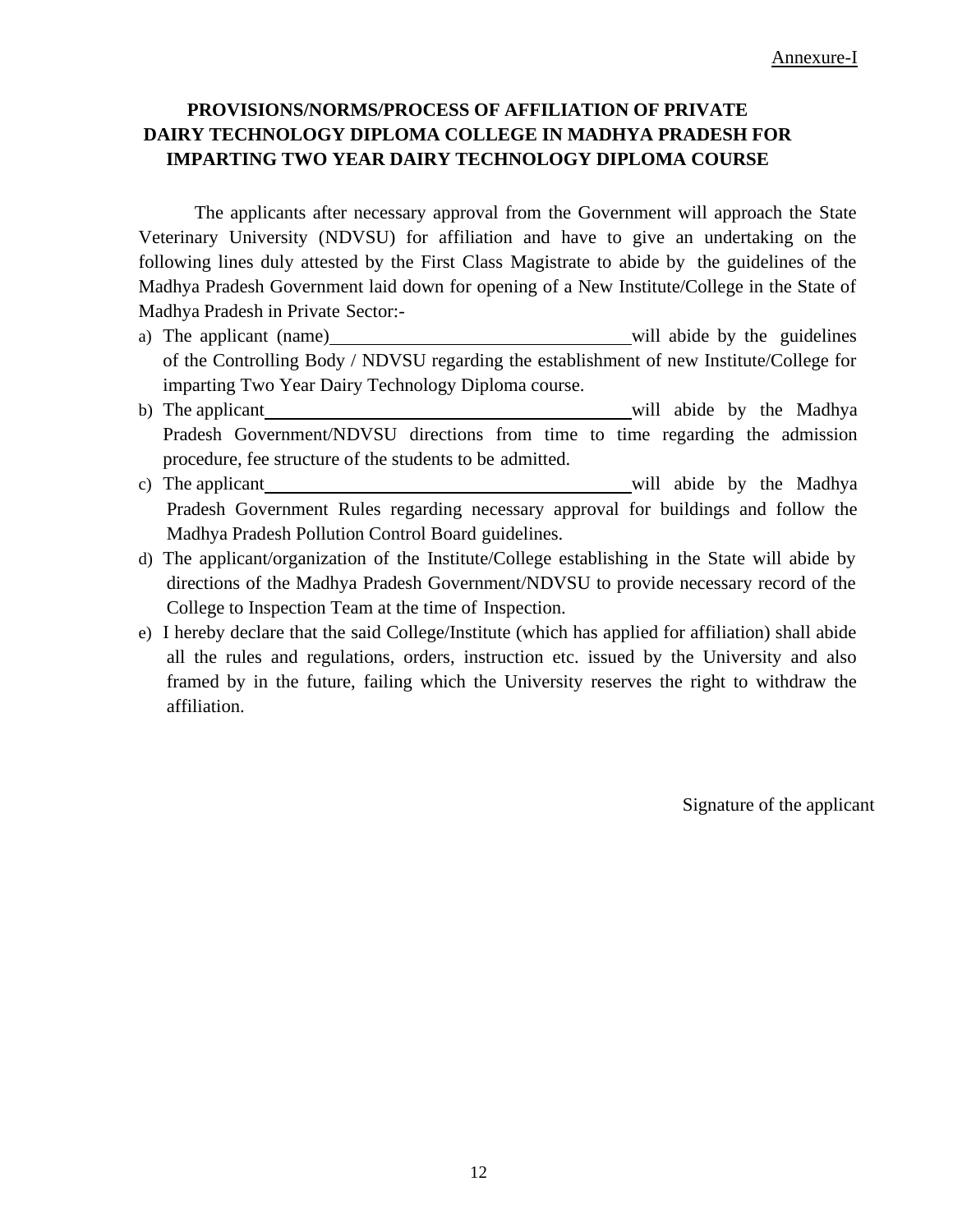# **Guidelines for opening of a New Private Dairy Technology Diploma College in the State of MadhyaPradesh for providing Two Year Dairy Technology Diploma Course**

- 1 The College should procure the minimum land (6 acres) as per requirement for opening a College.
- 2 The College should deposit the annual affiliation fee with the University amounting to **Rs. 6.00 Lakh** (Non-refundable) in the shape of bank draft in favour of Comptroller, Nanaji Deshmukh Veterinary Science University, Jabalpur for fresh admissions annually for each batch.
- 3 Admission of students to the first year class will be restricted to 80 students only and shall be as per University Prospectus of respective year. Proportion of general and reservations to different categories will be according to the directives of the Government, any other controlling agency and the University prospectus (NDVSU), Jabalpur.
- 4 The College should appoint regular full-time teaching staff having requisite qualifications as laid down by NDVSU to conduct both theory and practical classes in the subjects prescribed.
- 5 The College should appoint the required adequate non-teaching staff for administrative and laboratory work.
- 6 The College should set up various facilities including laboratories and Museum as per requirement for the first year class and other teaching and training facilities like library, computer room, staff and students common rooms etc. The college should have attachments with dairy plants for students training.
- 7 The College should set up a library having adequate number of textbooks, reference books, other reading material and report for compliance to the University. The College should spend sufficient funds toward purchase of books.
- 8 The College should tender a bank guarantee of **Rs. 30.0 lakh (Rupees Thirty lakh only)** as a surety and assurance of its financial capabilities before admitting students to the first year. The guarantee money will be forfeited if the College/Institute fails to comply with the prescribed rules and regulations of the regulating body.
- 9 The College should make preparation for the course to be taught at the III and IV semesters in terms of space/staff/laboratory/dairy plant and other programmes within one year.
- 10 The applicant should take urgent steps to construct its own building before start of the admission process.
- 11 The College should have its local managing committee.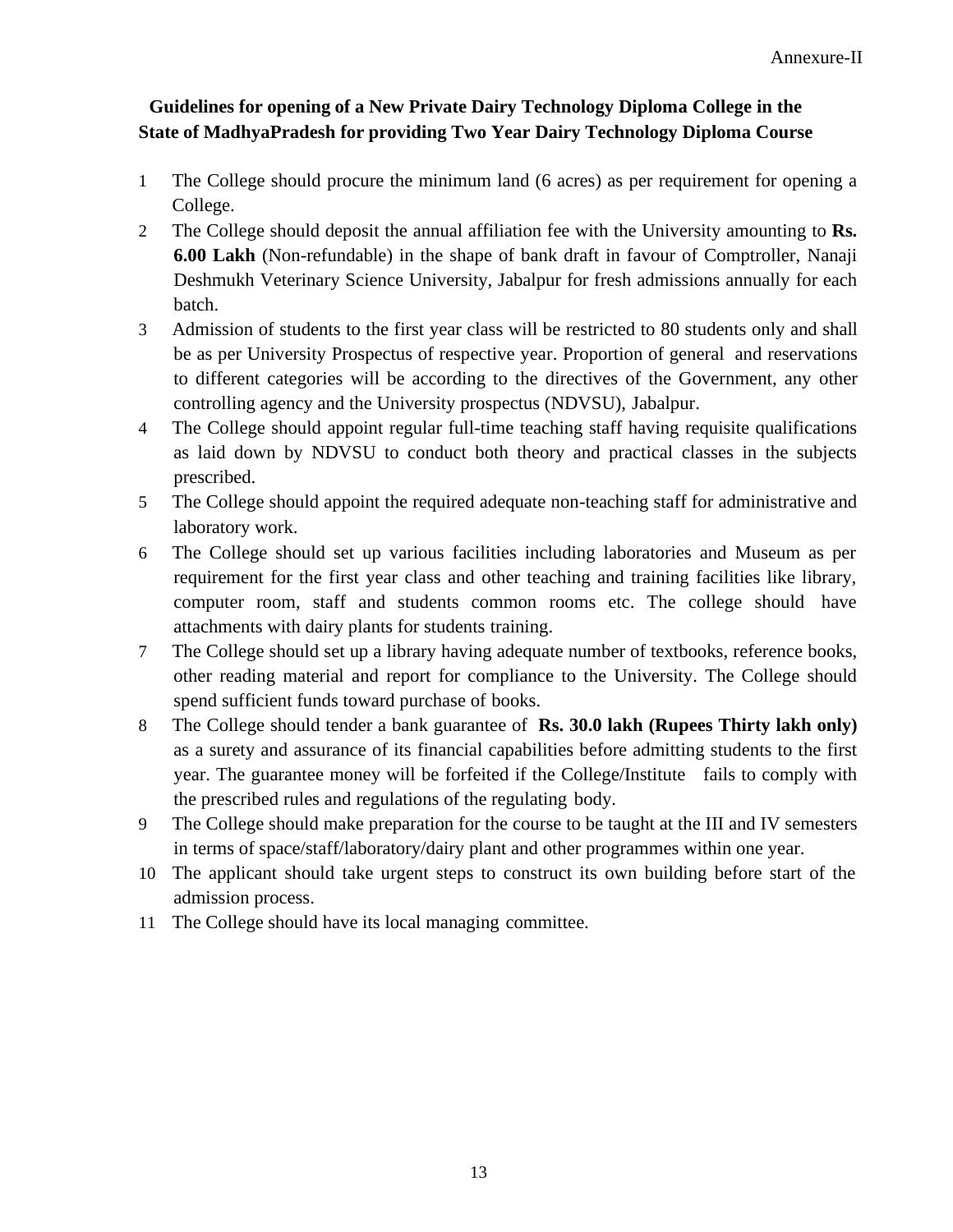## **General norms prescribed by NDVSU to be followed by the applicant body and affiliated College(s) (The provisions mentioned herein under, shall come in force with immediate effect)**

- 1 Once, any College/Institute is affiliated, it shall be mandatory for that College/Institute to implement the directions/advise of the University, failing which, such College/Institute shall be inviting penalty, which may be financial fine, disallowing future admissions and/or stoppage of affiliation.
- 2 Only those bodies/trusts/societies which have been provided permission/NOC for opening a College by the Govt. of Madhya Pradesh, shall be eligible to apply for affiliation to the University. The NOC is only an in-principle permission of the state government to approach NDVSU for affiliation and does not confer any legal right on any institution to be affiliated to the University unless it is found to be fulfilling all the eligibility conditions prescribed for such affiliation.
- 3 It shall be the sole responsibilities of the applicant body/affiliated College/Institution to satisfy the requirements of Government of Madhya Pradesh/Controlling Body/NDVSU. The University shall only be acting as facilitator, without any legal and financial liabilities arising out of the matters connected with the applicant body/affiliated college.
- 4 Affiliation shall be for the academic purposes only. The applicant body/College shall be bound to follow all directives of Government of Madhya Pradesh/Controlling Body and /or NDVSU.
- 5 The applicant body/College shall be bound to respond to the provisions of RTI Act, so far as connected to the matters of affiliation with University.
- 6 If at any time during the continuation of affiliation, the Government of Madhya Pradesh/Controlling Body/NDVSU raises objections, it shall be mandatory on the part of the College to fulfill the same.
- 7 Any punitive/suggestive/advisory action by the Government of Madhya Pradesh/ Controlling Body/NDVSU shall be binding to the College and University affiliation or any other action shall not override the issues raised by the Government of Madhya Pradesh / NDVSU.
- 8 The University may appoint such number of visitors as it may deem necessary to inspect any affiliated College or to attend any examination held by any such College or any other affair as the University deems fit. The visitors shall not interfere with the conduct of any training or examination, but shall report to the Registrar/Vice-Chancellor on the adequacy of the standards including staff, equipment, accommodation, training and other facilities prescribed by the Controlling Body and NDVSU, Jabalpur. The report of the visitor(s) shall be treated as confidential unless in any particular case the Vice- Chancellor otherwise directs.
- 9 The University shall be empowered to institute an enquiry into the affairs related to academics/admissions/affiliation matters/any other, of the affiliated College, for which it shall be mandatory for the affiliated institutes to provide required information and cooperate.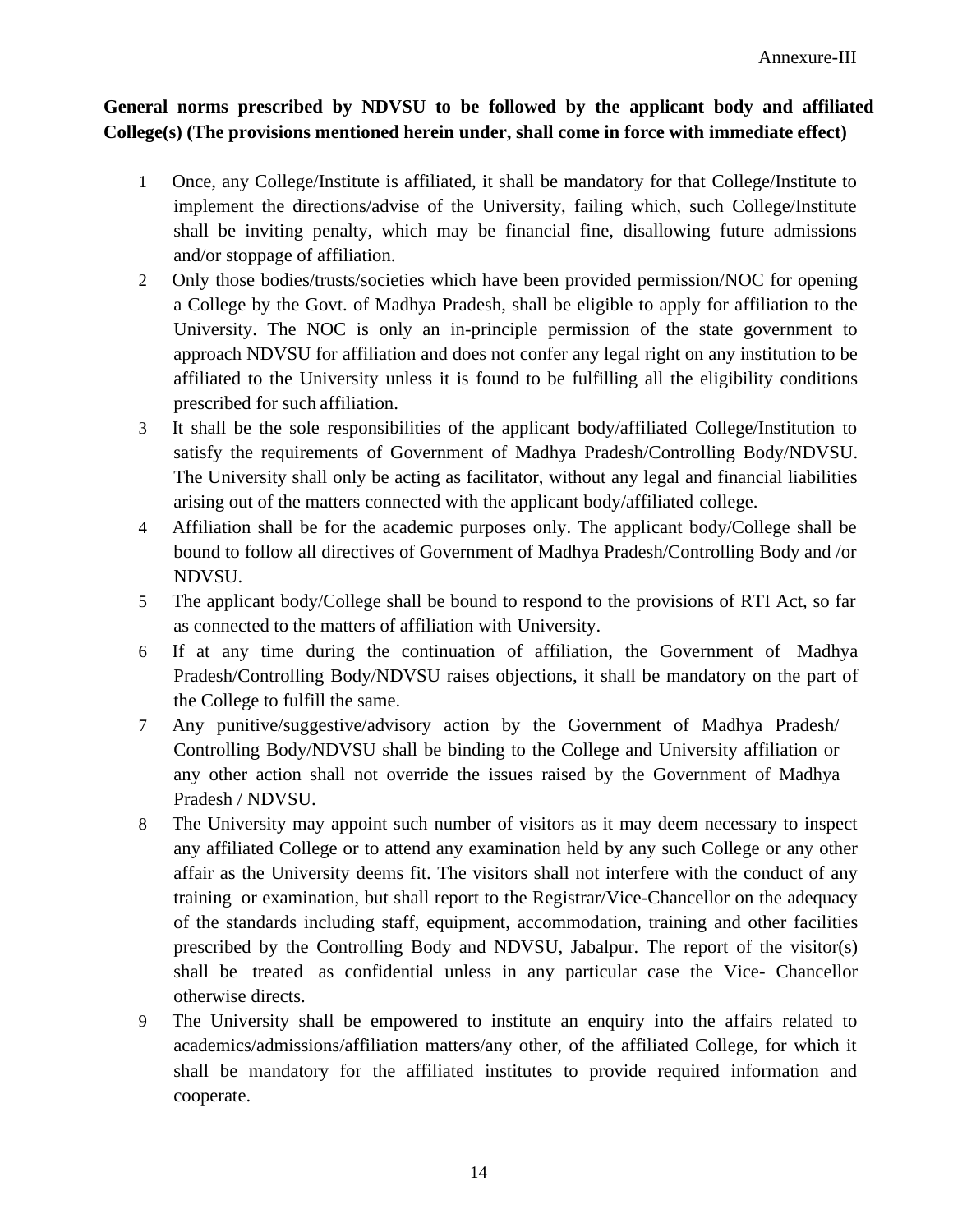### **Procedure of applying for provisional Affiliation**

- 1. The prescribed application form shall be made available at a charge of **Rs. 5,000/-** (Nonrefundable in the shape of Bank Draft in favour of Comptroller, NDVSU, Jabalpur, to those applicants who have been provided NOC by the Government of Madhya Pradesh for opening of a new Private Institute/College. The person/body requiring application shall have to applyon the letter head and official seal of the body to which NOC has been provided by the Government of Madhya Pradesh along with an attested copy of the NOC.
- 2. Application for affiliation shall be in the prescribed format along with application processing fee of **Rs.50,000** (Non-refundable) in the shape of Bank Draft in favour of Comptroller, NDVSU, Jabalpur. This application shall be valid for only forthcoming academicsession. If the applicant fails to obtain affiliation of the University/permission from Government of Madhya Pradesh to start the Institute/College in that particular session, it shall have to apply afresh for the next session, by obtaining fresh prescribed application form and depositing application processing fee.
- 3. Applicants should have submitted all the required documents to the Government of Madhya Pradesh as per the terms & conditions of the NOC, before applying for affiliation along with proof. Otherwise, the application shall be rejected.
- 4. Incomplete applications shall be rejected and fee forfeited. However, applicant shall be free to file fresh application.
- 5. The application processing fee shall be non refundable, even in cases of withdrawal of application, rejection of application and University deciding to not to grant affiliation.
- 6. When all requirements for affiliation are completely met, the management for the proposed Institute/College will file the application, make a presentation of the facilities to the Universityauthorities, submit a video CD of the available facilities and invite the inspection team of the University. The applicant body shall have to deposit an Inspection fee of **Rs. 2.50 lakh** (Non- refundable) to the University in the shape of Bank Draft in favour of Comptroller, NDVSU, Jabalpur for fresh admissions.
- 7. Consequent to presentation and viewing the video CD and depositing of Inspection Fee, if the University Authorities are satisfied that the facilities developed by the applicant body are prima facie worth inspecting, the University shall send a team for inspection. If the facilities are seemingly inadequate, the applicant body shall be communicated so during the presentation and in writing also. In such a case, the applicant body shall develop adequate facilities and again make a presentation, with fresh video CD to the University Authorities.
- 8. The University may decide such authorities, who shall be present at the time of presentationfor recommending adequacy/otherwise to the University.
- 9. The Inspection team (as constituted by the University) shall visit the College after satisfactory presentation and receiving invitation letter. The team shall submit the report to the Registrarfor placing before the next Academic Council meeting.
- 10. If the Academic Council approves, the report along with Academic Council recommendations shall be put to the next Board of Management (BOM) meeting. Otherwise, it will be returned back to the applicant body of the proposed Institute/College for improving the facilities and re- inspection on a future date. If approved also by the BOM, the University shall issue orders of provisional affiliation which shall be communicated to the applicant body within 4 weeks.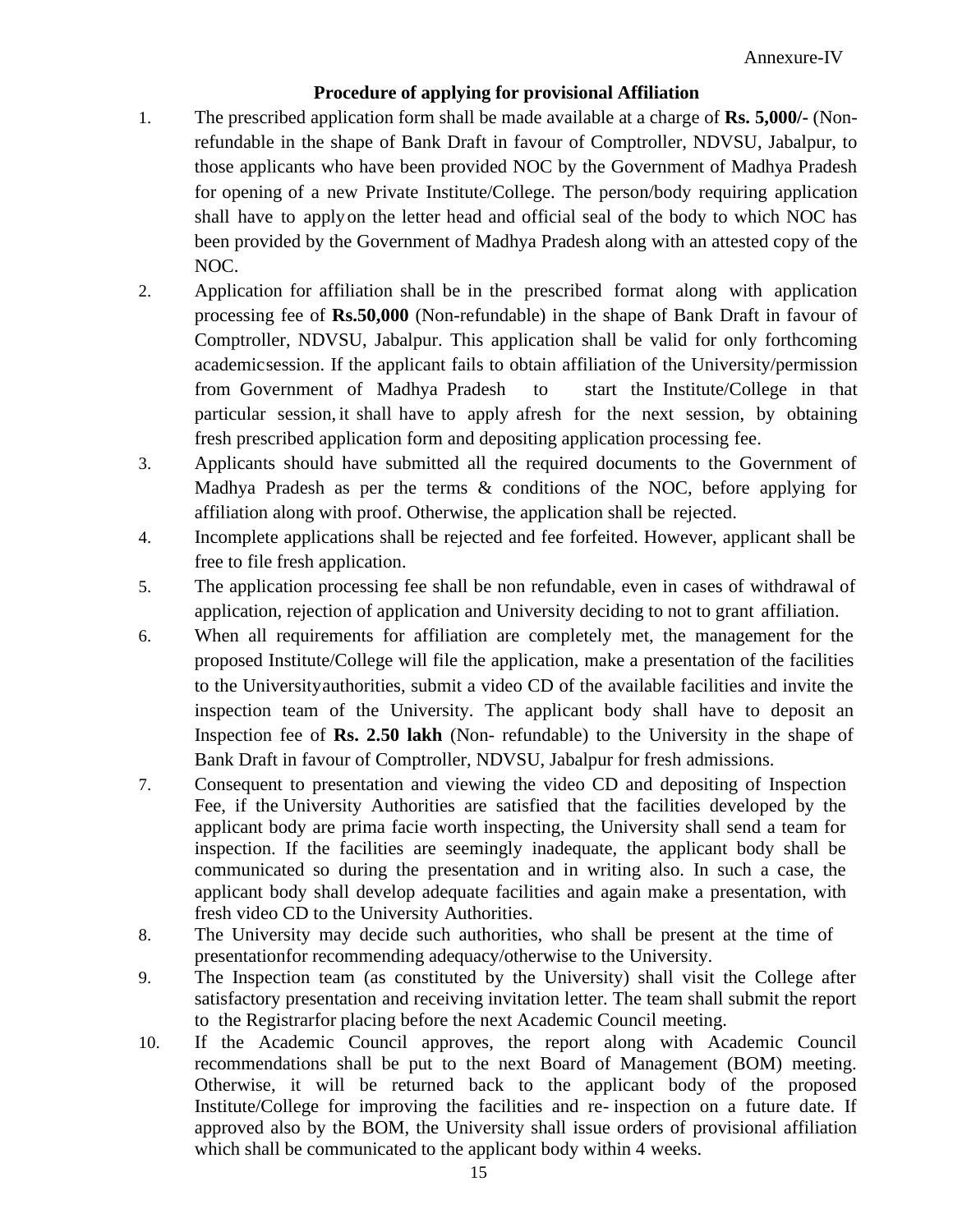# **Affiliation and Administrative Expenses to be paid by the concerned Institute for fresh affiliation**

- 1. The applicant body will be required to complete staff recruitments and inform the University.
- 2. After receiving permission from Government of Madhya Pradesh to start the College/admit the students, the applicant body having completed the recruitment process, it shall invite the University team for Inspection (as constituted by the University). The applicant body shall have to deposit an Inspection fee of **Rs. 2.50 lakh** (Non-refundable) to the University in the shape of Bank Draft in favour of Comptroller, NDVSU, Jabalpur for fresh admissions.
- 3. At the time of inspection, the applicant body should ensure that all the required staff (teaching as well as non-teaching) has been recruited and present during the time of inspection, failing which, affiliation may be denied and the entire process of affiliation shall have to be started afresh.
- 4. If the staff and other facilities are adequate, the University will give a letter for deposit of the affiliation fee of **Rs.6.00 lakh** annually till the permanent affiliation is granted by NDVSU. The payments will be made in shape of Bank Draft in favour of Comptroller, NDVSU, Jabalpur.
- 5. After deposit of the affiliation fee, the University will issue orders for its Affiliation.
- 6. **Annual administration expenses @ 5.0%** of the total fees paid by all the students enrolled in the institute shall be payable to the university by the institution every year before the commencement of academic session.
- 7. The College should tender a bank guarantee of **Rs. 30.0 lakh (Rupees Thirty lakh only)** as a surety and assurance of its financial capabilities before admitting students to the first year. The guarantee money will be forfeited if the College/Institute fails to comply with the prescribed rules and regulations of the regulating body.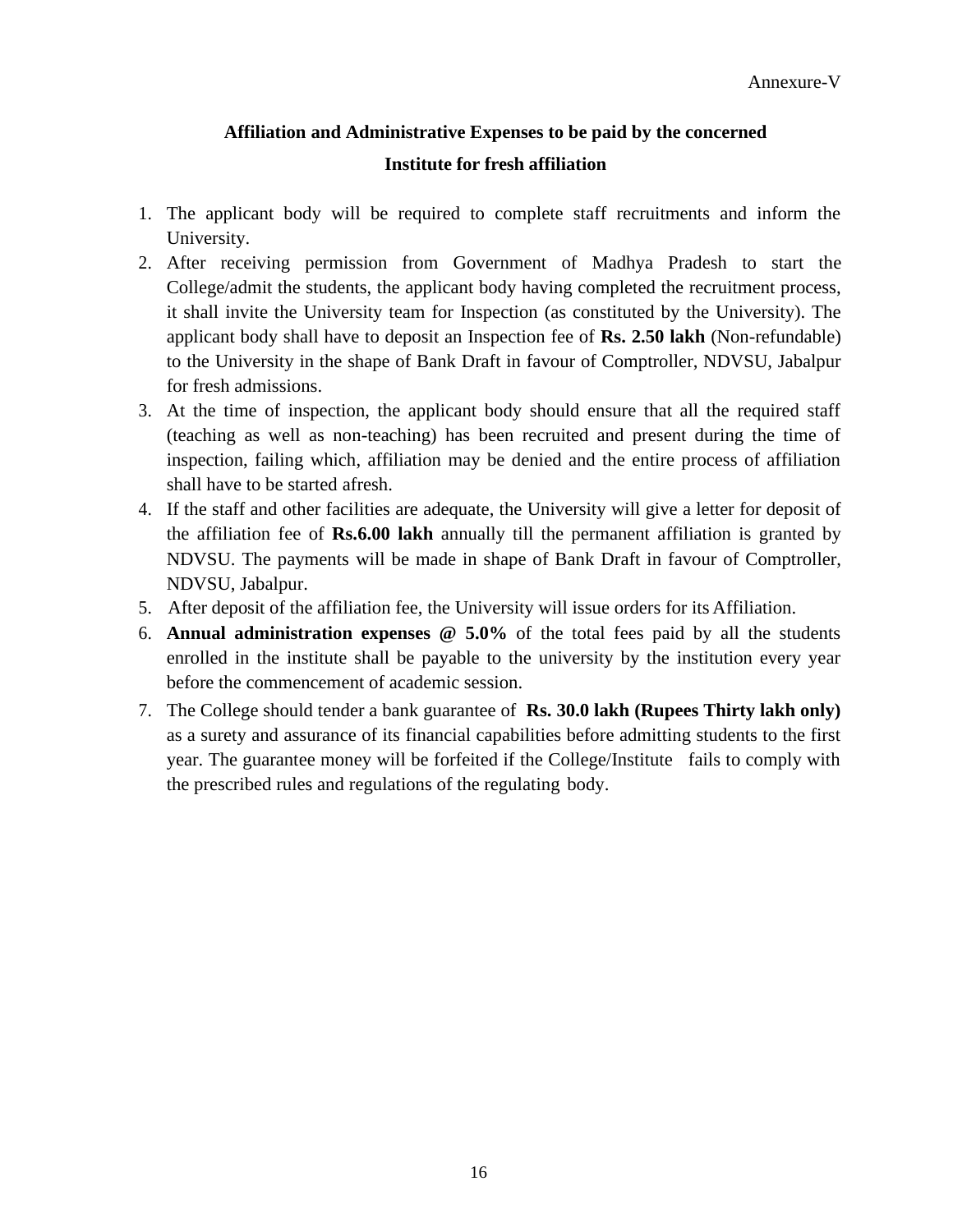### **Admission of students, subsequent annual affiliations and permanent affiliation**

- 1. The College shall not be able to admit students for any academic session without clear cut permission of the NDVSU (if required) and subsequent grant of Annual affiliation by the University.
- 2. The admission of students in the College/Institute shall be strictly as per the procedure and guidelines given in the prospectus. The admission will be through University Counseling as per merit list of entrance test conducted by University or agency decided by University. There will be no Management quota.
- 3. There will be inspection every year by the University for Annual Provisional affiliation.

4. **Annual administration expenses @ 5.0%** of total fees paid by all the enrolled students shall be payable to the university by the institution every year before the commencement of academic session even after permanent affiliation.

5. For getting permanent affiliation, consequent to fulfilling the conditions mentioned above upto the satisfaction of the university but not before **05 years** of initial affiliation, subject to the Rules and Guidelines of controlling body and/ or NDVSU issued from time to time, the College shall be required to deposit one time affiliation fee of **Rs. 30.0 lakh** (Rupees Thirty lakh only) in the shape of Bank Draft in favour of Comptroller, NDVSU, Jabalpur. This amount shall be Non-refundable. This amount shall be forfeited, in case the College fails to fulfill the minimum norms and requirements as per Nanaji Deshmukh Veterinary Science University, Jabalpur at any subsequent date. Insuch cases, no students shall be allowed to be admitted to such institute.

#### **GUIDELINES OF PERMANENT AFFILIATION**

The College/Institute seeking Permanent Affiliation has to submit an application along with all supporting documents and payment of requisite inspection fee of Rs. 2.50 lakhs (Rs. 1.50 lakh for fresh admission and Rs. 1.00 lakh for existing professional year other than fresh admission) or as approved by the University from time to time. After scrutiny of application, Permanent Affiliation shall be granted by the University as per following guidelines:

- 1. The College/Institute shall have five years of standing.
- 2. The College/Institute shall have Faculty/Infrastructure as per University norms.
- 3. After inspection if the University is satisfied for granting Permanent affiliation, the College/Institute shall have to pay Rs. 30.00 lakh in the form of Demand draft (non-refundable). The amount shall be forfeited in case the College/Institute fails to fulfill the required norms and requirements as per NDVSU, Jabalpur at any subsequent date. In such cash no student shall be allowed to be admitted to such College/Institute.
- 4. The University will inspect the College/Institute for the Course offered every Academic Year before the counseling process for admission and the College/Institute has to pay requisite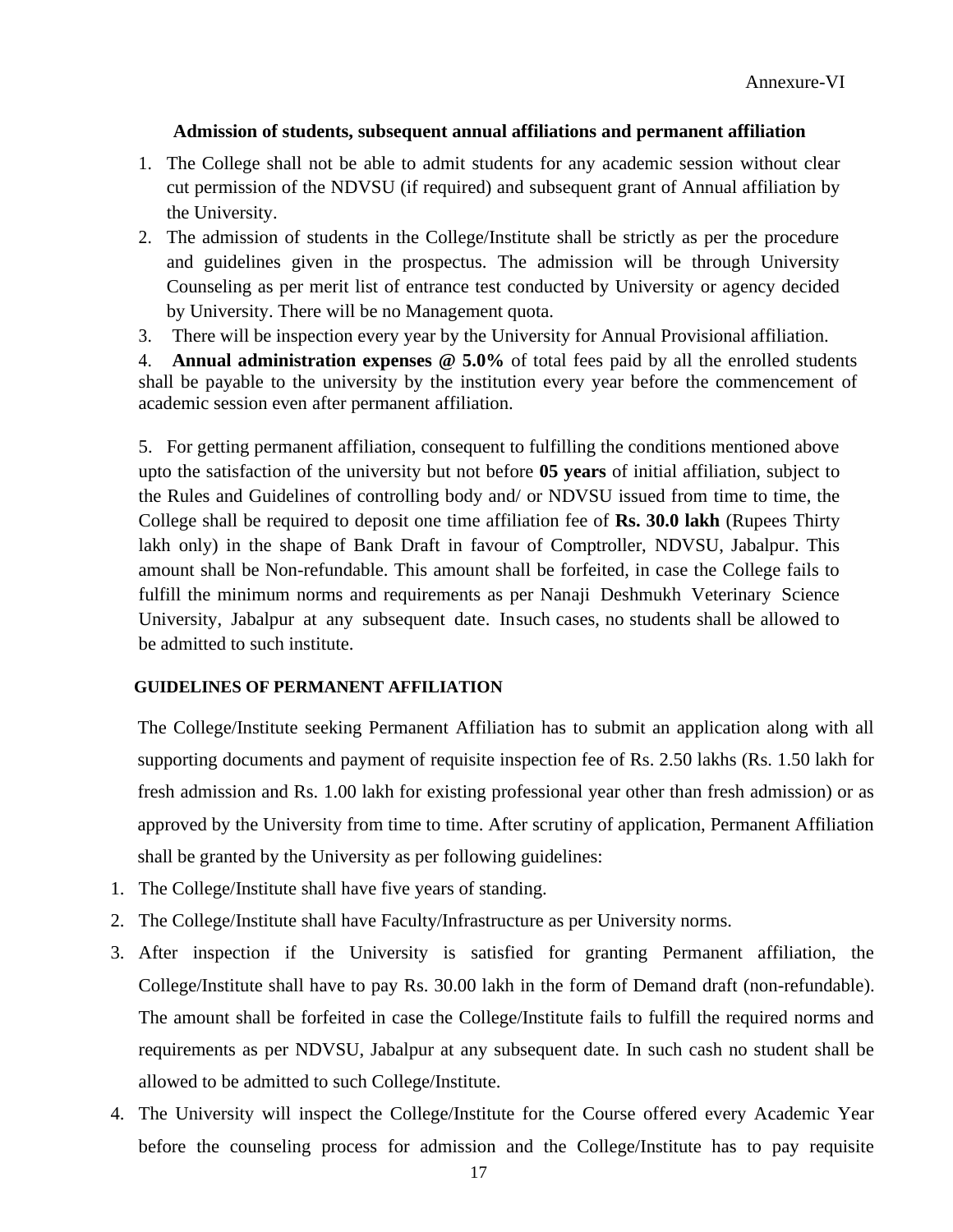inspection fee of Rs. 2.50 lakhs (Rs. 1.50 lakh for fresh admission and Rs. 1.00 lakh for existing professional year other than fresh admission) or as approved by the University from time to time

5. The Validity of Permanent Affiliation is 08 years and the College/Institute shall apply for renewal of Permanent Affiliation status after competition of 08 years by paying the requisite fee of Rs. 30.00 lakh.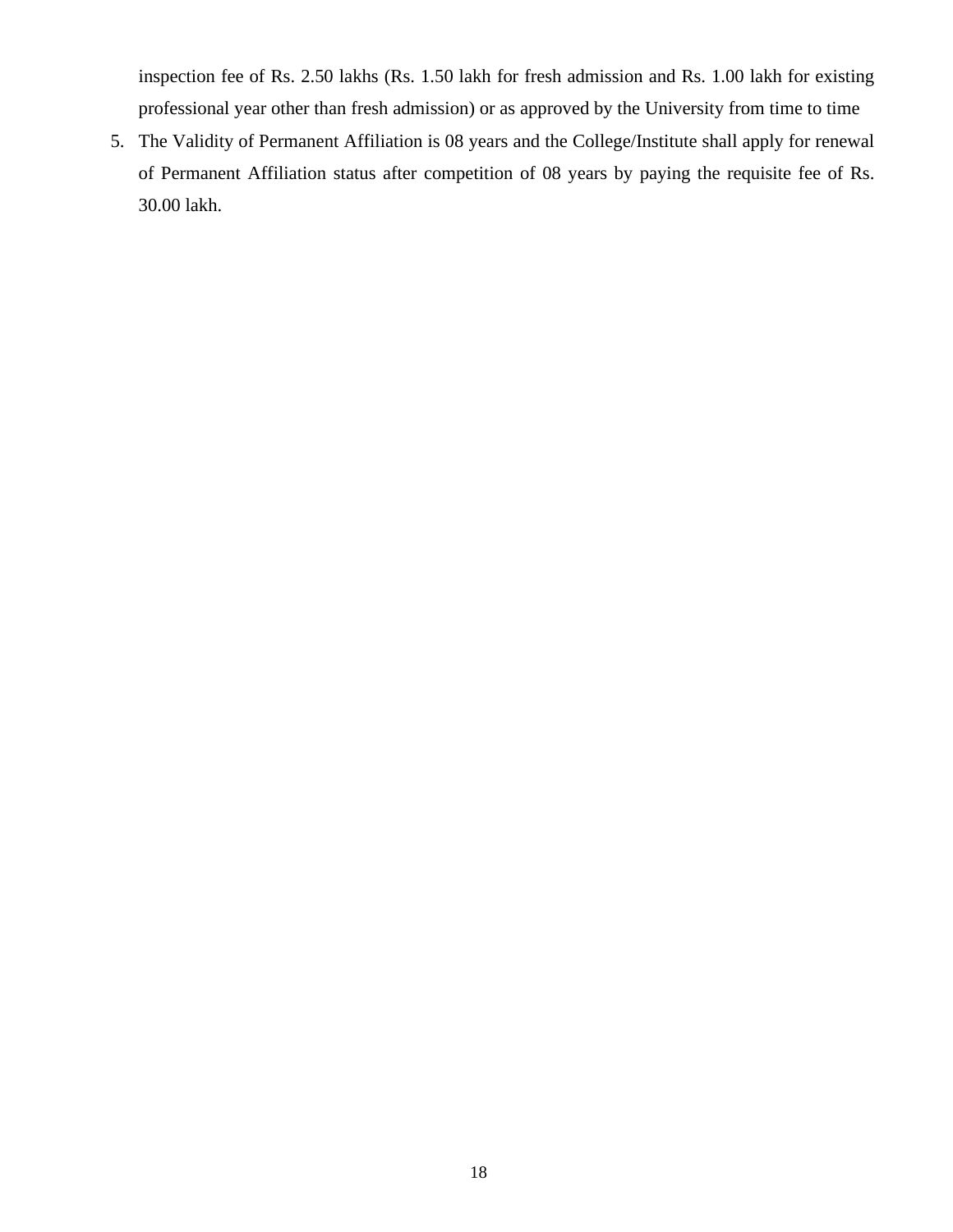## **DECLARATION (TO BE PRODUCED ON Rs. 1,000/- NON JUDICIAL STAMP PAPER ATTESTED BY NOTARY PUBLIC)**

I……………………………………..S/O… ...................................................................resident of ……………………………..on behalf of …………..……………………….………..................... (Organization/trust/society) solemnly declare that: 1. I have applied for affiliation of institute (named below) for award of the Dairy Technology Diploma to Nanaji Deshmukh Veterinary Science University, Jabalpur on the prescribed form along with prescribed fee. 2. The details about the institute are given below:Name of Institution (in capitals letters) (In English)………………………………………………………………… ……………………………………………………………………………... (In Hindi)………………………………………………………………….. …………………………………………………………………………….. Complete Postal Address of the Institute (in capital letters) (In English)………………………………………………………………… ……………………………………………………………………………... (In Hindi)…………………………………………………………………. ……..……………………………………………………………………… Institute phone numbers with STD code Office…………………… Residence………………… Fax………………… Mobile…………………… Email address (compulsory):……………………… 2.4.1 Name and complete postal address of controlling organization/trust/society (in capital letters) (InEnglish)…………………………………………………………………. …………………………………………………………………………. (In Hindi)….……………………………………………………………….. …………………………………………………………………………… Authorized signatory's phone numbers with STD code Office………………………………Residence……………………………. Fax…………………………………Mobile……………………………….. Email address (compulsory)………………………………………………..

Details of ownership rights of land and building and blue print are provided.

- 3. Detailed infrastructure facilities etc are given in Annexure entitled on its page REQUIREMENTS FOR AFFILIATION OF A NEW COLLEGE/INSTITUTE FOR DAIRY TECHNOLOGY DIPLOMA INFRASTRUCTURAL PROVISIONS consisting of total…................................pages, duly filled in on behalf of me.
- 4. On behalf of the Applicant Body, of which I am authorized declaring representative, I have full knowledge of the norms of the Govt. of Madhya Pradesh/NDVSU, Jabalpur.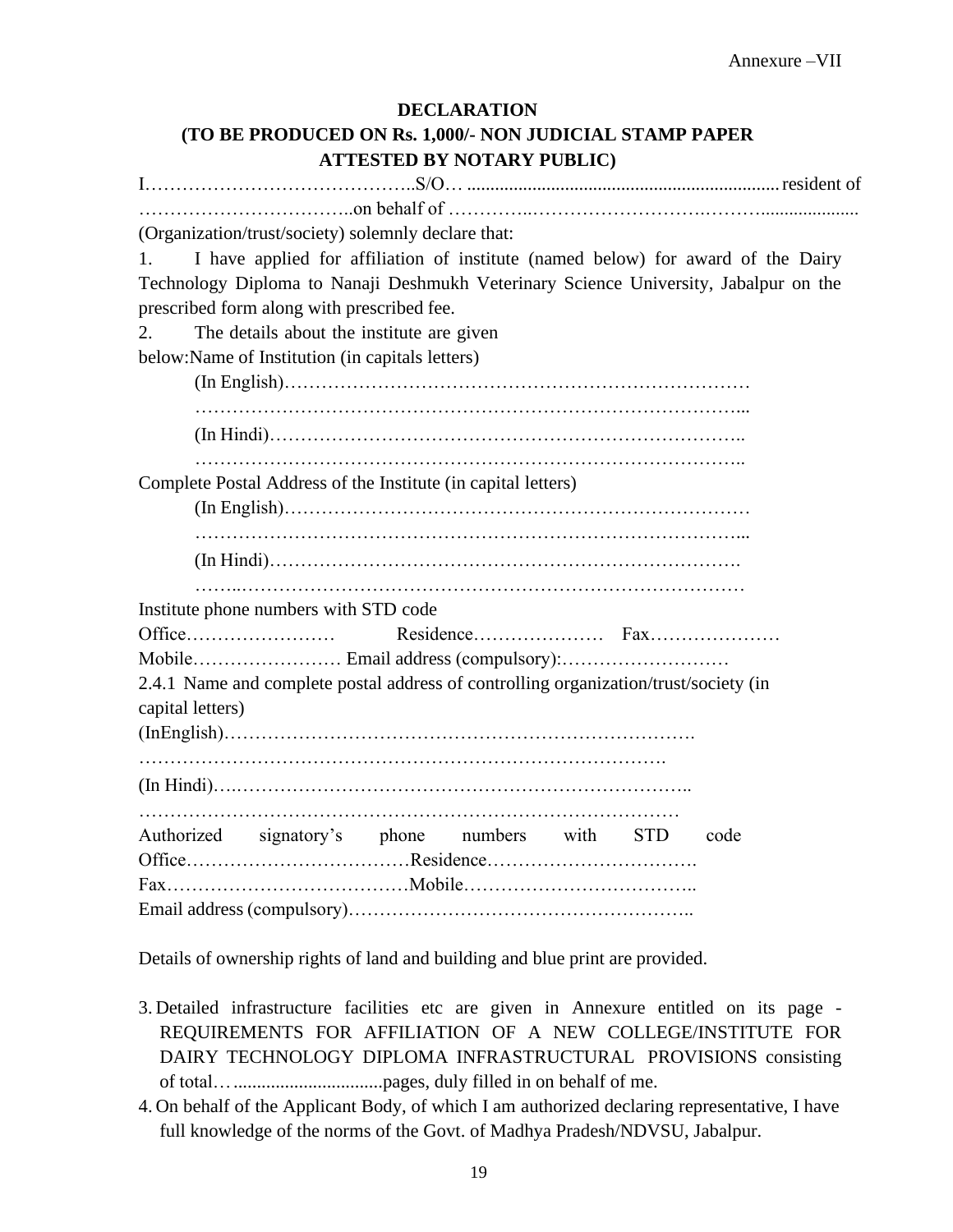- 5. On behalf of the Applicant Body, of which I am authorized representative, I am fully aware that the diploma programme, to which the Applicant Body, of which I am authorized declaring representative, has applied, is governed by the norms of the Government of Madhya Pradesh/NDVSU, Jabalpur.
- 6. On behalf of the Applicant Body, of which as authorized declaring representative, I declare that it shall be binding on the Applicant Body to fully, in letter and spirit, follow the norms of the Govt. of Madhya Pradesh/NDVSU, Jabalpur as laid down at present as well as in future.
- 7. On behalf of the Applicant Body, of which I am authorized declaring representative, I declare that it shall be binding on the Applicant Body to fully, in letter and spirit, abide by the guidelines/advises/directives etc. provided by the NDVSU/Govt. of Madhya Pradesh including their authorities.
- 8. On behalf of the Applicant Body, of which I am authorized declaring representative, I declare that it shall be binding on the Applicant Body fully, in letter and spirit, abide by thenorms of affiliation as laid down at present as well as in future of the Nanaji Deshmukh Veterinary Science University, Jabalpur.
- 9. Details of management committee members along with verified address (by Tehsildar/ Revenue Officer) and their photographs are provided in Annexure 3.
- 10. I hereby declare that the said College/Institute (which has applied for affiliation) shall abide all the rules and regulations, orders, instruction etc. issued by the University and also framed by in the future, failing which the University reserves the right to withdraw the affiliation.
- 11. The above information in Para 1 to 10 is correct to the best of my knowledge and nothing, herein, has been concealed.

Annexure enclosed with it:

- a) Annexure 1: Prescribed format duly filled and signed YES/NO
- b) Annexure 2: Copy of ownership rights of land and building and blue print of the existing & proposed building. YES/NO
- c) Annexure 3: The details of management committee members along with verified address (by Tehsildar/ Revenue Officer) and their photographs. YES/NO

|                      | Signature                                              |
|----------------------|--------------------------------------------------------|
| Date:                | (Authorized signatory on behalf of organization/trust) |
| Place:               |                                                        |
| Witness 1:           | Witness 2:                                             |
| Name:                | Name:                                                  |
| Father's name:       | Father's name:                                         |
| <b>Full Address:</b> | <b>Full Address:</b>                                   |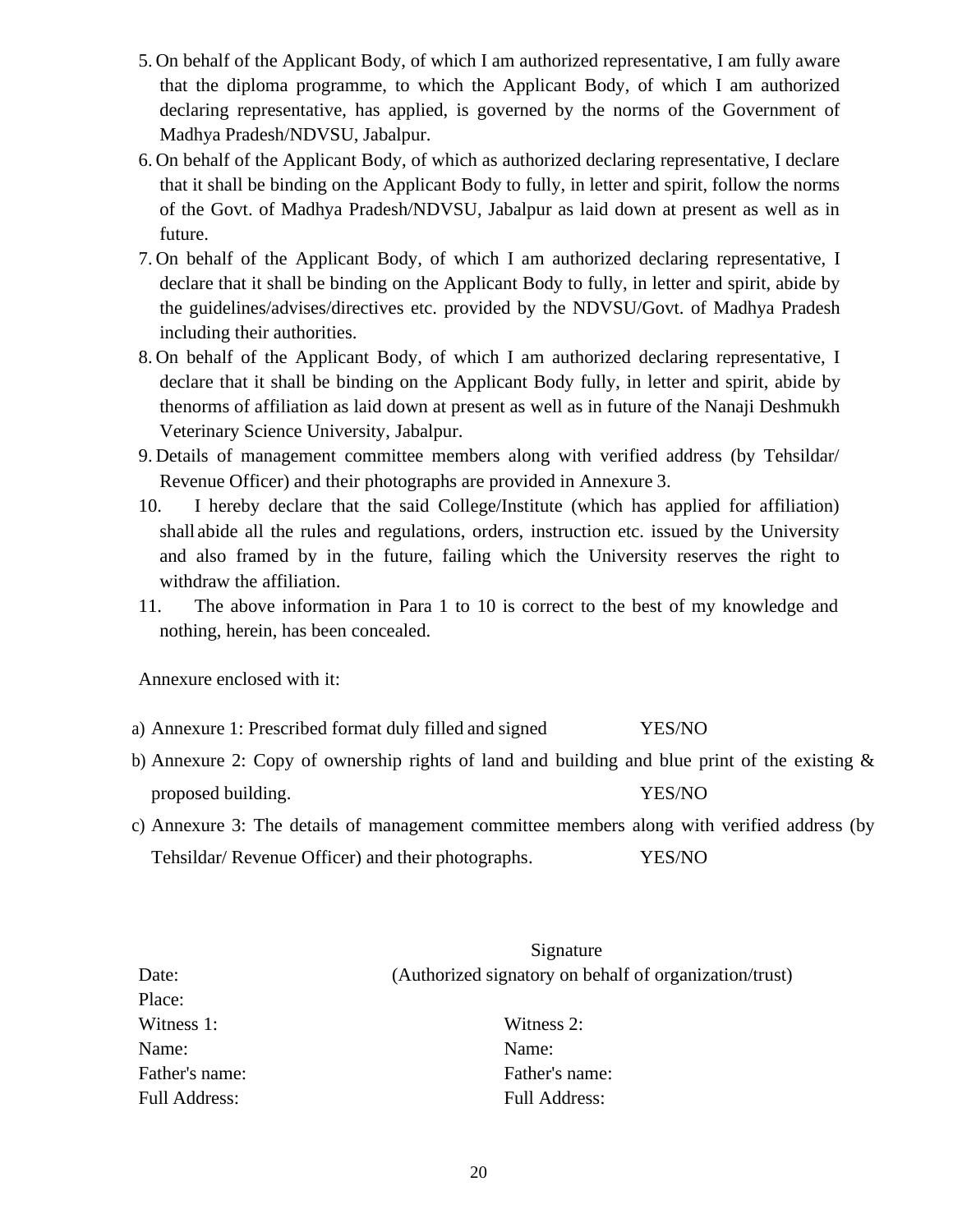### **Financial Penalties to be imposed on College/Institutes for deficiencies**

Penalties in the form of fine may be up to the following limits, as recommended by the Inspectors/Visitors/Authorized Persons.

| Items of Deficiencies                      | <b>Amount in Rupees</b>      |
|--------------------------------------------|------------------------------|
| 1. Building                                | 60,000                       |
| 2. Staff                                   | 60,000                       |
| 3. Library                                 | 30,000                       |
| 4. Equipments                              | 30,000                       |
| 5. General upkeep of the campus            | 15,000                       |
| 6. Delayed submission of examination marks | 15,000                       |
| 7. Other deficiencies                      | As decided by the University |

Imposition of penalty shall be subject to the recommendations in the Inspection Report and its approval by the Academic Council, which shall have a right to modify and/or wave off the recommended penalty also. Decision of the Academic Council shall be final in the matter. A warning letter will be issued to the College/Institute before imposing financial penalty.

Affiliation orders of applicant College/Institute will not be issued and admissions for the currentyear will not be made until the deficiencies pointed out by the inspection committee are met.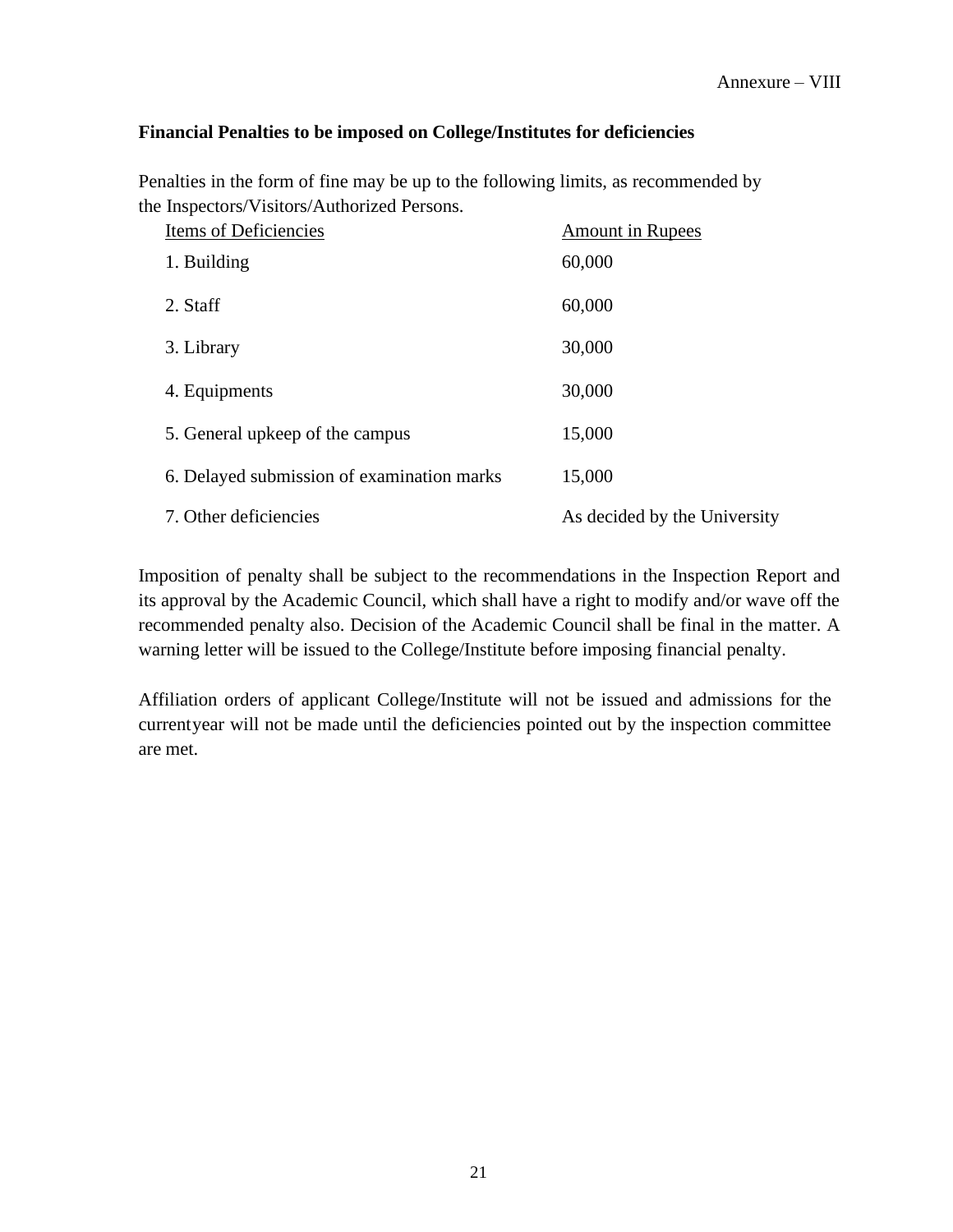### **Annexure-IX**

### **Minimum Standard Requirements**

1. **Sections**: Each College/Institute shall have the following Sections under the administrative control of the Principal of the Dairy Technology Diploma College.

- a. Dairy Technology
- b. Dairy Engineering
- c. Dairy Chemistry
- d. Dairy Microbiology
- e. Dairy Business Management

2. **Land Requirement and Accommodation**: A minimum of 6 acres of land on long term lease or ownership in the name of Institution. In general the ratio of carpeted area and open (circulation) area in the campus should be 1:1.

### a. **Common facilities**:

|    | i.             | Principal's office with attached toilet & retiring room              | 500 Sq ft      |  |  |  |  |
|----|----------------|----------------------------------------------------------------------|----------------|--|--|--|--|
|    | ii.            | Visitor's room                                                       | 300 Sq ft      |  |  |  |  |
|    | iii.           | Committee cum Seminar room                                           | 600 Sq ft      |  |  |  |  |
|    | iv.            | Office (academic and budget section)                                 | 300 Sq ft      |  |  |  |  |
|    | V.             | Record room                                                          | 150 Sq ft      |  |  |  |  |
|    | vi.            | <b>Store</b>                                                         | 300 Sq ft      |  |  |  |  |
|    | vii.           | Computer room                                                        | 300 Sq ft      |  |  |  |  |
|    | viii.          | Toilet facilities for visitors, staff and students                   |                |  |  |  |  |
|    | ix.            | Canteen                                                              |                |  |  |  |  |
|    | X.             | Library cum reading room with adequate seating accommodation, books, |                |  |  |  |  |
|    |                | internet and photocopying facility                                   | $450$ Sq ft    |  |  |  |  |
|    | xi.            | Two lecture halls with a seating capacity for 60-100 students        |                |  |  |  |  |
|    |                | 1200 Sq ft each                                                      |                |  |  |  |  |
|    | xii.           | Play grounds with games and sports facilities                        |                |  |  |  |  |
|    | xiii.          | Drinking water facility                                              |                |  |  |  |  |
|    | xiv.           | Hostel for boys and girls with common room, Mess etc.                |                |  |  |  |  |
| b. |                | <b>Section wise facilities:</b>                                      |                |  |  |  |  |
|    | $\mathbf{i}$ . | Dairy Technology:                                                    |                |  |  |  |  |
|    |                | 2 Faculty rooms<br>1.<br>One lab<br>2.                               | 150 Sq ft each |  |  |  |  |
|    | ii.            | 1200 Sq ft<br>Dairy Engineering                                      |                |  |  |  |  |
|    |                | 1. 2 Faculty rooms                                                   | 150 Sq ft each |  |  |  |  |
|    |                | One lab<br>2.<br>$1200$ Sq ft                                        |                |  |  |  |  |
|    | iii.           | Dairy Chemistry                                                      |                |  |  |  |  |
|    |                | 1. 2 Faculty rooms                                                   | 150 Sq ft each |  |  |  |  |
|    |                | One lab<br>2.<br>$1200$ Sq ft                                        |                |  |  |  |  |
|    | iv.            | Dairy Microbiology:                                                  |                |  |  |  |  |
|    |                | 1. 2 Faculty rooms<br>One lab<br>2.<br>$1200$ Sq ft                  | 150 Sq ft each |  |  |  |  |
|    | ${\bf V}$ .    | Dairy Business Management                                            |                |  |  |  |  |
|    |                | 2 Faculty rooms<br>1.                                                | 150 Sq ft each |  |  |  |  |
|    |                | One lab<br>$1200$ Sq ft<br>2.                                        |                |  |  |  |  |
|    |                |                                                                      |                |  |  |  |  |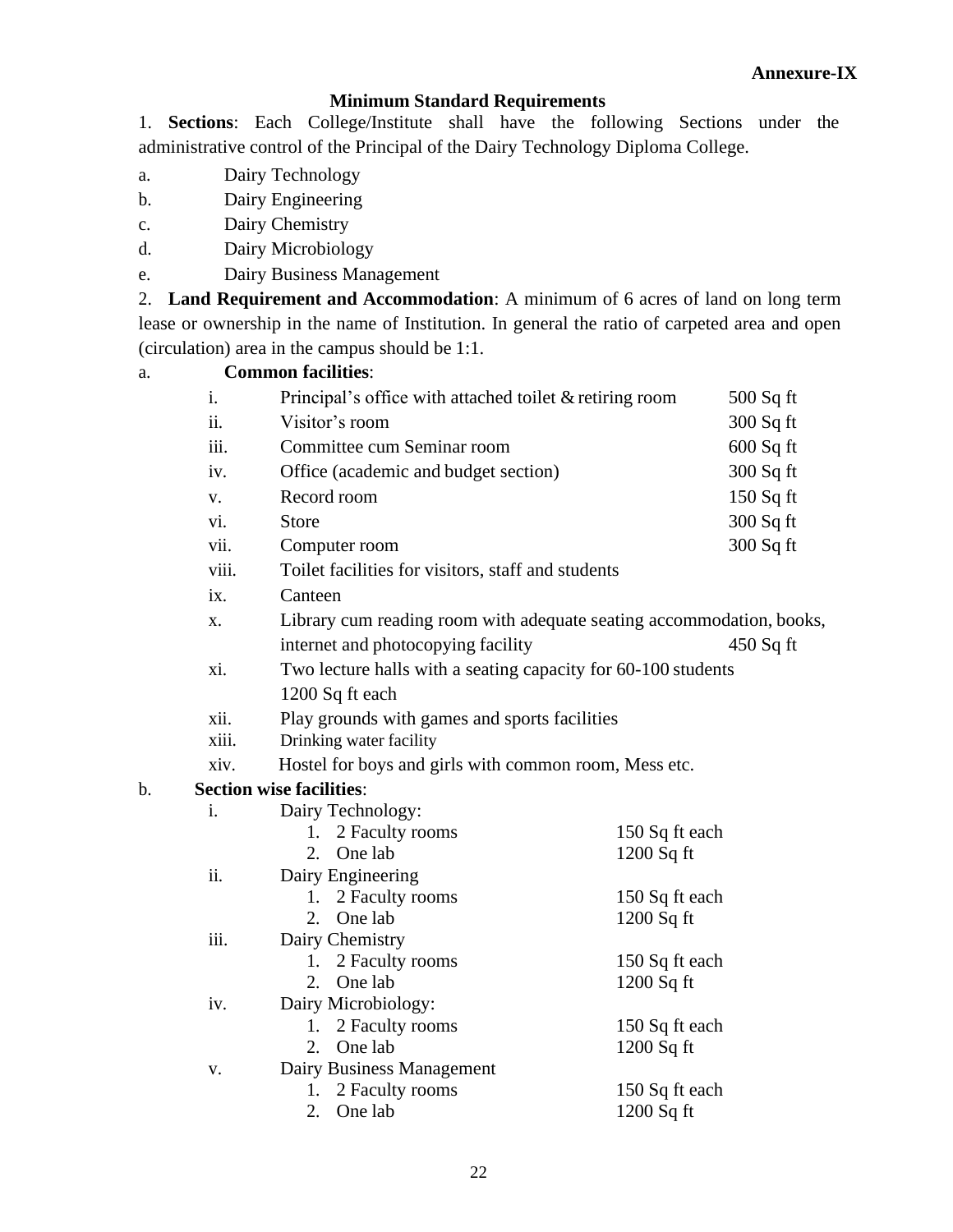### c. **Other facilities**:

### **Dairy Plant and Business Incubation Centre**

Raw Milk receiving Dock, Milk storage tank room, Milk Processing Hall, Cheese Room, Milk Condensing & Drying Plant room, Cheese Drying & Curing room, Milk Cold Store, Ice Cream Hardening Room, Dispatch Dock, Milk pasteurization and packaging Room, Boiler House, Refrigeration& Ice Bank, System room, Store room – Products, Store room-chemicals & accessories, Sales Counter, Offices, Wash rooms.

# 3. **Staff Strength**

A Diploma College seeking affiliation with NDVSU should have following teaching and non teaching posts:

| S.  | Name of post               | Number required |
|-----|----------------------------|-----------------|
| No. |                            |                 |
| 1.  | Principal                  | 01              |
| 2.  | <b>Assistant Professor</b> | 04              |
| 3.  | Accountant                 | 01              |
| 4.  | Computer Operator/ Clerk   | 02              |
| 5.  | Laboratory Technician      | 01              |
| 6.  | Laboratory attendant       | 01              |
| 7.  | Driver                     | 01              |
| 8.  | Peon/Chowkidar             | 04              |

The basic qualification for the teaching staff should be B.Tech (Dairy Technology)

# **4. Equipments**

| S. No.         | <b>Name of Equipment</b>      | Qty |
|----------------|-------------------------------|-----|
|                | <b>Dairy Technology</b>       |     |
| 1              | Weighing Balance (200 kg)     | 01  |
| $\overline{2}$ | Can Washer                    | 01  |
| 3              | Homogenizer                   | 01  |
| $\overline{4}$ | Pasteurizer (Batch)           | 01  |
| 5              | <b>Batch Sterilizer</b>       | 01  |
| 6              | <b>Bulk Milk Cooler</b>       | 01  |
| 7              | Continuous Pasteurizer (HTST) | 01  |
| 8              | Cream Separator               | 01  |
| 9              | <b>Butter Churn</b>           | 01  |
| 10             | Ghee Kettle with accessories  | 01  |
| 11             | Gerber Centrifuge             | 01  |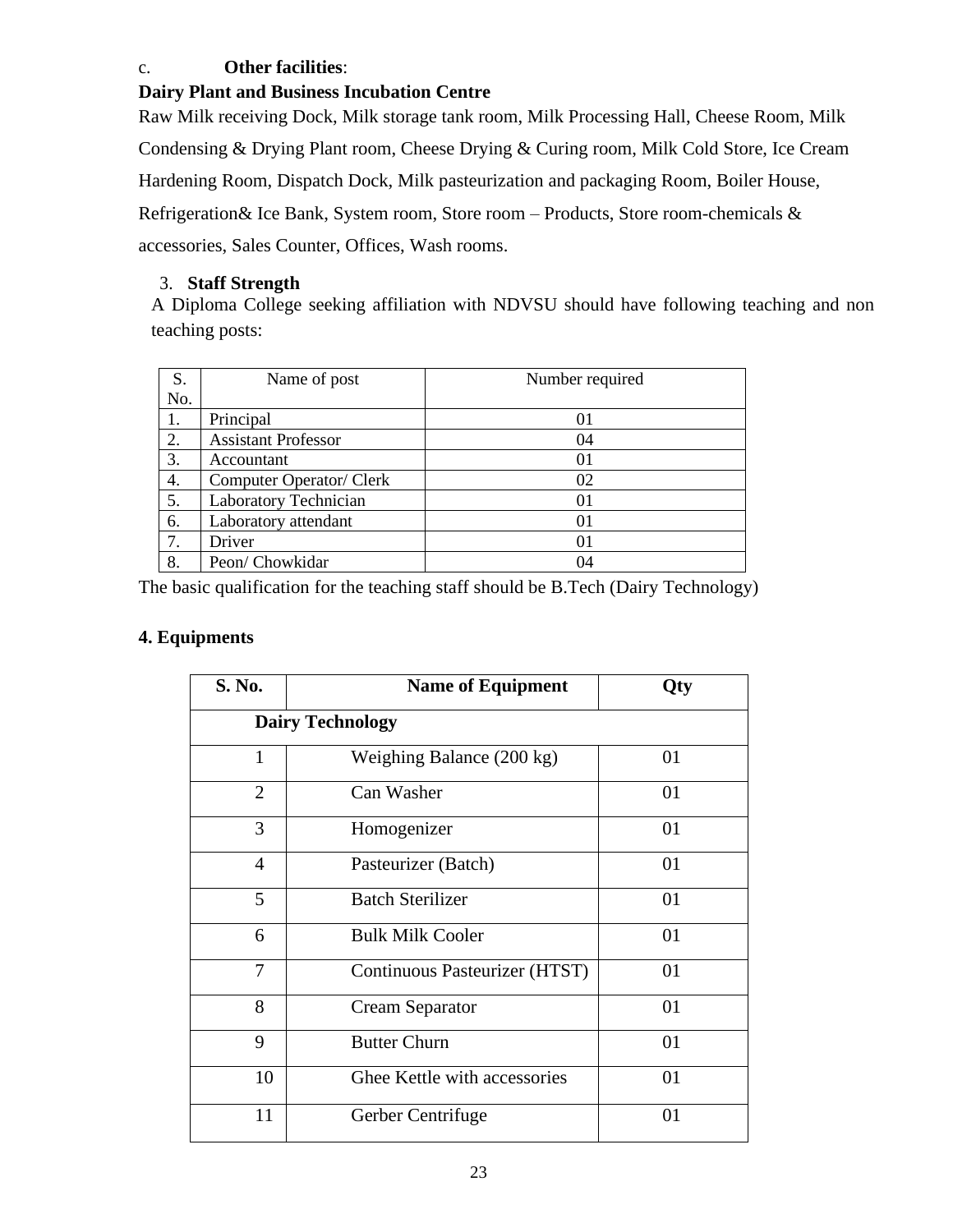| 12             | Ice cream preparation unit                       | 01 |
|----------------|--------------------------------------------------|----|
| 13             | <b>Cheese Vat and Accessories</b>                | 01 |
| 14             | <b>Cheese Ripening Cabinet</b>                   | 01 |
| 15             | Packaging Machine For Milk                       | 01 |
| 16.            | Filling<br>Sealing<br>Cup<br>and<br>Machine      | 01 |
| 17.            | Refrigerator                                     | 01 |
| 18.            | Deep Freezer                                     | 01 |
| 19.            | Khoa Making Machine                              | 01 |
| 20.            | Paneer Vat and Accessories                       | 01 |
| 21.            | <b>Laboratory Spray Drier</b>                    | 01 |
| 22.            | Laboratory Condensing Unit                       | 01 |
| 23.            | Miscellaneous<br>Utensils,<br>and<br>Other Items |    |
|                | <b>Dairy Engineering</b>                         |    |
| $\mathbf{1}$   | <b>Refrigeration Tutor</b>                       | 01 |
| $\overline{2}$ | Air-conditioning Tutor                           | 01 |
| 3              | Ice plant Tutor                                  | 01 |
| $\overline{4}$ | <b>Tubular Heat Exchanger</b>                    | 01 |
| 5              | Shell & Tube Heat Exchanger                      | 01 |
| 6              | Plate Heat Exchanger                             | 01 |
| 7              | <b>Thermal Conductivity</b><br>Apparatus         | 01 |
| 8              | Reynold's Apparatus                              | 01 |
| 9              | Radiation<br>Convection<br>and<br>Apparatus      | 01 |
| 10             | Electric Steam Boiler                            | 01 |
| 11             | <b>Evaporator Model</b>                          | 01 |
| 12             | <b>Spray Dryer Model</b>                         | 01 |
| 13             | <b>LVDT</b> Transducer                           | 01 |
| 14             | <b>Instrumentation Tutor</b>                     | 01 |
| 15             | Texture Analyzer TA-HD <sup>+</sup>              | 01 |
| 16             | <b>Water Activity Meter</b>                      | 01 |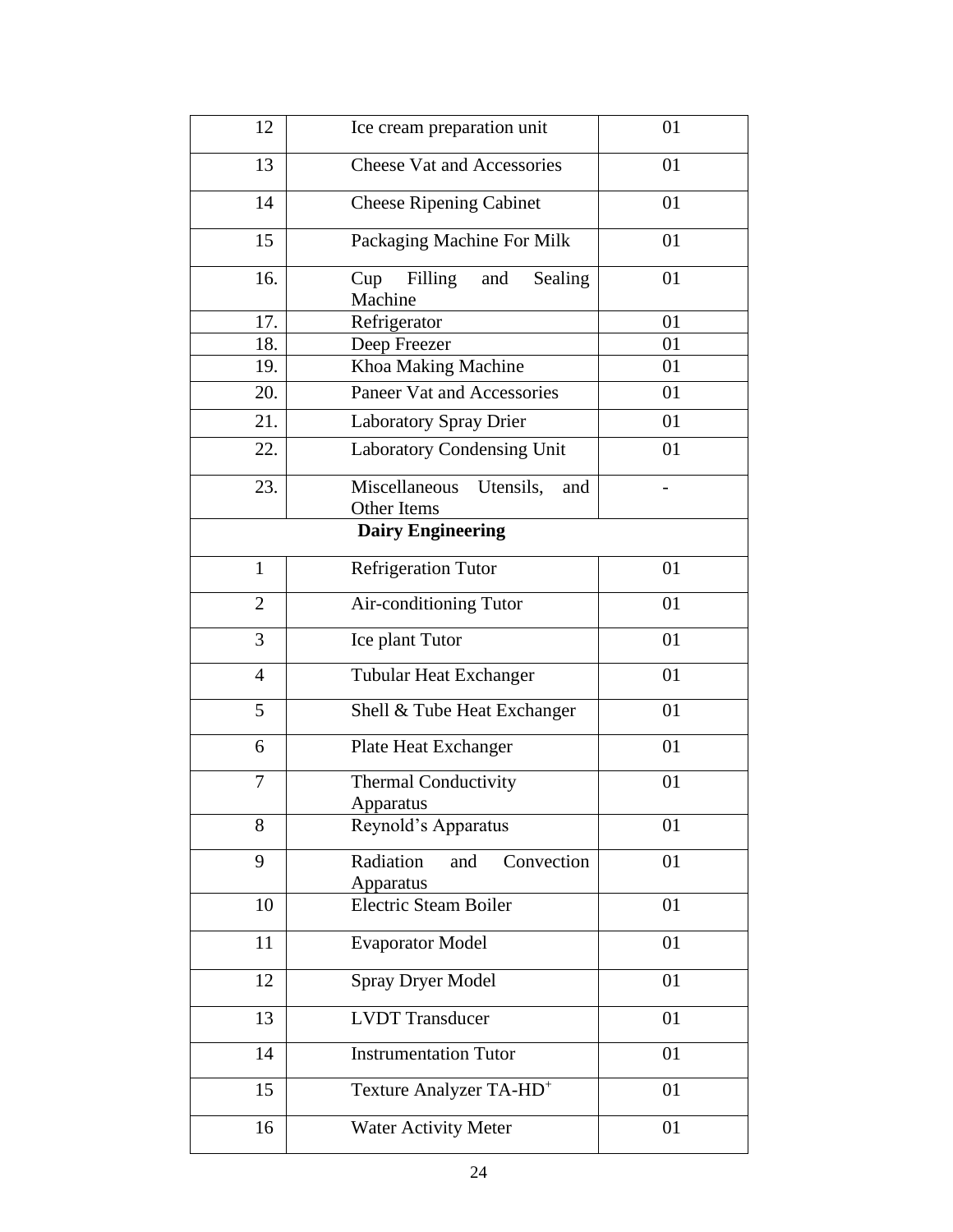| 17             | Digital pH meter                | 01           |
|----------------|---------------------------------|--------------|
| 18             | Thermocouple                    | 01           |
|                | <b>Dairy Chemistry</b>          |              |
| $\mathbf{1}$   | <b>Electronic Balance</b>       | 01           |
| $\overline{2}$ | Hot Air Oven                    | 01           |
| 3              | Muffle Furnace                  | 01           |
| $\overline{4}$ | pH Meter                        | 01           |
| 5              | Viscometer                      | 01           |
| 6              | Kjeldahl Unit                   | 01           |
| $\overline{7}$ | <b>Water Bath</b>               | 01           |
| 8              | Refrigerator                    | 01           |
| 9              | Gas (LPG+Stove)                 | 01           |
| 10             | Flame Photometer                | 01           |
| 11             | Colorimeter                     | 01           |
| 12             | <b>Magnetic Stirrer</b>         | 01           |
| 13             | Milko Scan                      | 01           |
|                | <b>Dairy Microbiology</b>       |              |
| 1.             | Autoclave                       | $\mathbf{1}$ |
| 2.             | Hot Air Oven                    | 1            |
| 3.             | Laminar Air Flow                | 1            |
| 4.             | Incubator                       | 1            |
| 5.             | <b>BOD</b> Incubator            | 1            |
| 6.             | Microscope                      | 10           |
| 7.             | Water Bath                      | 1            |
| 8.             | Refrigerator                    | 1            |
| 9.             | Deep Freezer                    | $\mathbf 1$  |
| 10.            | Centrifuge                      | 1            |
|                | Balance (1mg)                   | $\mathbf{1}$ |
|                |                                 |              |
| 11.            |                                 | $\mathbf{1}$ |
| 12.            | <b>Balance</b>                  | 1            |
| 13.            | Distillation Unit               | $\mathbf{1}$ |
| 14.            | Lovibond Color Comparator       | $\mathbf{1}$ |
| 15.<br>16.     | Vortex<br><b>Colony Counter</b> | $\mathbf{1}$ |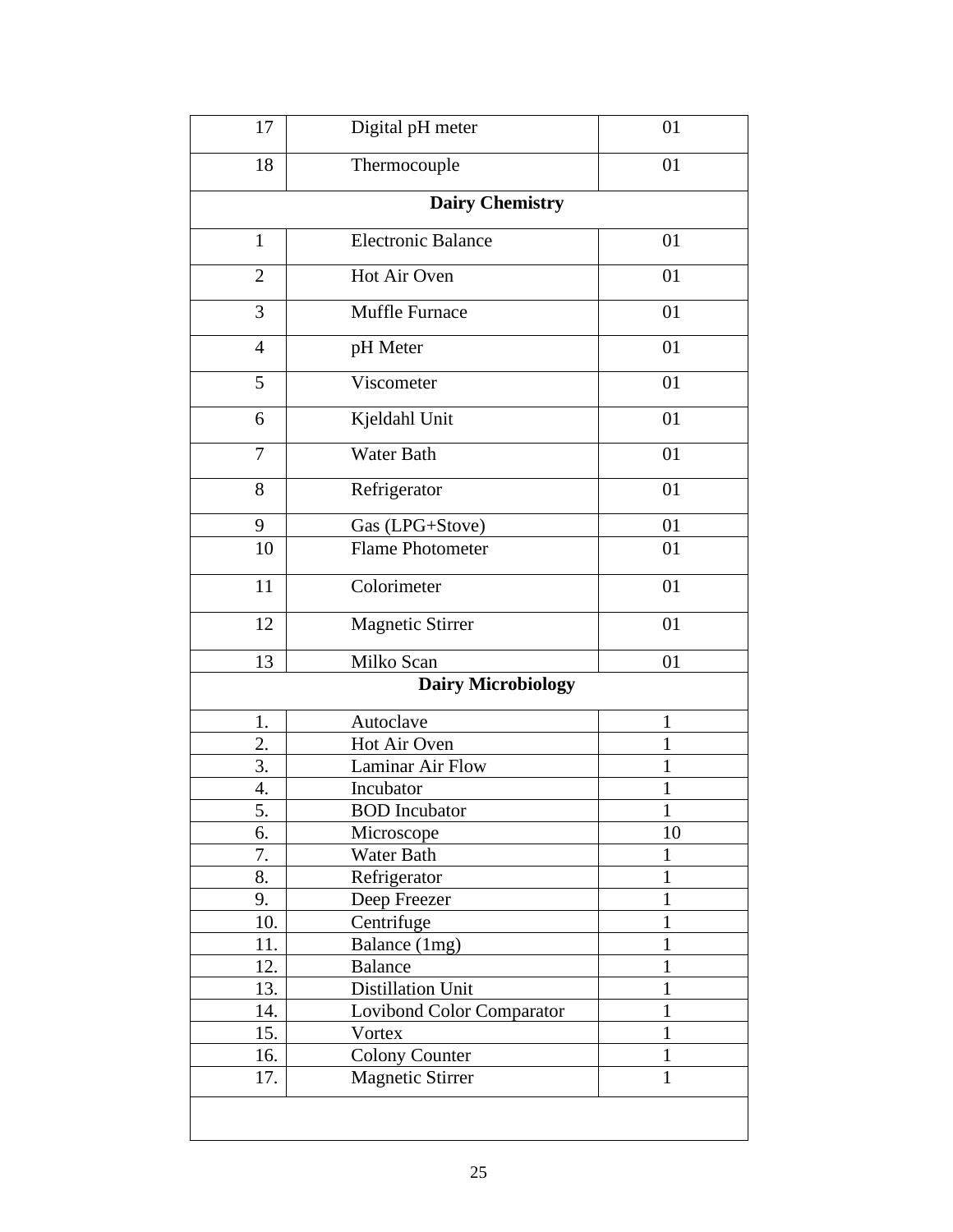| <b>Dairy Business Management</b> |                                                             |            |  |
|----------------------------------|-------------------------------------------------------------|------------|--|
| 1.                               | Computer System (Desktop)                                   | 20         |  |
| 2.                               | Furniture (Chairs and Tables<br>for Computers)              | 20         |  |
| 3.                               | Projector                                                   | 01         |  |
| 4.                               | Projector Screen                                            | 01         |  |
| 5.                               | Air Conditioner                                             | 01         |  |
| 6.                               | Printer                                                     | 01         |  |
| 7.                               | <b>UPS</b>                                                  | $\Omega$ 1 |  |
| 8.                               | Connection<br>(ISP's,<br>Internet<br>Rack, Switch, Cabling) |            |  |
| 9.                               | Audio-visual Aids                                           |            |  |

# **5) Furniture, Fixture and miscellaneous**

| S. No.           | Particulars                      | Requirement |
|------------------|----------------------------------|-------------|
| 1.               | <b>Laboratory Tables</b>         | 60          |
| 2.               | Lab Stool                        | 120         |
| 3.               | Desk & Bench                     | 60          |
| $\overline{4}$ . | <b>Executive Table and Chair</b> | 01          |
| 5.               | Office Table (Medium)            | 10          |
| 6.               | Office Table (Small)             | 10          |
| 7.               | <b>Steel Almirah</b>             | 15          |
| 8.               | Meeting table                    | 01 Set      |
| 9.               | Chairs                           | 100         |
| 10.              | <b>Book Case</b>                 | 10          |
| 11.              | Library Table                    | 06          |
| 12.              | <b>Library Chairs</b>            | 20          |
| 13.              | <b>Computer Table</b>            | 10          |
| 14.              | Computer chairs                  | 10          |
| 15.              | Computer system with UPS         | 10          |
| 16.              | <b>Transport facilities</b>      |             |
|                  | a. Bus                           | 01          |
|                  | b. Pickup Van                    | 01          |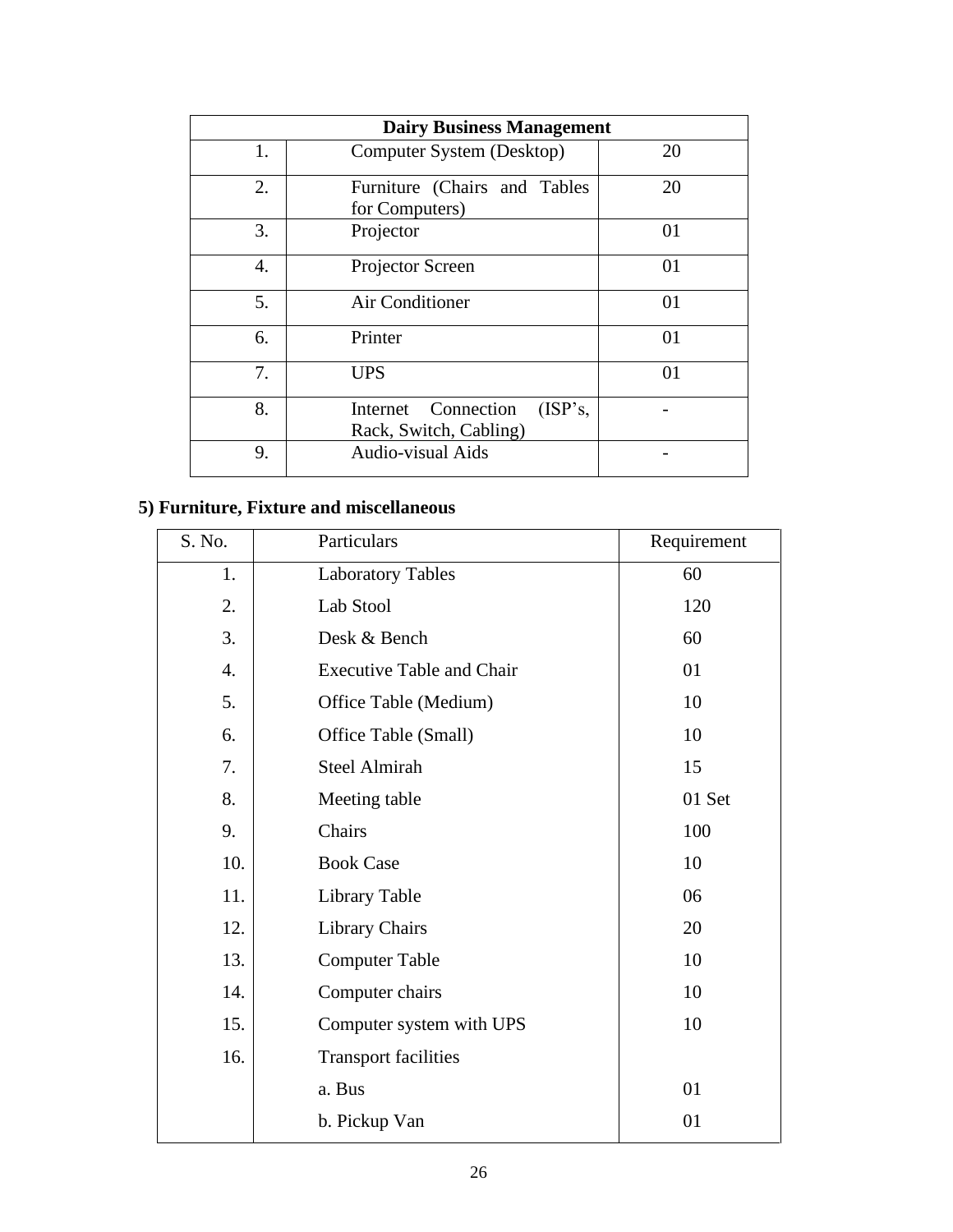| S.No           | <b>Particulars</b>                                                              | Amount (Rs.)                                                                                                                                                                           |
|----------------|---------------------------------------------------------------------------------|----------------------------------------------------------------------------------------------------------------------------------------------------------------------------------------|
| 1              | Cost of application form                                                        | $5,000/-$                                                                                                                                                                              |
| 2.             | <b>Application processing fee</b>                                               | $50,000/-$                                                                                                                                                                             |
| 3              | Inspection fee                                                                  | $2.50$ lakh                                                                                                                                                                            |
| 4.             | Provisional Annual Affiliation fee (for<br>both fresh admission and $2nd$ year) | $6.0$ lakh                                                                                                                                                                             |
| 5              | <b>Bank Guarantee</b>                                                           | 30.00 lakh                                                                                                                                                                             |
| 6              | <b>Annual Administrative Expenses</b>                                           | The Affiliated College will have to<br>deposit<br>Annual<br>Administrative<br>Expenses 5.0% of the total fee<br>collected from all the enrolled<br>students of each professional year. |
| $\overline{3}$ | One time Permanent affiliation fee after five<br>years                          | 30.00 lakh                                                                                                                                                                             |
|                |                                                                                 |                                                                                                                                                                                        |

# **Summary of various non-refundable charges**

. Note: The fees/ charges etc. are non-refundable and liable to be changed by the

University atany time.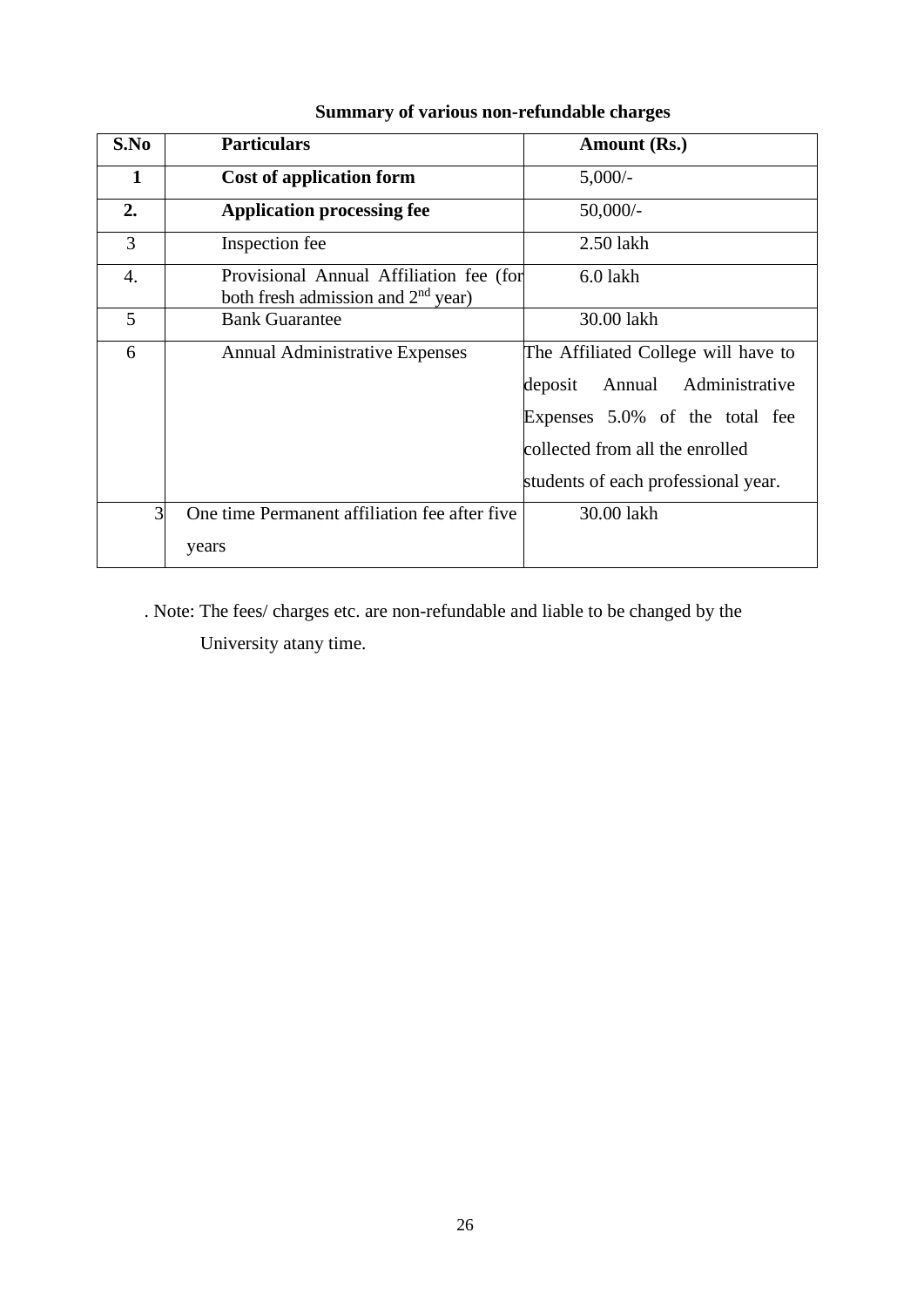### **DURATION OF DIPLOMA COURSE**

The diploma course shall be of 2 years duration comprising of course work for three semesters and hands on training for one semester in final year.

### **QUALIFICATION FOR ADMISSION**

Candidates for admission to this course should have passed 12th standard or its equivalent examination of a recognized Indian Board.

Candidate should have passed the examination in Physics, Chemistry, Mathematics and English as a core subject.

### **INTAKE**

The intake shall be 80 per year.

### **FEE STRUCTURE**

As decided by the University or prevailing fee structure in the Vishwavidyalaya.

### **ACADEMIC RULES**

All other rules shall remain the same as prevailing in the Vishwavidyalaya for diploma courses.

### **ACADEMIC PROGRAMME OF DAIRY TECNOLOGY DIPLOMA**

| S.No.            | I Semester                                 | <b>Course</b> | <b>Credit</b> |
|------------------|--------------------------------------------|---------------|---------------|
|                  |                                            | No.           | hours         |
| 1.               | Introduction to Dairying                   | DX-111        | $2+0$         |
| $\overline{2}$   | Physical Chemistry of Milk                 | DC-111        | $3 + 1$       |
| $\overline{3}$ . | Biochemistry & Human Nutrition             | DC-112        | $2 + 1$       |
| 4.               | Economic Analysis                          | DA-111        | $1 + 1$       |
| 5.               | <b>Introductory Dairy Microbiology</b>     | DM-111        | $3 + 1$       |
| 6.               | <b>Environmental Studies</b>               | DS-111        | $1+1$         |
| 7.               | Market Milk                                | DT-111        | $3 + 1$       |
|                  | Total                                      |               | 21            |
|                  | <b>II</b> Semester                         |               |               |
| 1.               | Microbiology of Milk and Other Foods       | DM-121        | $1+1$         |
| $\overline{2}$   | Chemistry of Milk                          | DC-121        | $3 + 1$       |
| $\overline{3}$ . | <b>Electrical Engineering</b>              | DE-121        | $3+1$         |
| $\overline{4}$ . | <b>Market Milk Process Equipments</b>      | DP-121        | $1+1$         |
| 5.               | Fat rich and Indigenous Dairy Products     | DT-121        | $3 + 1$       |
| 6.               | Cheese, Fermented Products and By-products | DT-122        | $1+1$         |
| 7.               | <b>Condensed and Dried Milks</b>           | DT-123        | $1+1$         |
|                  | <b>Total</b>                               |               | 20            |

### **DAIRY TECHNOLOGY DIPLOMA Semester wise Distribution of Courses**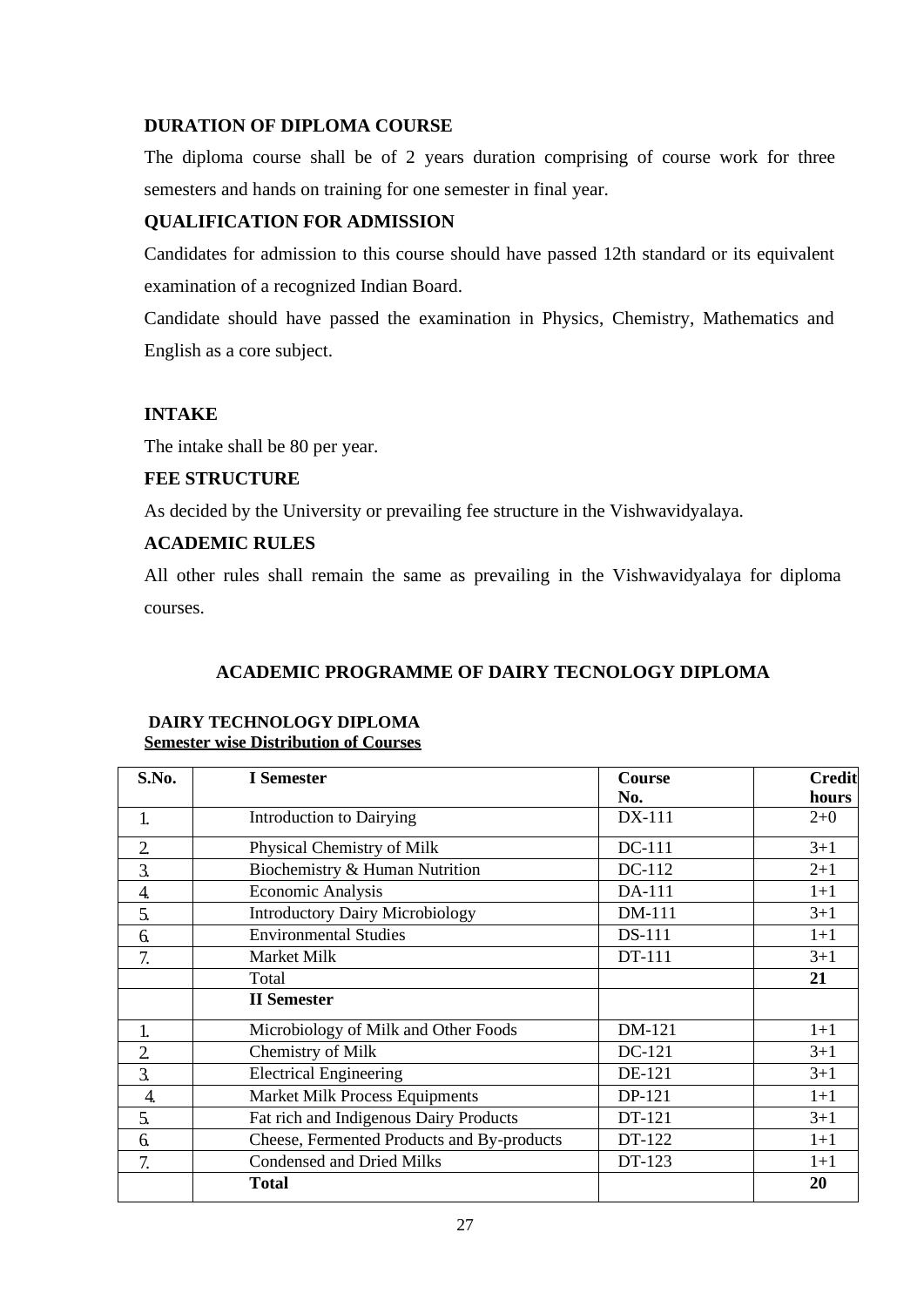|                  | <b>III</b> Semester                                                               |        |          |
|------------------|-----------------------------------------------------------------------------------|--------|----------|
|                  | Ice-cream and Frozen Dairy Products                                               | DT-211 | $1+1$    |
| $\overline{2}$   | Dairy Products Equipments                                                         | DP-211 | $1+1$    |
| $\overline{3}$ . | <b>Chemical Quality Assurance</b>                                                 | DQ-211 | $2 + 1$  |
| 4.               | Microbiological Quality Assurance                                                 | DM-211 | $3 + 1$  |
| 5.               | Communication<br>$\&$<br>Extension<br>Dairy<br><b>Entrepreneurship Management</b> | DX-211 | $3+1$    |
| 6.               | <b>Chemistry of Milk Products</b>                                                 | DC-211 | $3+1$    |
| 7.               | <b>Financial Accounting</b>                                                       | DA-211 | $1 + 1$  |
|                  | <b>Total</b>                                                                      |        | 21       |
|                  | <b>IV Semester</b>                                                                |        |          |
|                  | In-Plant Training                                                                 | DX-221 | $0 + 25$ |
|                  | Total                                                                             |        | 87       |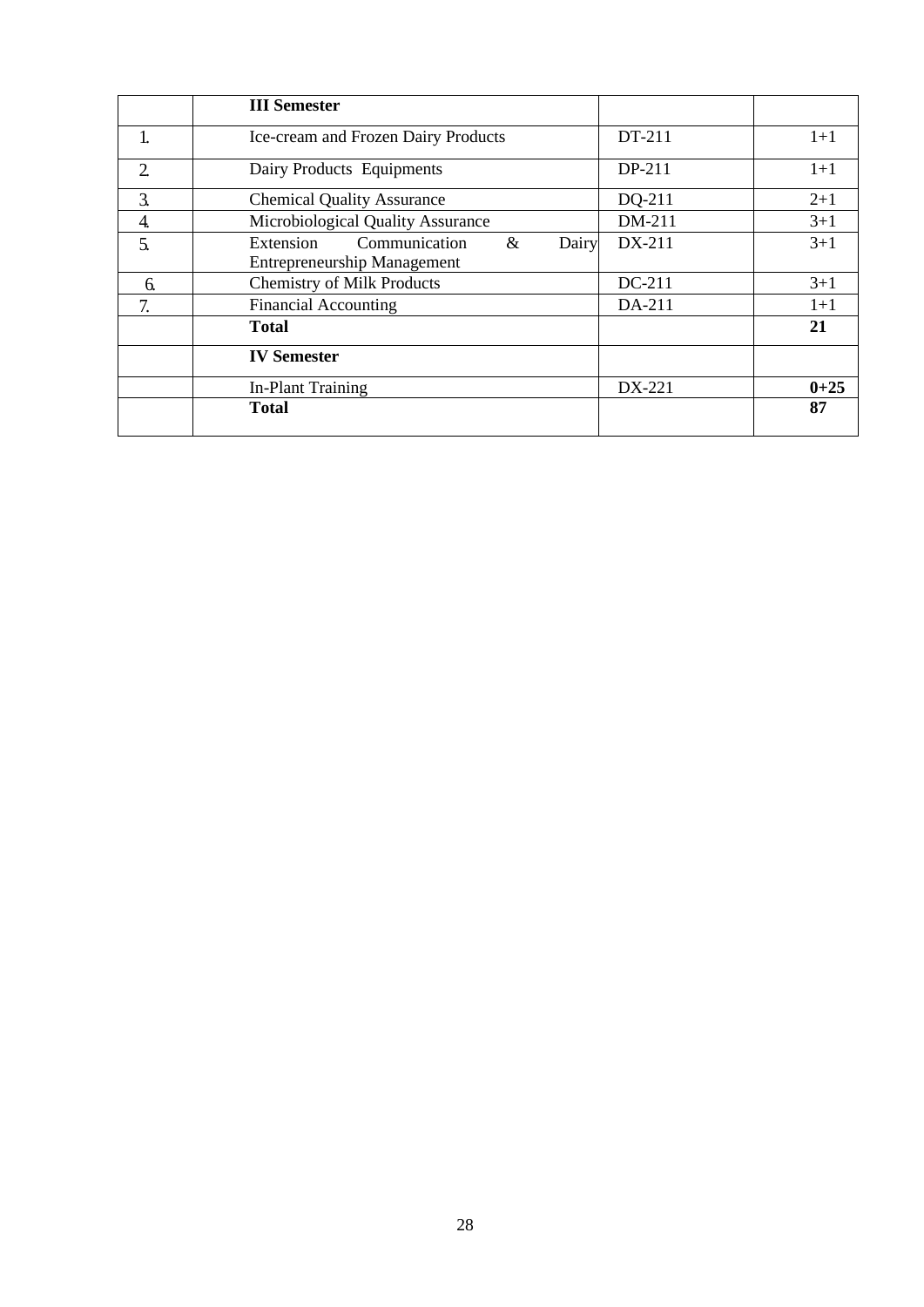# **Syllabus**

# **Semester-I**

## **Introduction to Dairying**

### **Theory**

Dairying: Genesis of Dairying, Dairy Education & Research in India, Importance of Dairying, Dairying in National and Global Context, Dairying in rural and urban scenario, Traditional v/s Commercial Dairying, Issues & challenges of dairy farming /Dairy Industry in India.

Dairy Development Programmes: Concept, Genesis and Initiatives of Dairy Development Programmes in India. Five year plans and dairy development in India. Past and Present Dairy Development Programmes. Dairy Development Institutions and Organisations, Dairy Cooperatives- Basic Principles, Structure and Functions.

Conceptual Orientation to Dairy Science Disciplines / Branches. Milk Production and Milk Processing, Milk Procurement and Milk Marketing, Dairy Industry, Structure and Functioning

# **Physical Chemistry of Milk**

# **Theory**

Constituents and gross composition of milk of different species and breeds of milch animals, Colloidal State : Distinction between true and colloidal solution, lypophilic & lypophobic solution, properties of colloidal system. Properties of colloidal systems, Gels- their formation and properties. Milk as a colloidal system and its stability. Elementary idea about emulsion. Density : Density and specific gravity, pyknometer method, hydrometer lactometer. Density and specific gravity of milk, effect of various processing variables on the density and specific gravity of milk. Liquid State : Surface tension, surface energy interfacial tension. Surface tension of mixtures. Surface tension of milk and the factors affecting it. Viscosity-Definition of viscosity, Newtonian and Non-Newtonian liquids, Stokes Law, influence of temperature and concentration of solute on viscosity. Viscosity of milk, evaporated milk and condensed milk. Refractive index. Colligative Properties of Dilute Solution : Vapour pressure, Raoults Law, Depression of freezing point, Elevation of boiling point. Freezing point and boiling point of milk. Osmosis and Osmotic pressure. Inter-relation of colligative properties.

Aqueous solution of Electrolytes : Electrolytes ; non-electrolytes, ionic mobility, electrical, Ostwald Dilution Law, Kohlrawsch Law, Electrical conductance of milk. Ionic Equilibria : Dissociation of water, ionic product of water, concept of pH and pOH and their scale. Acids and bases : Bronsted Lewis concepts of acids and bases, dissociation constants of acids and bases. Salt-their hydrolysis. Buffer solutions. Derivation of Henderson – Hasselbach equation and it application, buffer capacity and buffer index, milk as a buffer system. Equilibrium of electrolytes. pH indicators. Oxidation- Reduction : Redox potential, Nernst equation, electrochemical cells. Hydrogen, glass and calomel electrodes. Redox system of milk. Nuclear Chemistry : The nature of isotopes, radio isotopes. Half life period of radio isotopes. Some of the important radio isotopes. Occurrence of radio nuclide in milk & milk products. Molecular Spectroscopy : The spectrum of electromagnetic radiation, the laws of Lambert and Beer, visible, and ultra-violet Spectroscope. Mention of mass, NMR spectroscopy.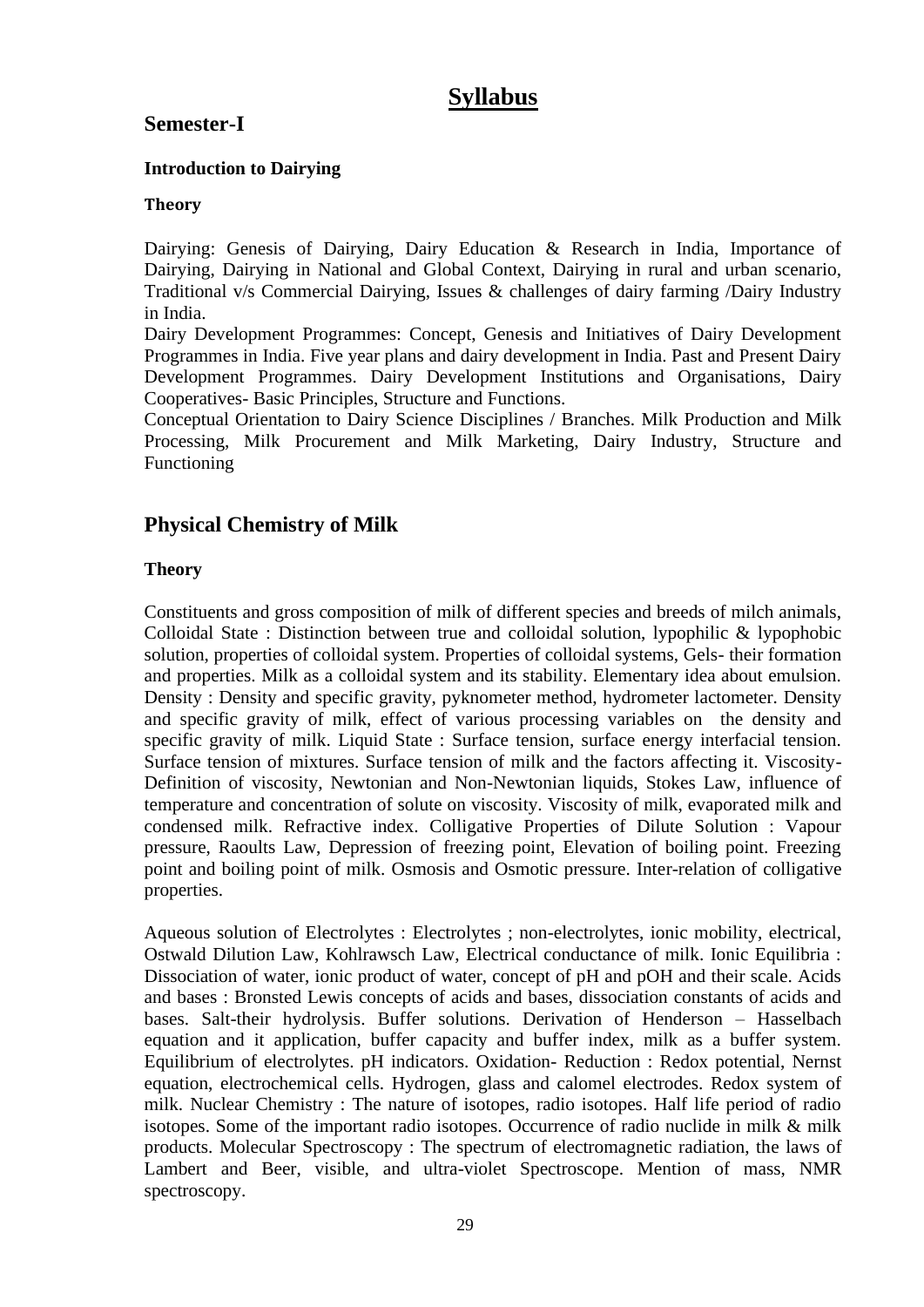### **Practicals**

Determination of density and specific gravity of milk using pyknometer, hydrometer and lactometer. Determination of viscosity of milk using Ostwald viscometer. Determination of surface tension of milk using Stalagmometer. Interfacial tension between water-oil phase. Determination of freezing point of milk. Preparation of a buffer solution. Determination pH of buffer solution and milk electrometrically. Determination of acidity of milk electrometrically. Determination of electrical conductance of milk. Determination of redox potential of milk. Coagulation of milk using electrolytes. Determination of refractive index of skim milk and whey. Titration of amino acid in the presence and absence of formaldehyde. Determination of PKa1 PKa2 and PL. Verification of Lambert Beer Law.

# **Biochemistry & Human Nutrition**

### **Theory**

Biochemistry: Enzymes Ribozymes, isozymes, allosteric enzymes, zymogens, regulatory, Classification and mechanism of enzyme action, Factors affecting rate of enzyme catalyzed reaction, enzyme inhibition, Enzymes coenzymes and co-factors immobilisation of enzymes, Nucleic acids and Bioenergetics : Structure and function, definition and composition. Structure of RNA & DNA-Anabolism and Catabolism of carbohydrates, lipids and proteins. Vitamins and Hormones : Structure & functions, general description. Relationship between vitamins and hormones in terms of their biological role. Elementary knowledge of milk synthesis in mammary gland.

Human Nutrition: Theory and definition, Scope of Nutrition: Functions of the various nutrients in body. Digestion, absorption and assimilation of nutrients. Comparative requirements and nutritional requirement of different age groups. (WHO and ICMR standard) Methods of evaluation of nutritive value of foods Nutritional value of cow, buffalo and human milk. Milk intolerance: lactose deficiency and protein hyper sensitivity. Safety aspects of food additives, toxic elements, radionuclides, pesticides and antibiotic residues in milk and milk products. Institutional feeding of workers. Planning and implementation of national food and nutrition policies and programme. Regulatory aspects of nutrition, IDF code on nutrition, nutrition facts under NLEA, Nutrient descriptors, serving size and nutritional claims.

### **Practicals**

Biochemistry Estimation of alkaline phosphatase and the effect of temperature and pH on its activity. Estimation of catalases and the effect of temperature and pH on its activity. Determination of the Michealis constant of an enzyme. Estimation of RNA by colorimetric method Estimation of DNA by colorimetric method. Measurement of proteolysis. Lipolysis, Amylase activity.

Estimation of vitamin 'A; in ghee. Estimation of ascorbic acid in milk. Estimation of vitamin D in milk. Estimation of proteins by Lowry's method. Biuret method. Estimation of Lipids and Lipids analysis by TLC. Estimations of cholesterol in milk. Estimation of denaturation of proteins in heated milk by dye binding method. Estimation of HMF content in food.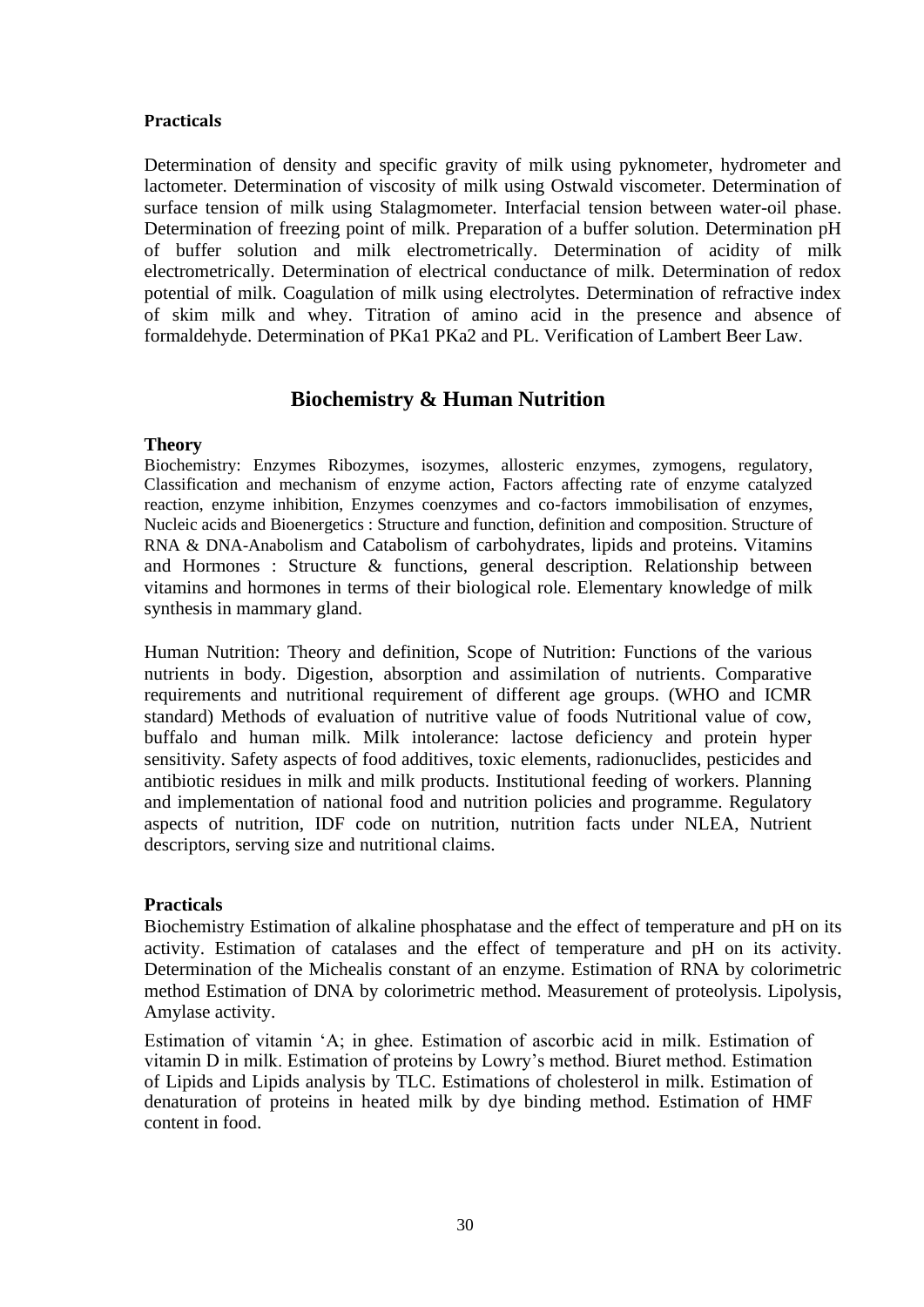# **Economic Analysis**

### **Theory**

Basic concepts-wants, goods, wealth, utility, consumption, demand and supply. Consumer behaviour-law of diminishing marginal utility and equi-marginal utility, cardinal and ordinal utility approach for consumer's behaviours. Theory of demand-law of demand, demand schedule, demand function, determinates of demand, individual consumer demand and market demand, demand forecasting, elasticity of demand, price elasticity, income elasticity and cross elasticity, Consumer's surplus. Theory of production- concepts of firm and industry, basic factors of production and their role, production function for a single product, nature of production function, laws of returns. Concepts of costs-fixed and variable costs, short run and long run costs, average and marginal costs, economics and diseconomies of scale, break even analysis

Concept of market- types of market, pricing and output under different market situations, market price and normal price, price determination under perfect Competition, monopoly, oligopoly and monopolistic competition. Macro – Economics: National income – GDP, GNP, NNP, disposable personal Income, per capita income, inflation. Economic features and characteristics of dairy sector in India. Dairy development strategy with special emphasis in post- independence era and Operation Flood Programme

### **Practicals**

Demand Schedule & Supply schedule. Law of diminishing utility. Production Function. Law of diminishing returns. Computation of elasticity's. Cost of milk production & processing. Computation of Depreciation. Break even analysis. Project Appraisal

# **Introductory Dairy Microbiology**

### **Theory**

Hygienic milk production system; microbial quality of milk produced under organized v/s unorganized milk sector in India and comparison with developed countries; microbial and non microbial contaminants, their sources and entry points in milk during various stages of production; Good Hygiene Practices (GHP) during milk production operations Microorganisms associated with raw milk; morphological and biochemical characteristics of important groups and their classification; significance of different groups of bacteria i.e. psychrotrophs, mesophiles, thermodurics, and thermophiles in milk. Microbiological changes in bulk refrigerated raw milk; Impact of various stages like milking, chilling, storage and transportation on microbial quality of milk with special reference to psychrotrophic organisms; Direct and indirect rapid technique for assessment of microbial quality of milk. Role of microorganisms in spoilage of milk; souring, curdling, bitty cream, proteolysis, lipolysis; abnormal flavors and discoloration. Mastitis milk: Processing and public health significance, organisms causing mastitis, somatic cells secreted in milk; detection of somatic cell count (SCC) and organisms causing mastitis in milk. Milk as a vehicle of pathogens;Food infection, intoxication and toxic infection. caused by milk borne pathogens like E. coli, Salmonella typhi, Staph aureus, Bacillus cereus etc.

### **Practicals**

Morphological examination of common dairy organism (size and shape, arrangement and sporulation). Enumeration of psychrotophic, thermophilic, thermoduric and spore forming bacteria in milk. Detection of sources of contamination: air, water, utensils, equipment and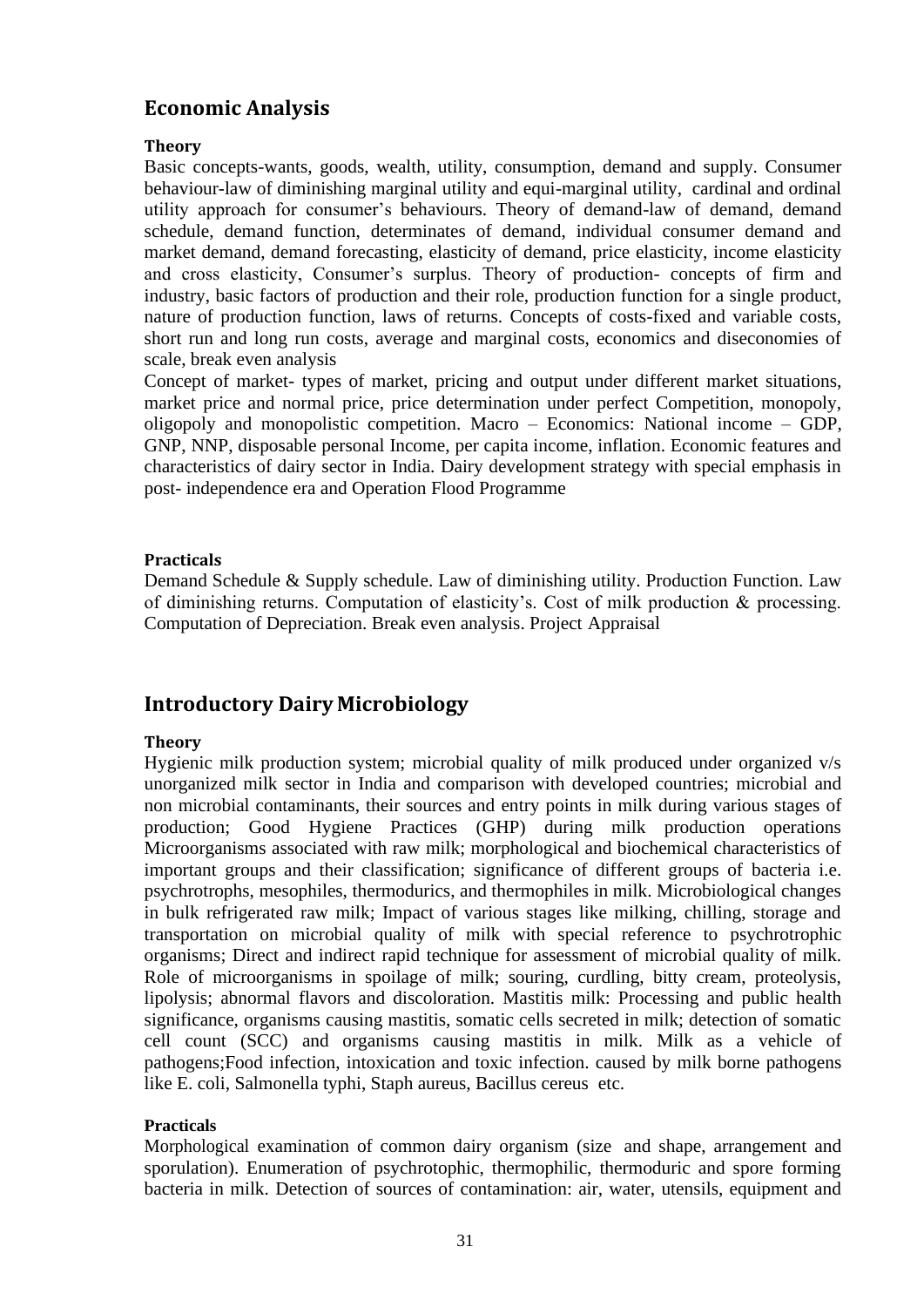personnel line testing. Spoilage of milk caused by microorganisms souring, sweet curdling, gassiness, lipolysis, ropiness, proteolysis and discoloration. Detection of mastitis milks, pH, SLST, somatic cell count,

chloride content, Hotis test, CAMP test. Detection and estimation of coliforms; presumptive test, rapid coliform count, IMVIC test. Detection of important pathogens using selective media; E.coli, Staphylococcus aureus Salmonella and Bacillus cereus. Estimation of microbial load in milk by SPC and Dye reduction tests-(MBRT, RRT). Detection of antibiotic residues using qualitative test

# **Environmental Studies**

### **Theory**

Environmental Science: An introduction, Ecosystem: kinds, structure, characteristics, functioning, Biochemical cycles, Natural resources and their managements, Environmental, pollution, Air pollution, Water pollution, Solid waste pollution, Noise pollution, Soil pollution, Radio active pollution, Food processing industry waste and its management, Management of urban waste water, Recycling of organic waste, Recycling of factory effluent, Control of environmental pollution through low, Composting of biological waste and Sewage, uses of water disposal effluent treatment, microbial examination.

## **Practicals**

Environment and its analysis, Water quality parameters, collection of sample for pollution study, Determination of pH/acidity/alkalinity from sample, Estimation of dissolved oxygen, Estimation of BOD, Estimation of COD, Estimation of nitrates, Estimation of phosphates, Estimation of pollutant elements, Estimation of heavy/toxic elements, Estimation of lead/ mercury, Visit to industrial sewage disposal unit.

# **Market Milk**

# **Theory**

Market milk industry in India and abroad: Distinctive features of tropical dairying as compared to those of the tropical climate of developed countries. Collection and transportation of milk; a) Organization of milk collection routes b) Practices for collection of milk, preservation at farm, refrigeration, natural microbial inhibitors, lactoperoxidase system.

c) Microbial quality of milk produced on farm. Effect of pooling and storing on microbial quality of refrigerated milk. Role of psychrotrophs, Role of tropical climate on spoilage of milk

d) Chemical tests for grading raw milk. e) Microbiological tests for grading raw milk. Reception and treatment (pre-processing steps) of milk in the dairy plant: a) Reception, chilling, clarification and storage: General practices. b) Homogenisation: Definition, pretreatments, theories, synchronization of homogenizer with operation of pasteurizer (HTST) c) Effect of homogenization on physical properties of milk. d) Bactofugation: Theory

and microbiology. Thermal processing of milk: a) Principles of thermal processing: kinetics of microbial destruction, thermal death curve, Arrhenius equation, D value, Z value,  $F_0$ value, Q10 value. b) Factors affecting thermal destruction of microorganisms. c) Definition and description of processes: Pasteurization, thermisation, sterilization, UHT Processing. d) Microbiology of pasteurised milk, thermised, sterilized  $&$  UHT milk. e) Product control in market milk plant. f) Defects in market milk. g) Manufacture of special milks: toned,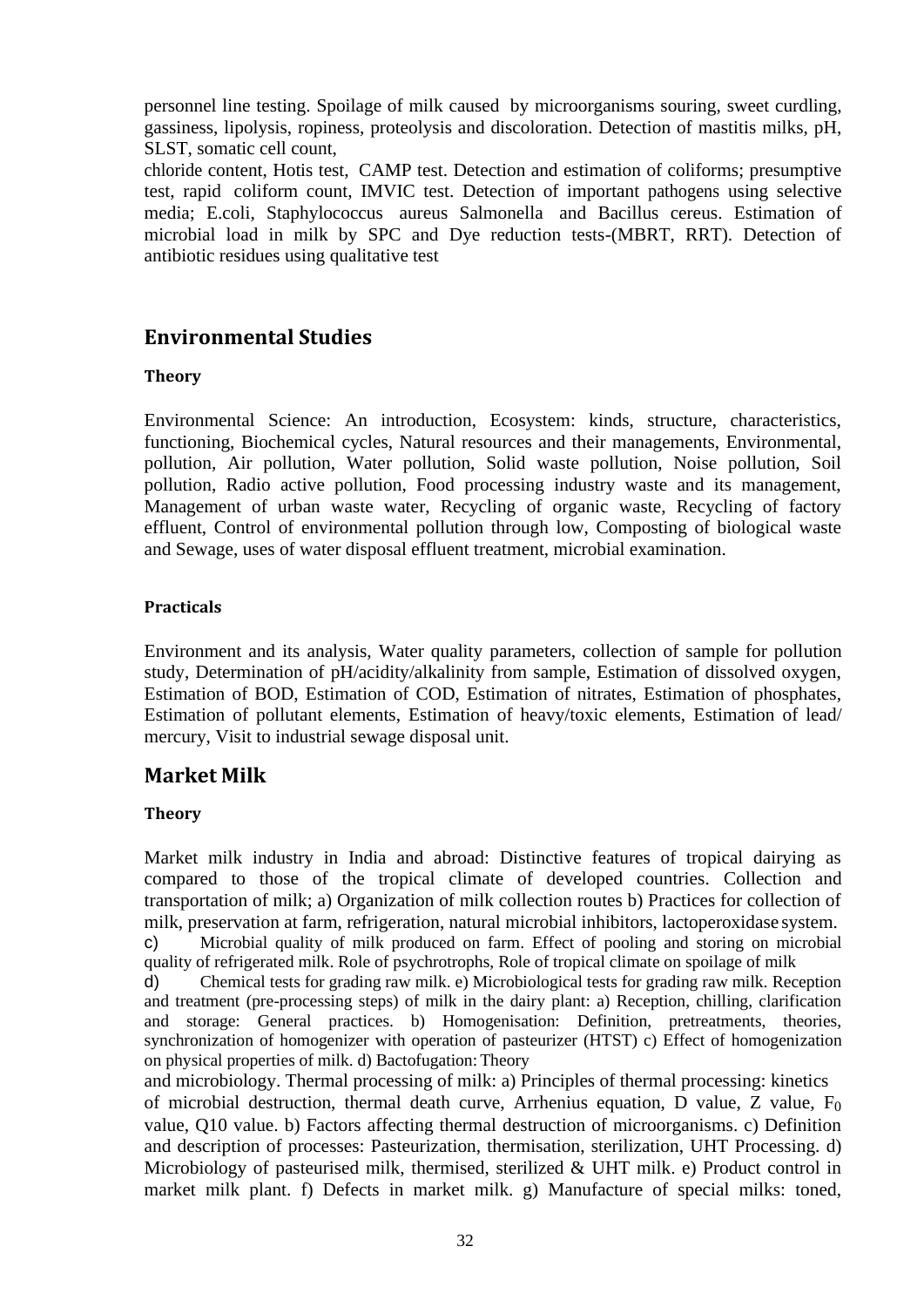doubled toned, reconstituted, recombined, flavoured, homogenized vitaminised and sweet acidophilus milk. h) Manufacture of sterilized milk. i) Distribution systems for market milk. Quality and safety aspects in dairy/food chain, good manufacturing practices (GMP) in dairy processing. UHT processing of milk : a) Relevance of UHT processing in the tropical climate b) UHT plants: Description. Direct, Indirect, with upstream and downstream homogenization, third generation UHT plants. c) Aseptic packaging, types and systems of packaging, sterilizing packages, filling systems. d) Technical control in the UHT plant. Training of personnel. Plant hygiene. e) Shelf life of UHT milk and tests for UHT milk. Nutritive value of milk. Effect of heat processing on nutritive value. Efficiency of plant operation: product accounting, setting up norms for operational and processing losses for quantity, fat and SNF, monitoring efficiency. Maintaining plant hygiene & HACCP. Cream: Types of cream separation, principles of centrifugal separation, efficiency of cream separation; Types of creams and legal standards

### **Practicals**

Familiarization with equipments for reception of milk in plant; Pre-treatments: Chilling, clarification, filtration. Standardization and numericals relating to it. Cream separation: parts of separator and the process. Operation of LTLT, HTST pasteurizer, laboratory steriliser. Sampling and chemical examination of pasteurized, sterilized and UHT processed milk. Sampling and routine microbiological examination of pasteurized and sterilized milk. Preparation of special milks; toned, double toned, standardised, flavoured, sterilized milks. Cleaning of storage tanks, cream separators, HTST plants; manual cleaning and CIP. Detection of adulterants and preservatives in milk. Assessment of homogenisation efficiency in milk. Strength of common detergents and sanitizers used in market milk plant. Production of cream, standardization, homogenization, pasteurization of cream. Production of table, coffee cream

### **SEMESTER-II**

# **Microbiology of Milk and Other Foods**

### **Theory**

A. Microbiology of Milk **-** Sources of microbial contamination of milk and their importance, Milk –borne diseases, Important groups of spoilage of microorganisms and their manifestation in milk, Microbial growth in milk during storage and transport, Taints and abnormal conditions in milk, Principles of sanitation practices at all stages of production and processing, Bacteriology of heat – treated milks, Evaluation of bacteriological features of milks.

B. Microbiology of Foods **-** Classification of foods, Natural functional systems of food and their interactions on shelf life, Food processing compulsions and options, Types of food spoilage and their aetiology, Methods of limiting microbial proliferation in foods , Features of food fermentations as a desirable change, Evaluation of microbiological features of foods

### **Practicals**

A. Microbiology of Milk **-** Sampling of milk for microbiological analysis, Application of rapid tests for evaluation of milk quality, Enumeration of bacterial numbers by direct and indirect methods, Methods used for determining psychrotropic organisms in milk, Assessment of pasteurized milk based on the following: standard plate count, E coli test, Phosphatase test, Thermoduric and thermophilic numbers, Evaluation of utensils and equipment forsanitation

B. Microbiology of Foods **-** Comparative study of raw and processed foods, Study of food enzymes in relation to their profiles at shelf life, Effect of storage temperature on shelf life of foods, Microbiology of vegetables, eggs, meat, flour, bread, cereals and spices, Role of salt, sugar, inorganic acids and alkalis in food preservation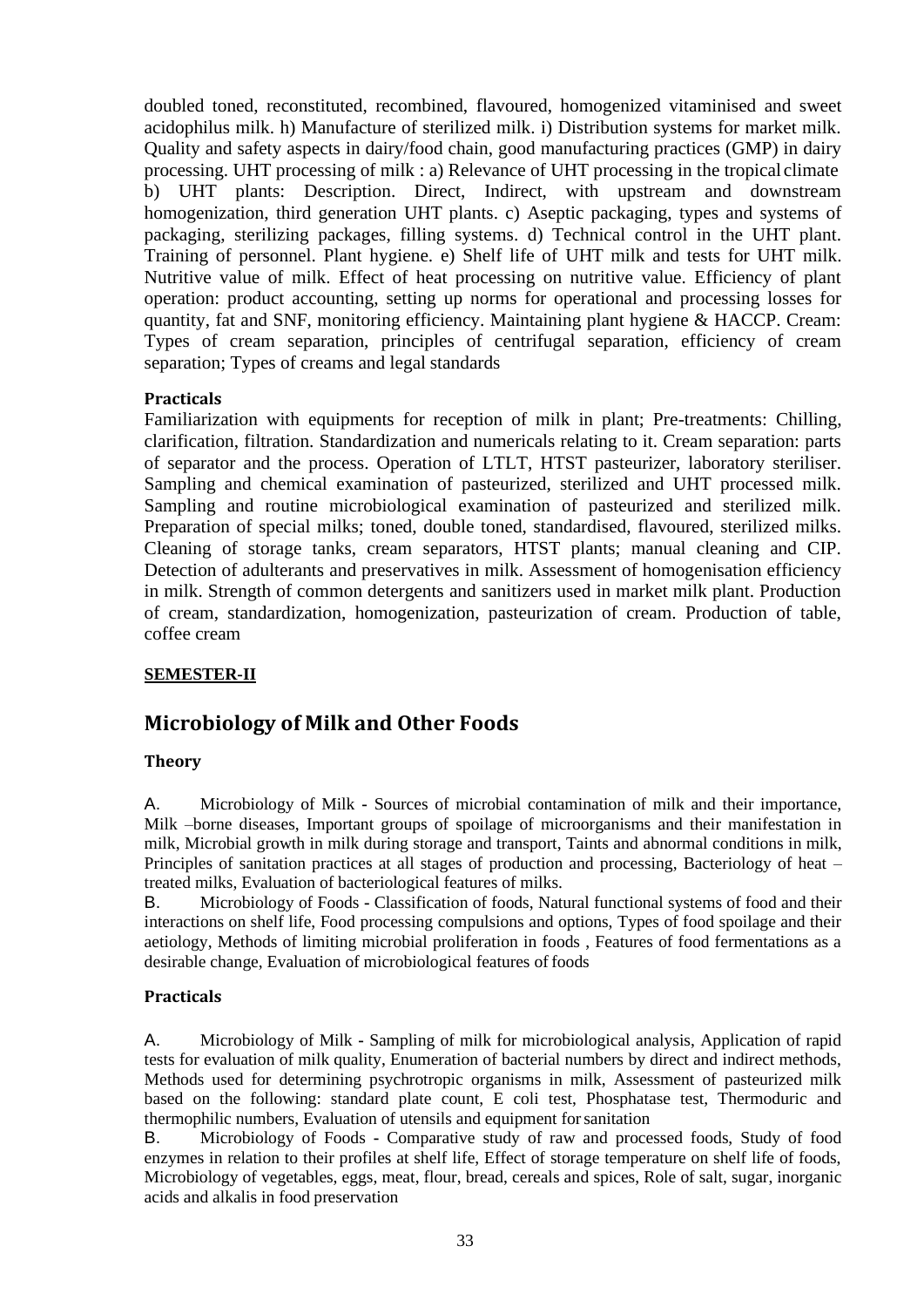# **Chemistry of Milk**

### **Theory**

Definition and structure of milk, factors affecting composition of milk, Nomenclature and classification of milk proteins, Casein: Isolation, fractionation and chemical composition, physico-chemical properties of casein, Whey proteins: Preparation of total whey proteins: α-Lactalbumin and β-Lactoglobulin. Properties of  $\alpha$  - Lactalbumin and β- lactoglobulin, Immmunoglobulin and other minor milk proteins and non proteins nitrogen constituents of milk, Hydrolysis and denaturation of milk proteins under different physical and chemical environments, Estimation of milk proteins using different physical and chemical methods, Importance of genetic polymorphism of milk proteins ,Milk enzymes with special reference to lipases, Xanthine Oxidase, phosphates, proteases and lactoperoxidase, Milk carbohydrates their status and importance. Physical and chemical properties of lactose, Sugar amine condensation, Amadori rearrangement, production of hydroxyl methyl furfural (HMF), processing related degradation of lactose, Definition, general composition and classification of milk lipids. Nomenclature and general structure of glycerides, factors affecting the fatty acid composition. Milk phospholipids and their role in milk products, Unsaponifiable matter and fat soluble vitamins, Milk Salts: Mineral in milk (a) major mineral

(b) Trace elements, physical equilibria among the milk salts and Milk contact surfaces and metallic contamination.

### **Practicals**

Sampling techniques of chemical examination of milk. Determination of pH and titratable acidity of milk. Determination of fat in milk by different methods. Determination of total solids and solids not fat in milk. Determination of total milk proteins by Kjeldahal method. Determination of casein, whey proteins and NPN in milk. Estimation of alkaline phosphatase and lipase in milk. Determination of lactose in milk. Determination of ash in milk. Determination of phosphorus and calcium in milk. Determination of chloride in milk. Determination of temporary and permanent hardness of water. Estimation of available chlorine from bleaching powder.

### **Electrical Engineering**

### **Theory**

Alternating current fundamentals: Electromagnetic induction magnitude of induced E.M.F. Alternating current, R.M.S. value and average value of an alternating current. Phase relations and vector representation. A.C. series and parallel circuits, Concept of resonance, polyphase alternating current circuits, three-phase concept, Star and delta connections, star delta transformation, Energy measurement. Transformers: Fundamental of transformer, Theory, vector diagram without load and with load, Losses, voltage regulation and efficiency of transformer, auto-transformer. Alternators: Elementary Principles, Construction and different types of alternators, E.M.F. in alternators, circuit breakers. Induction motors: Fundamental principles, production of rotating fields, construction, Rotor winding-squirrel cage and phase wound rotors, Analysis of current and torque, starting of induction motors, Motor housing, selection of motor and its controls. D.C. Machines: Construction and operation of D.C. generator, Types of generators, various characteristics of generator, D.C. motors, torque- speed characteristics of D.C. motors, Starting and speed control of D.C. motors. Electric Power Economics: Maximum demand charge, Load factor and power factor correction. Measuring Instruments: Classification of instruments, Elements of a generalized measurement system static and dynamic characteristics.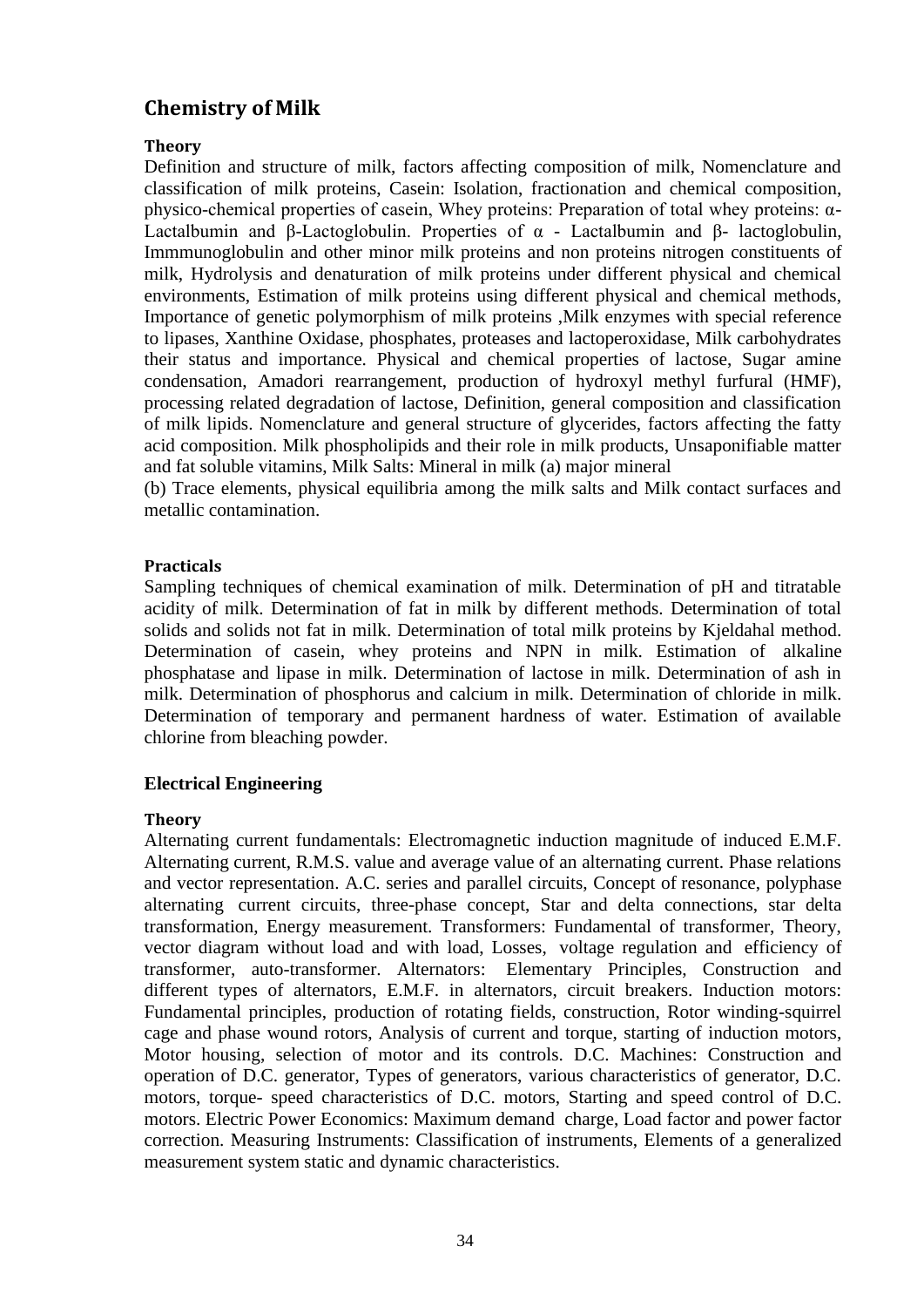### **Practicals**

Study of voltage resonance in L.C.R. circuits at constant frequency; (a) Star connectionstudy of voltage and current relation (b) Delta connection-study of voltage and current relation. Measurement of power in 3-phase circuit; (a) For balanced loads (b) For unbalanced loads, by wattmeter and energy meters. Polarity test, no-load test, efficiency and regulation test of single phase. Voltage and current relation in a 3-phase transformer of various kinds of primary and secondary connection systems. Starting of induction motor by the following starters : (i) D.O.L. (ii) Manual star- delta (iii) Automatic star-delta (iv) Manual autotransformer. Starting of slip-ring induction motor by normal and automatic rotor starters. Test on 3-phase induction motor, determination of efficiency, line current, speed, slip, power factor at various outputs. Determination relation between the induced armature voltage and speed of separately excited D.C. generator. Magnetization characteristic of D.C. generator. Study the starter connection and starting reversing and adjusting speed of a D.C. motor. Study of various measuring instruments.

# **Market Milk Process Equipments**

### **Theory**

Sanitary metal and features of sanitary designs, Stainless steel Pipes and Fitting, Receiving room equipments, Working and maintenance of mechanical can washers, Different types of milk chilling equipments and their application, constructional features of milk storage tanks, Principles of centrifugal separation, cream separators, self desludging clarifiers, bactofugation, Efficiency, capacity and maintenance of separators, Constructional features, operation and maintenance of batch and HTST, pasteurizers, accessories and controls, Equipment for milk sterilization and UHT processing, Homogenizers: constructional features, operation of maintenance of homogenizers and accessories, Milk sachet and aseptic filling machines and their maintenance, C.I.P cleaning systems

### **Practicals**

Study the constructional features and operation of the following equipments - Mechanical can washer, Plate chiller, Milk storage tank, Cream separator, Homogenizers, Batch, pasteurizer, H.T.S.T Pasteurizer, FDV controller, Sachet filling machine.

# **Fat rich and Indigenous Dairy Products**

### **Theory**

Butter: history, legal standards, neutralization of cream, types of neutralizers and their effect on butter quality, ripening, churning, fat losses in buttermilk; types of churns; overrun, moisture control, defects in butter, packaging; manufacture of table butter

Ghee: production by different methods, quality of ghee, effect of clarification on quality of ghee, granulation and flavour production in ghee. Packaging of ghee, defects, shelf life of ghee; judging and grading of ghee.

Indigenous milk products: Status of indigenous dairy products. Heat desiccated milk products: khoa, basundi etc.; Acid coagulated products|: chhana, chakka, shrikhand, dahi etc.; Indigenous milk based sweets: gulabjamun, rasogolla, sandesh and other popular delicacies. Fermented products: dahi, lassi. Frozen products: kulfi. Defects of indigenous dairy products, remedies and prevention.

Modern developments and improvements in the manufacture of indigenous dairy products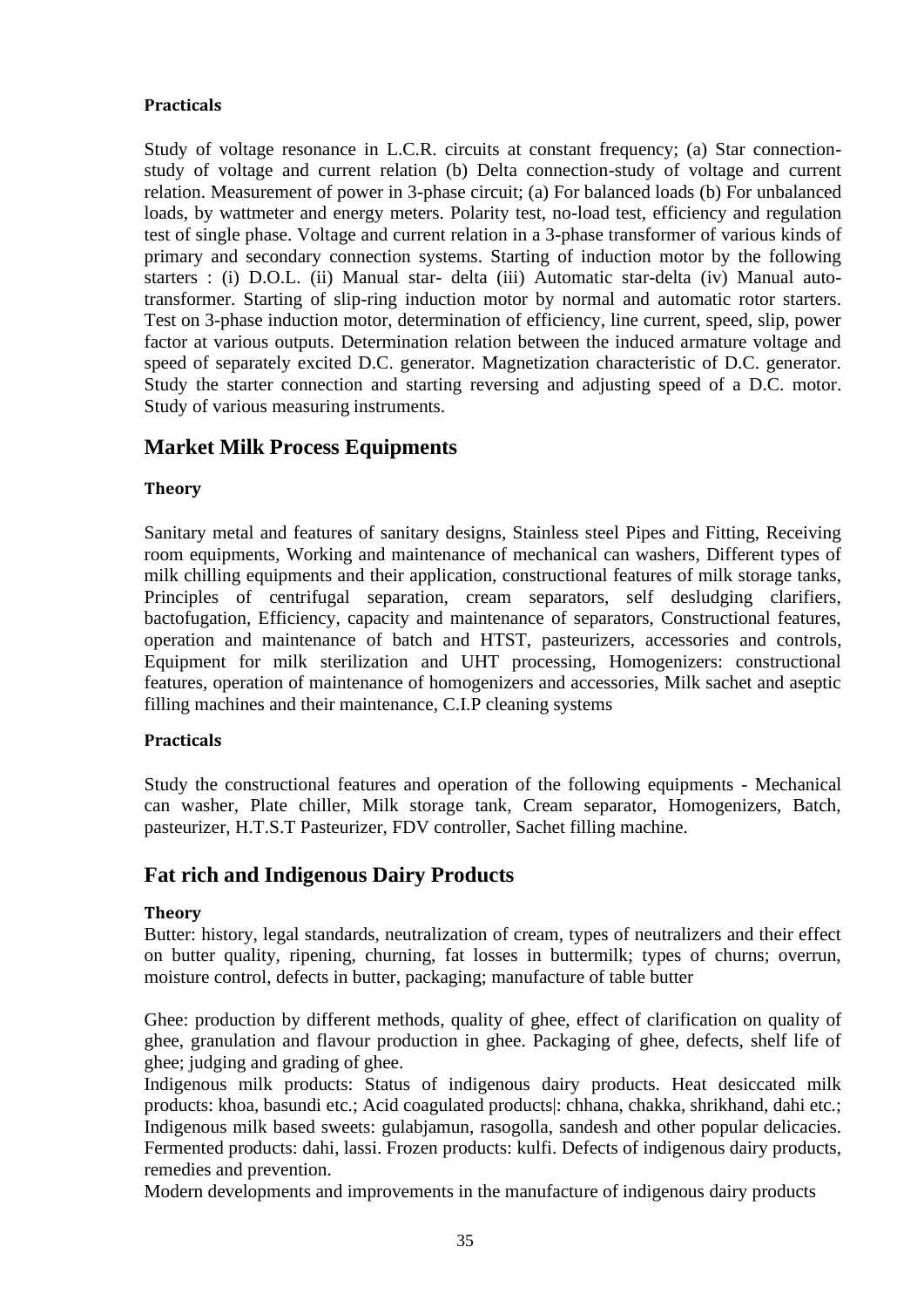### **Practicals**

Neutralisation and ripening of cream; manufacture of butter, preparation of ghee by different methods, judging of butter and ghee, Preparation of khoa, chhana, chakka, paneer. Preparation of milk sweets: burfi, gulabjamun, rasogolla, sandesh, shrikhand and other sweets.

# **Cheese, Fermented Products and By-products**

### **Theory**

Fermented products: history and development, Production of yoghurt, acidophilus milk, Packaging of fermented products and by-products, Nutritive values and legal standards, History of cheese making, Legal standards, Classification and composition of common varieties of cheese, Technology of manufacture of cheddar, Gouda, Mozzarella, Cottage cheese, Processed cheese and cheese spread; Stabilizers and emulsifiers used in processed cheese; physical, chemical and bacteriological changes during ripening process; packaging and defects, Judging and grading of cheese.

By-products- Classification and characterization; use of whey, preparation of whey protein; manufacture of lactose, casein, caseinates and their use.

### **Practicals**

Production of yoghurt and acidophilus milk, Production of Cheddar cheese, Gouda cheese, cottage cheese, Mozzarella cheese, processed cheese, cheese spread; packaging of cheese; judging and grading of cheese; preparation of lactic acid and rennet caseinates, calcium caseinate, whey protein concentrate, whey powder, lactose, whey drink.

# **Condensed and Dried Milks**

### **Theory**

Status of condensed and dried milk industry in India and abroad, Composition and legal standards of condensed milk and dried milk products, Technology of manufacture of sweetened condensed milk and evaporated milk, Defects, causes and remedies, Packaging and keeping quality of condensed and evaporated milk, Principle of drum drying, spray drying, foam drying, Manufacture of skim, whole, malted milk powders, Defects in dried milks and their causes, prevention, Packaging and storage, Instantised milk powder, infant food formulation and method of manufacture

### **Practicals**

Vacuum pan operation, Operation of roller and spray driers, Production of sweetened condensed and evaporated milks, Production of roller dried milk powders, Production of spray dried skin milk powders, Judging and grading of condensed and dried milk products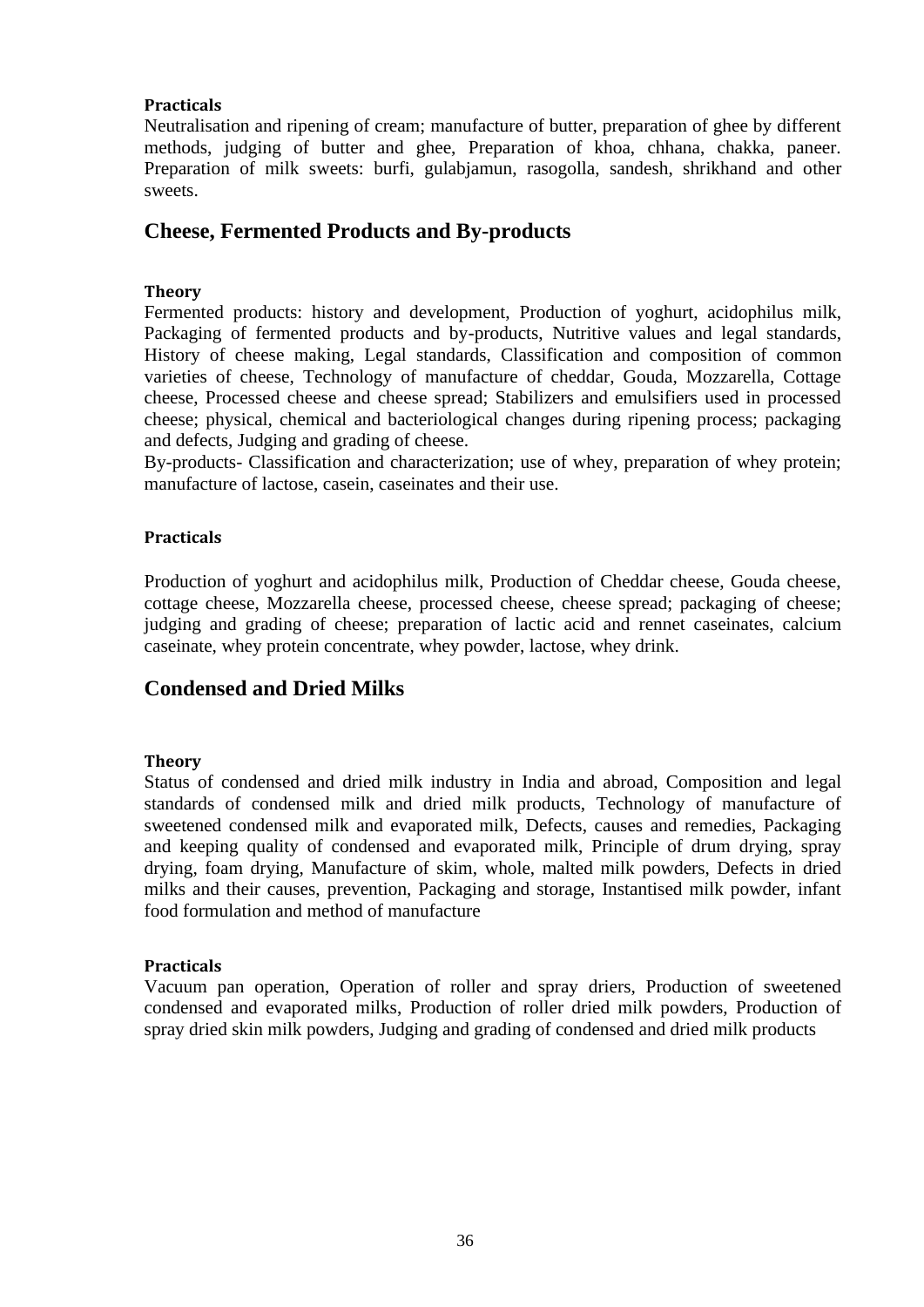### **SEMESTER-III**

# **Ice-cream and Frozen Dairy Products**

### **Theory**

Status of ice-cream industry, Classification of frozen dairy products, Composition of ice- cream, BIS and FSSAI standards for ice-cream. Calculation of mixes, ice-cream ingredients, stabilizers and emulsifiers, flavouring and colouring materials, Mix processing, ice cream freezers, packaging and handling of ice-cream, Judging and grading of ice-cream, Fruit ice- cream, nut icecream, kulfi preparation, Frozen Yoghurt, characteristics and production, Defects in frozen products, prevention and remedies

### **Practicals**

Selection of ingredients for ice-cream, calculation for mix preparation, Preparation of ice- cream and kulfi, Preparation of fruit ice-cream, Production of frozen yoghurt, Judging and grading of frozen dairy products, Packaging materials and packaging of frozen dairy products

# **Dairy Products Equipments**

#### **Theory**

Equipments for indigenous dairy products, Equipments for fermented and coagulated dairy products, Ice cream freezers, batch types, Ice cream freezer continuous type, accessories, Butter churn, Equipments for condensed milk , vacuum pan, Classification of continuous evaporators, Multiple effect evaporator and accessories equipment for drying milk, roller drier, parallel and counter flow spray dries and their accessories , Plant layout and design, site selection, Factors concerning design and layout, Features of dairy floors and ventilation, Dairy waste treatment and methods of disposal

#### **Practicals**

Study the constructional features and operation of the following equipments - Equipment for manufacture of indigenous dairy products, Cheese equipment, Butter churn, Vacuum pan, Multiple effect evaporator, Roller drier, Spray drier To draw layouts for: Chilling centers, Market milk plant,

Composite milk plant

# **Chemical Quality Assurance**

#### **Theory**

Responsibility and organization of quality control department, general principles, Principles of Quality Control, Quality Assurance, Total Quality Management, HACCP, ISO 9001 and ISO 22000, Food laws and standards – FSSA, BIS, AG Mark, IDF, Calibration- Calibration of dairy glassware lactometer, butyrometer, milk pipette and thermometer, Colour and glass- Natural and synthetic colours, specification of colour for dairy foods, Flavour: flavour, components in dairy foods, artificial flavours, Additives: stabilizers, emulsifiers, sweeteners, vitamins, minerals, amino acids/ protein hydrolysate, antioxidants, preservatives, neutralizers, colouring matter and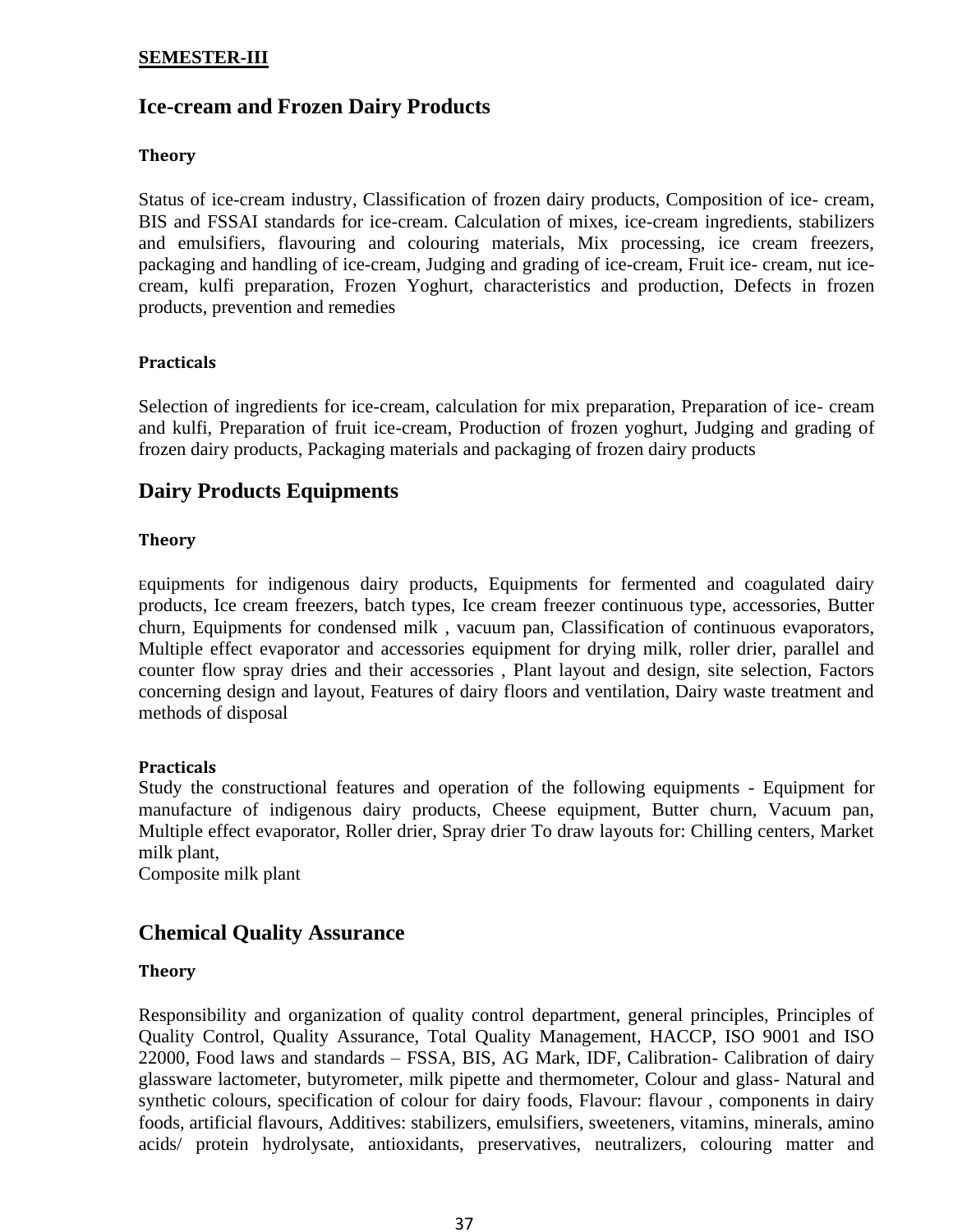flavouring agents, Packaging: packaging material for dairy foods types and properties, Contaminants: pesticides residues, heavy metals, toxins, antibiotics, detergents, sanitizers and contaminants for packaging materials, Sensory evaluation: general introduction, testing conditions, taste odour aroma, texture, appearance and other parameters, difference tests and ranking tests. Individual steps in selection of test subjects, Water: Analysis , treatment , Detergents and sanitation :types, properties and analysis , Elementary knowledge of instrumental analysis

### **Practicals**

Calibration of milk testing equipments, buytrometer, lactometer, milk pipettes, thermometers etc , Sensory evaluation of dairy foods for colour, appearance, taste, odor, texture and acceptabilitydifferent tests and ranking tests, Estimation of temporary and permanent hardness of water, Estimation of alkalinities in detergent solutions, Estimation of available chlorine and iodine in sanitizers, Separation of dairy food colours by thin layer, chromatography ( demonstration)

## **Microbiological Quality Assurance**

### **Theory**

Basic concepts of food biology: Their relation to quality assurance, Food class orientation to plant & animal origin. Problems associated with natural foods for human consumption, Role of microbial systems in conservation of raw foods for better utility. Food safety: traditional problem emerging problems. Regulatory systems/ agencies: **G**overnment/NGO/Professional/other agencies. Mandatory regulations like FSSA etc, Optional advisory systems like BIS, AG Mark, IDF etc. Comparative standards for milk produce and milk based foods of countries pioneering in specified foods, Role of supporting services systems in quality food processing: Water, air, personnel, their health, hygiene and habits, Equipment design, material used, construction, finish, Maintenance and Hygiene, packing material, nature design and hygiene, Warehousing and condition of their maintenance, Shipping or transport systems & their handling. Food plant hygiene: Basic cleaning systems, detergent support and sanitizers. Their evaluation, food service labelling, Need for providing consumer guidance on the time limit for safe consumption, Consumer assessable methods for safety of canned foods, Sampling procedures for microbiological evaluation foods, Total quality management (TQM) systems for food industry: Quality audit concepts (ISO-9000 etc.) a holistic growth from elementary quality control to quality assurance culminating in total quality system, Hazard analysis of critical control points (HACCP):HACCP an essential tool for supporting operation of TQM in food processing industries, Microbiological quality of milk and milk production: Historical to current state of art.

### **Practicals**

Sampling procedure for microbiological evaluation of foods, Evaluation of foods for public health safety, Salmonella, Shigella, Staphylococci, Clostridia, Listeria, Bacillus Cereus, Campyloboacter, Monitoring microbial density of air-environment of processing plants, Evaluation of microbiological quality of water for the processing plant, Assessment of hygiene of personnel working in the plant, Evaluation of equipment decision, material used construction, finish and maintenance for hygiene, Assessment of packaging material for hygiene, Assessment of warehouse and their maintenance of microbiological contamination, Evaluation on basic cleaning systems, detergents support and sanitizers, HACCP evaluation of manufacturing process,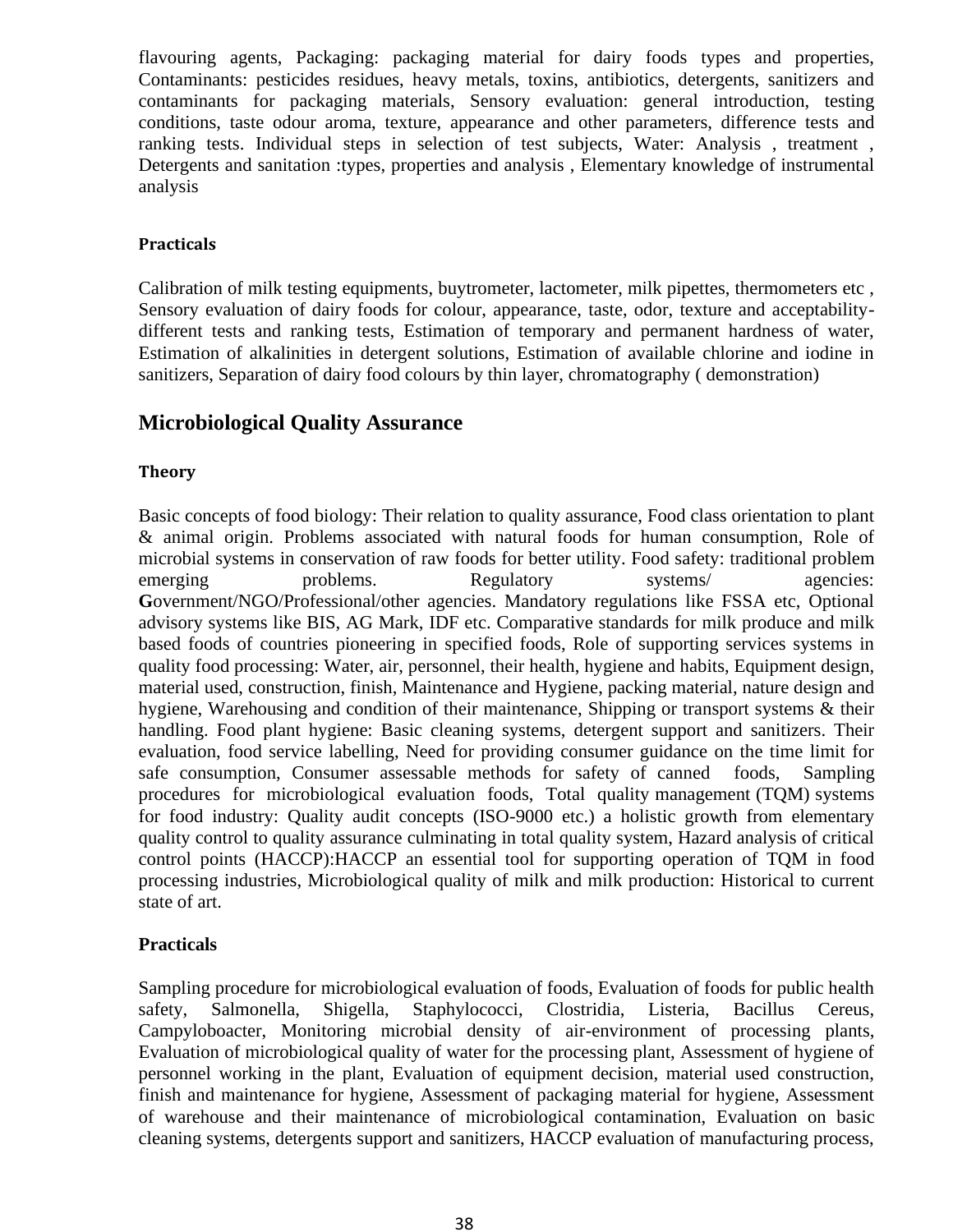Assessment of microbiological quality of milk and milk products.

# **Extension Communication and Dairy Entrepreneurship Management**

### **Theory**

Concept, philosophy, principles, genesis, growth and scope of extension education. Teaching learning process and its principles. Public and Private Extension Institutions, Dairy Extension programmes.

Communication- Meaning, Concept and Models of Communication, Key elements of communication. Communication process and Methods, Feedback in Communication and Problems in Communication. Modern Information Communication Technologies (ICT) tools in Dairy Extension. Multi-media projection and computer aided teaching aids for dairy extension.

Definition and Concept of Enterprise and Entrepreneurship. Characteristics, Approaches and Importance of Dairy entrepreneurship. Traits of entrepreneurs and types of entrepreneurs. Entrepreneurial and managerial characteristics. Institutions and Organizations for Entrepreneurship development. Entrepreneurship development programs; SWOT analysis. Government schemes and incentives for promotion of entrepreneurship.

Management – Concept, Principles, Functions of Management and Importance in Dairy context. Production management, concept, functions and structure of production management. Industrial relations, Personnel management and manpower planning. Job Specifications, job evaluation, job enhancement, job enrichment. Dairy Institutions and Organizations for Dairy management, Good Management Practices for Dairy Industry.

### **Practicals**

Orientation to various communication tools & techniques and communication skills. Study of the organizational set-up and functioning of State Animal Husbandry Department and dairy/rural development agencies. Field visit to dairy enterprises - Study of characteristics of successful dairy enterprises and entrepreneurs. Profile study of Indian Dairy processing and export industries. Case study of Successful Dairy Entrepreneurs. Swot analysis of various Entrepreneurship development programmes. Understanding the functioning of dairy/ development institutions – Dairy Cooperatives and critical evaluation of different dairy development programmes. Understanding the functioning of dairy industries, field visits to various mini & mega dairy.

# **Chemistry of Milk Products**

### **Theory**

Physicochemical changes in milk and milk constituents during heating, concentration and drying, effect on nutritional values

Cream: Creaming, Stokes Law, factors affecting creaming, standards

Butter: Structure of butter, mechanism of churning, defects in butter, flavour of butter, standards, packaging

Ghee: Composition characteristic fat constants, organoleptic properties. Genesis of flavour and texture. Hydrolytic and autoxidative spoilage of ghee and its prevention. Natural and synthetic antioxidants. Common adulterants and their detection, standards, packaging. Ghee residue.

Concentrated milk: Evaporated and sweetened condensed milk. Physico chemical aspects involved in the manufacture of evaporated milk as affected by process variables. Storage defects and their prevention, standards, packaging

Dried milk: Roller drying and spray drying instantisation. Physico-chemical aspects during